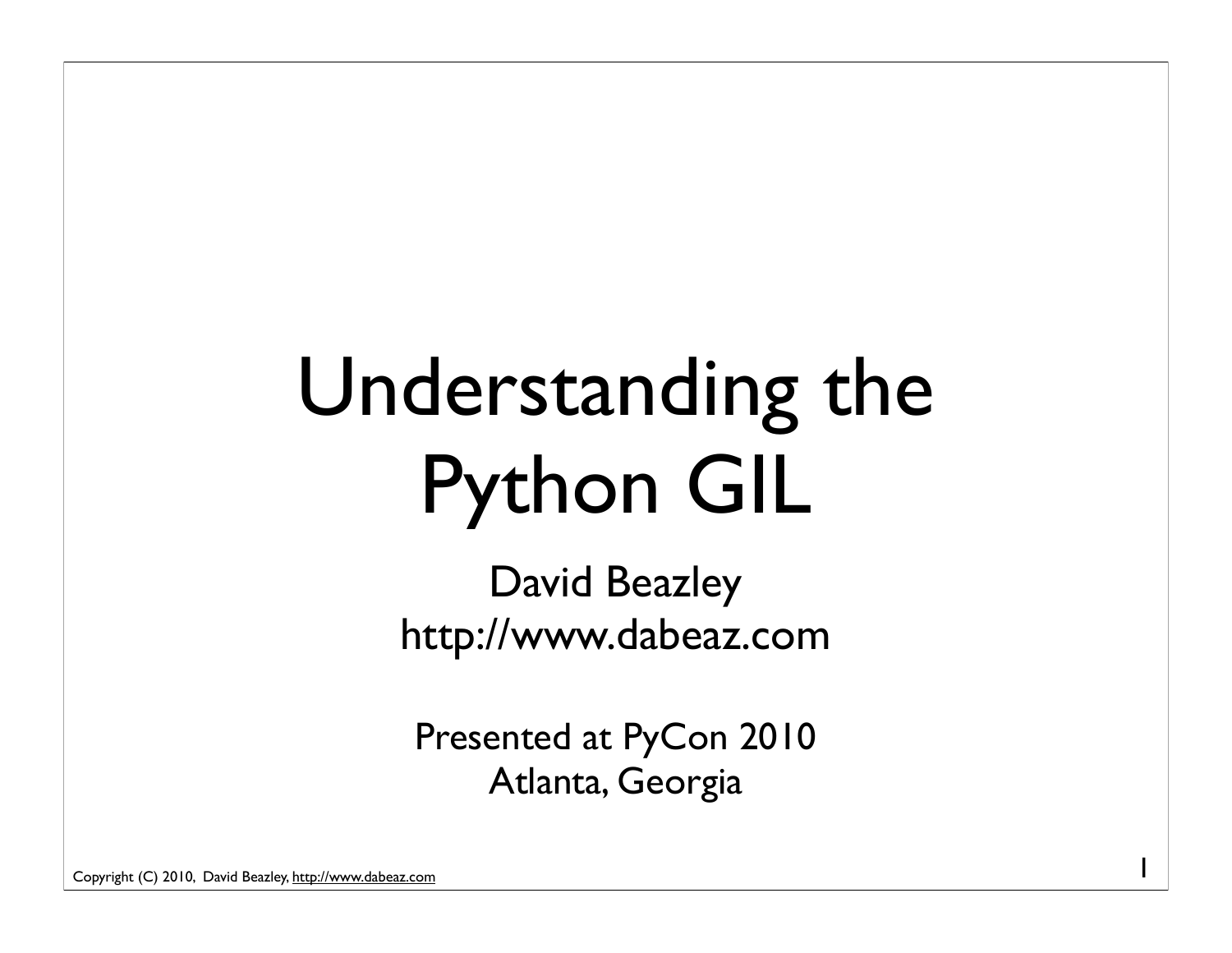#### Introduction

• As a few of you might know, C Python has a Global Interpreter Lock (GIL)

>>> **import that** The Unwritten Rules of Python

- 1. You do not talk about the GIL.
- 2. You do NOT talk about the GIL.
- 3. Don't even mention the GIL. No seriously.

...

- It limits thread performance
- Thus, a source of occasional "contention"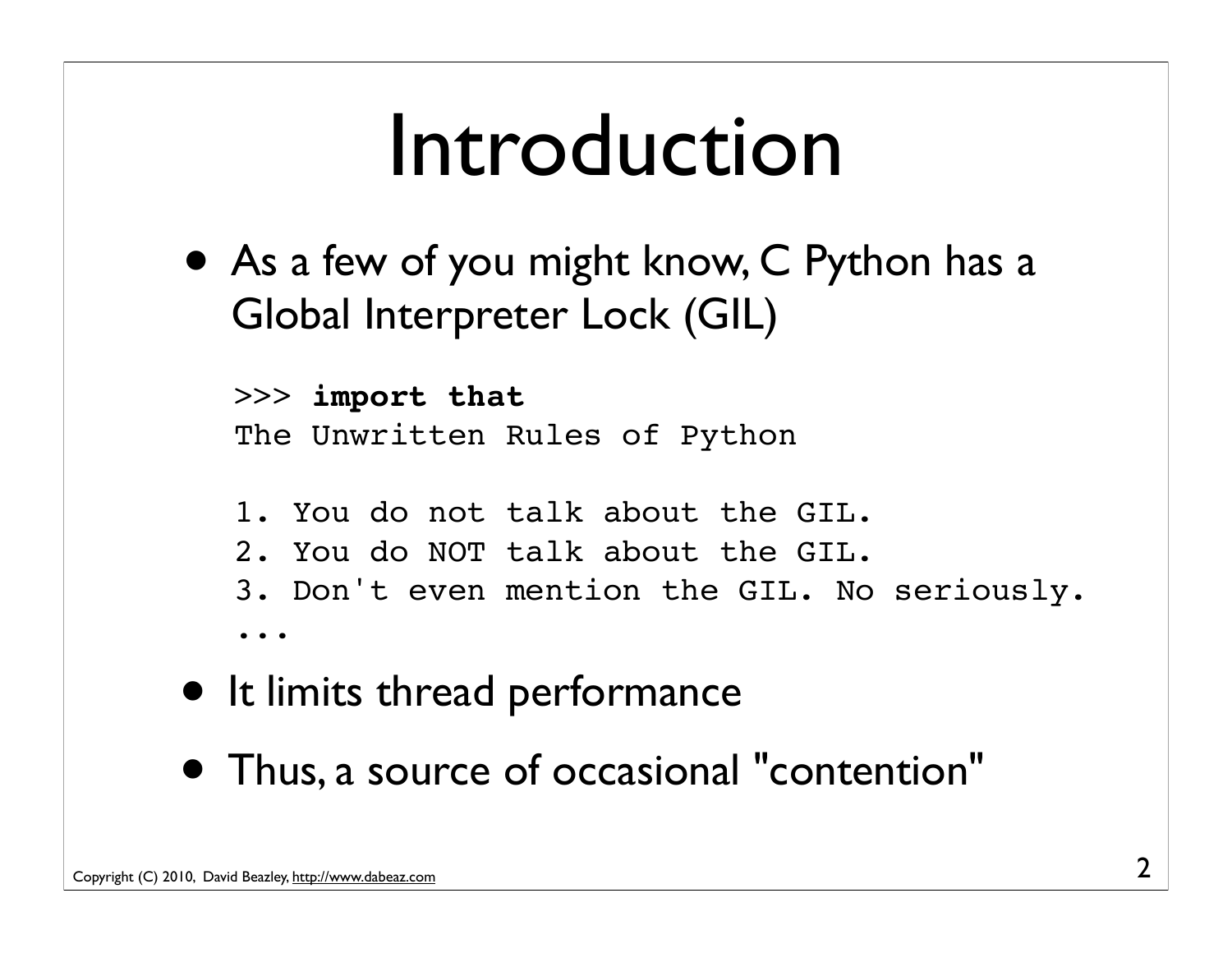## An Experiment

• Consider this trivial CPU-bound function

```
def countdown(n):
    while n > 0:
        n = 1
```
#### • Run it once with a lot of work<br>COUNT = 100000000 # 100 million

 $CNOTINT = 100000000$ countdown(COUNT)

#### • Now, subdivide the work across two threads

```
t1 = Thread(target=countdown, args=(COUNT//2,))
t2 = Thread(target=countdown, args=(COUNT//2,))t1.start(); t2.start()
t1.join(); t2.join()
```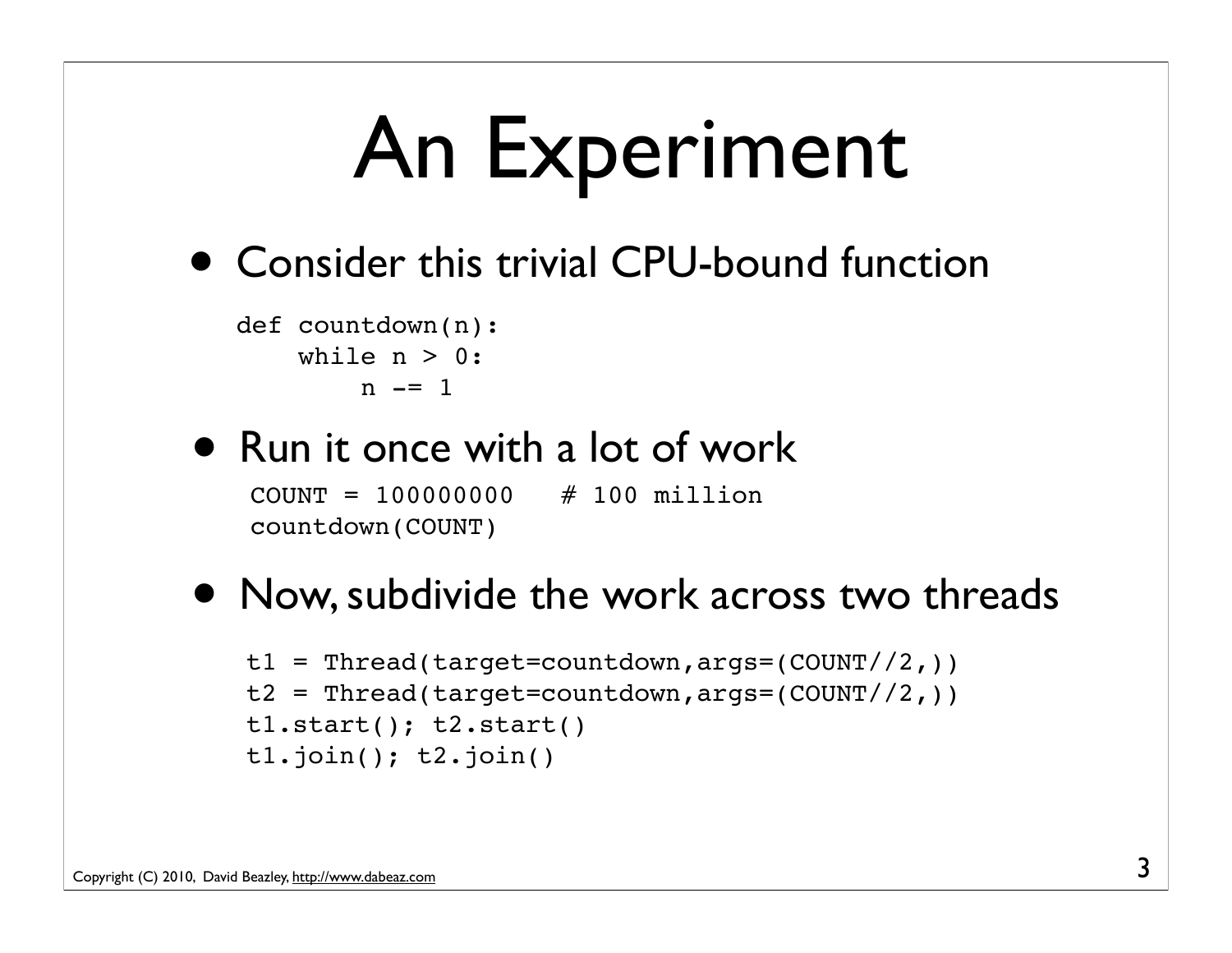# A Mystery

• Performance on a quad-core MacPro

**Sequential** Threaded (2 threads) : 15.4s (2X slower!) : 7.8s

• Performance if work divided across 4 threads

Threaded (4 threads) : 15.7s (about the same)

• Performance if all but one CPU is disabled

Threaded (2 threads) : 11.3s (~35% faster than running Threaded (4 threads) : 11.6s with all 4 cores)

• Think about it...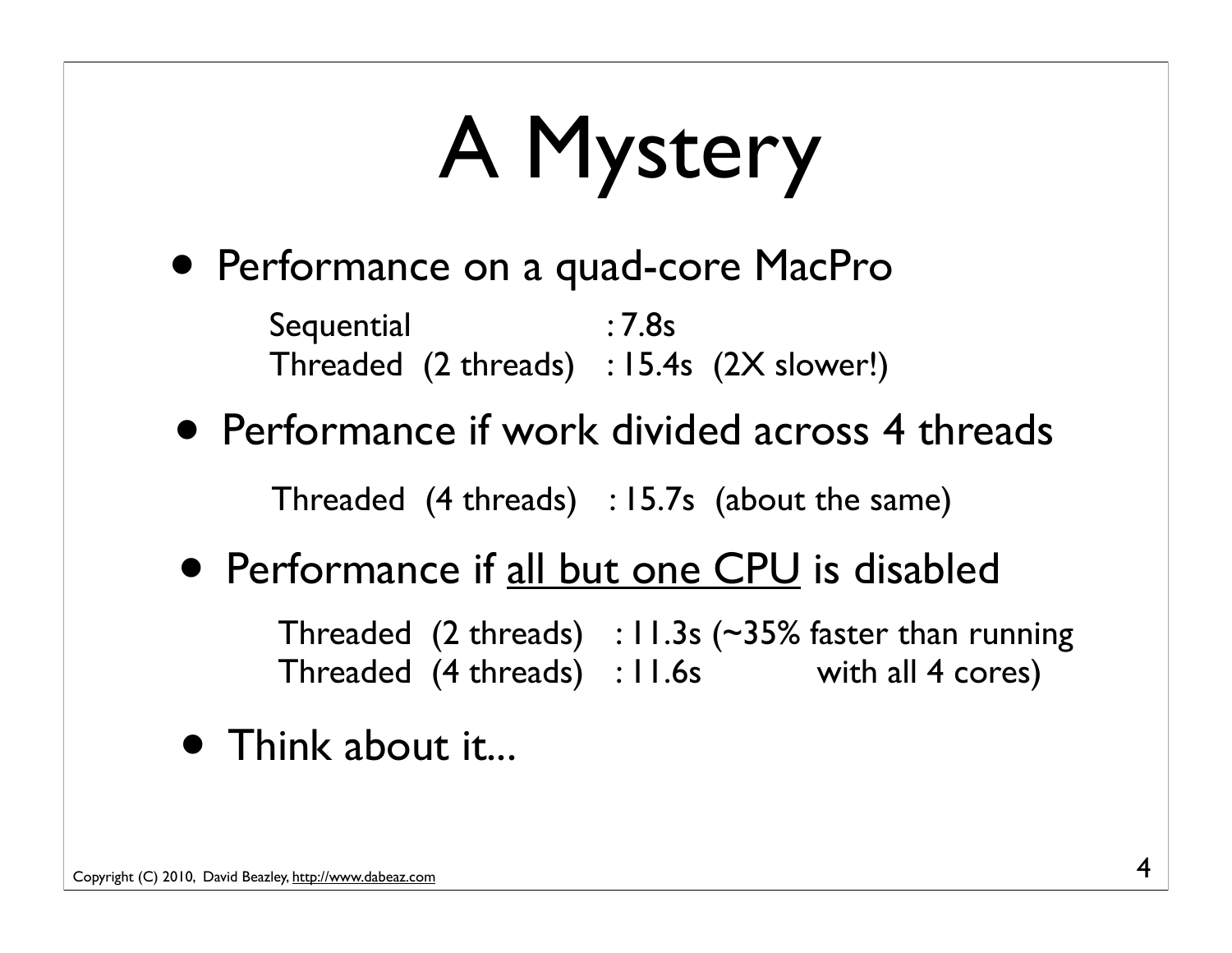#### This Talk

- An in-depth look at threads and the GIL that will explain that mystery and much more
- Some cool pictures
- A look at the new GIL in Python 3.2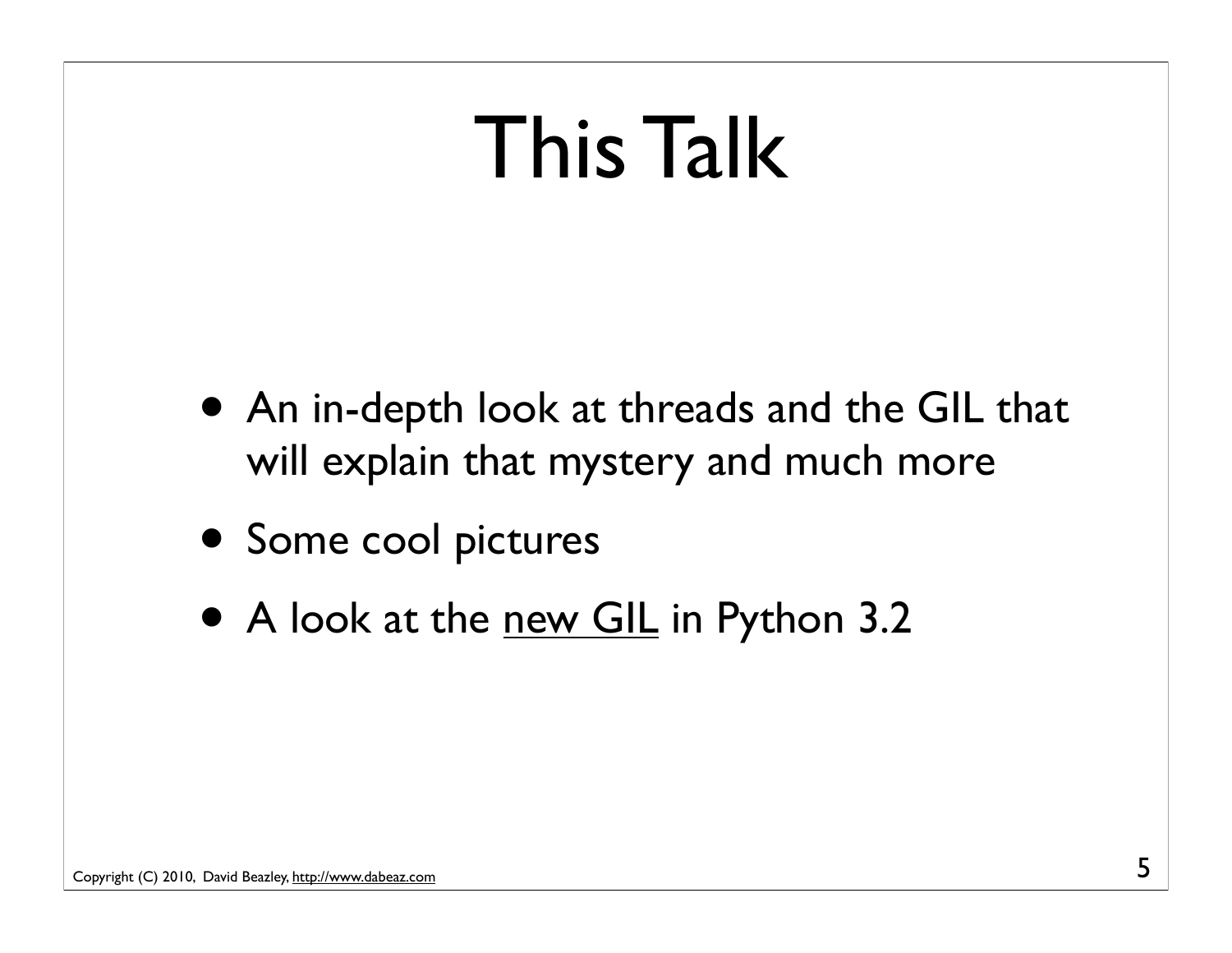#### Disclaimers

• I gave an earlier talk on this topic at the Chicago Python Users Group (chipy)

http://www.dabeaz.com/python/GIL.pdf

- That is a different, but related talk
- I'm going to go pretty fast... please hang on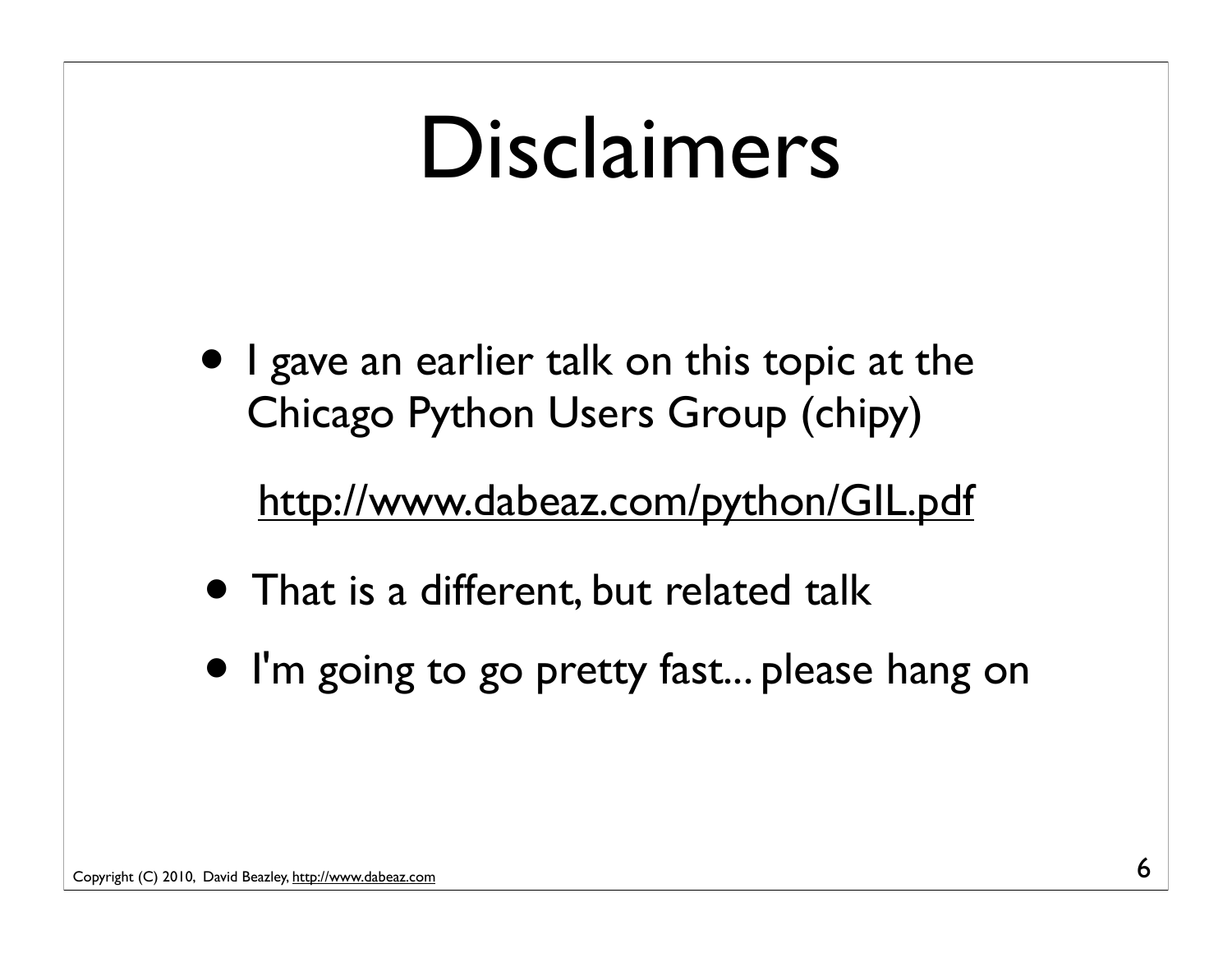# Part I

#### Threads and the GIL

Copyright (C) 2010, David Beazley, http://www.dabeaz.com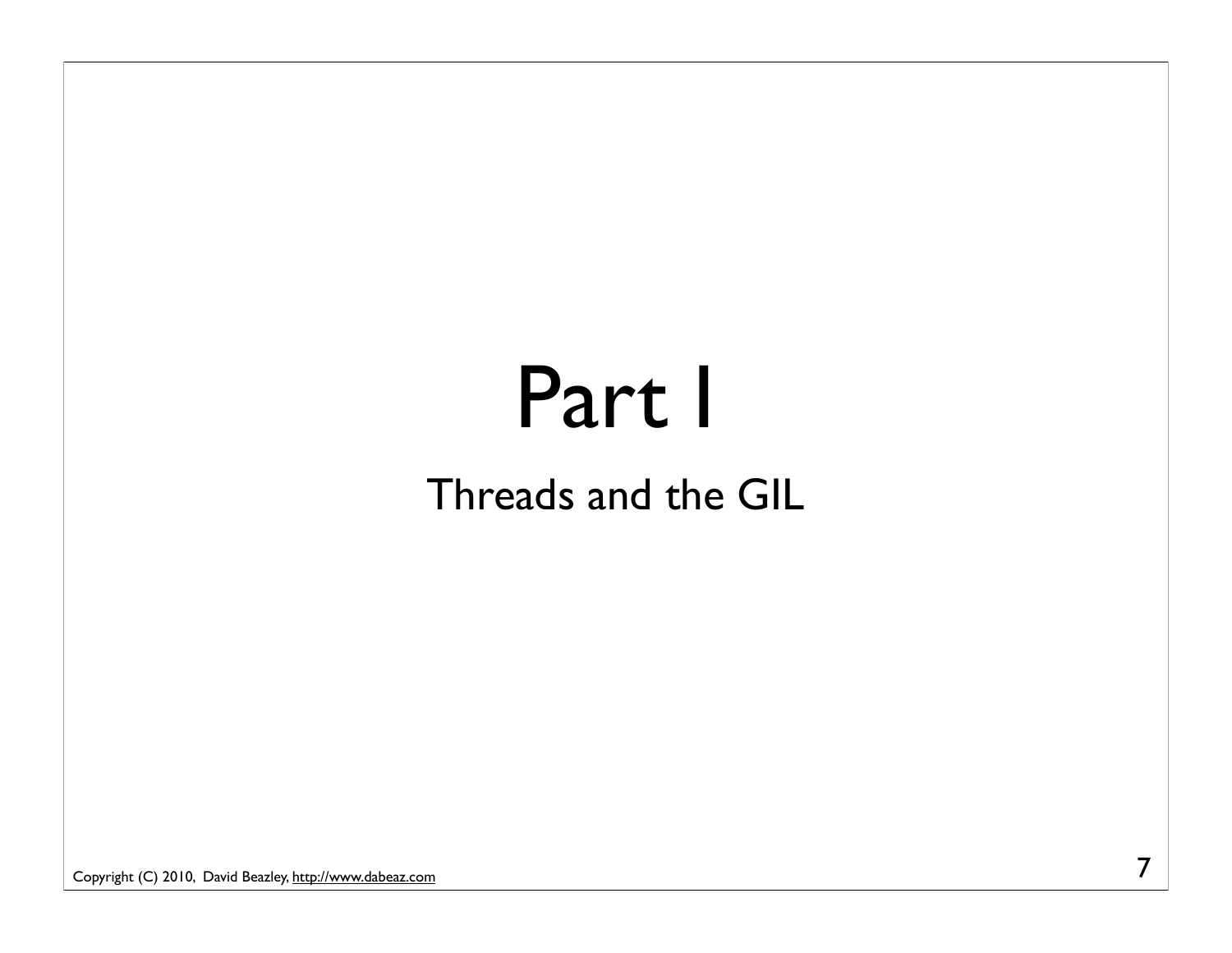### Python Threads

- Python threads are real system threads
	- POSIX threads (pthreads)
	- Windows threads
- Fully managed by the host operating system
- Represent threaded execution of the Python interpreter process (written in C)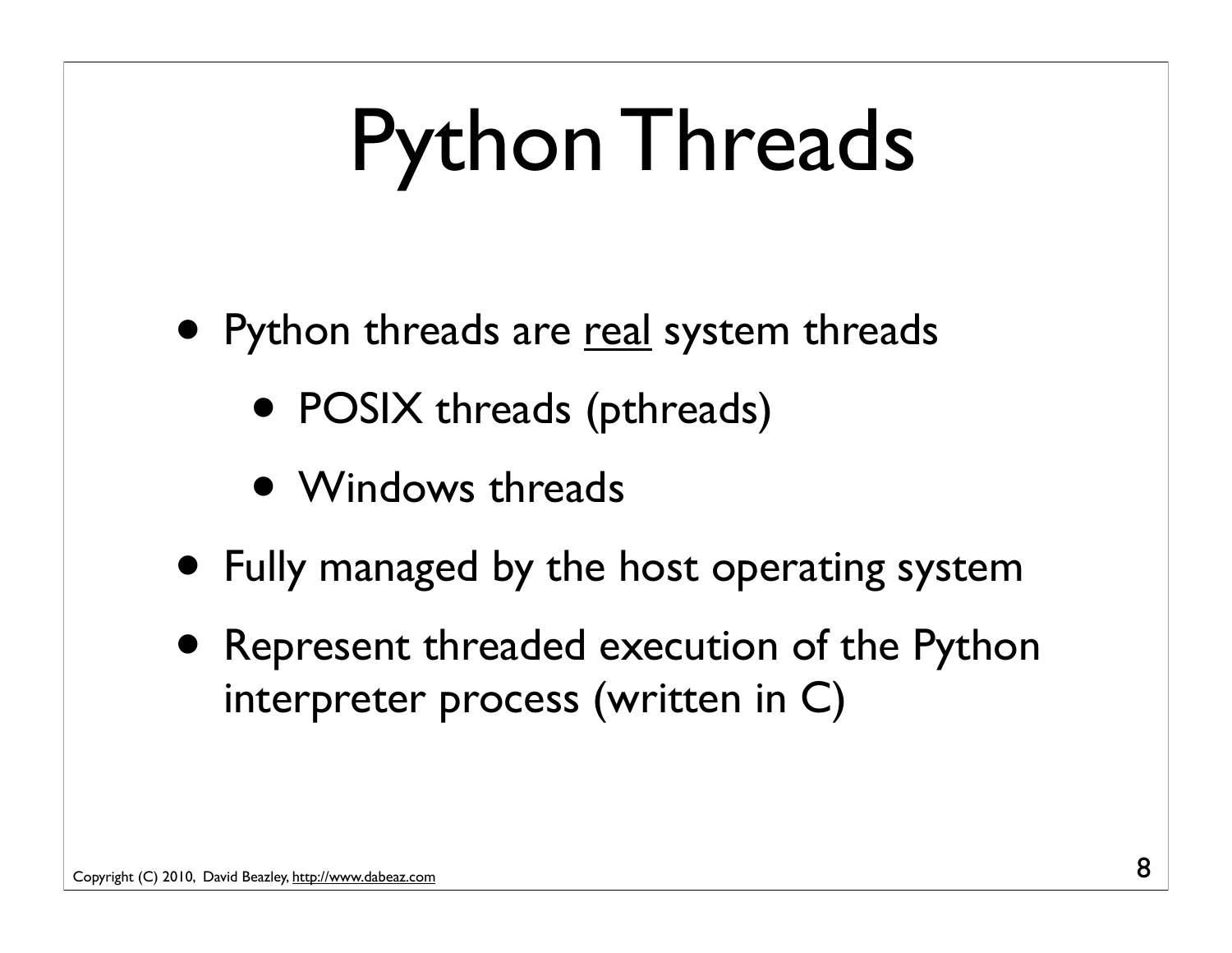#### Alas, the GIL

- Parallel execution is forbidden
- There is a "global interpreter lock"
- The GIL ensures that only one thread runs in the interpreter at once
- Simplifies many low-level details (memory management, callouts to C extensions, etc.)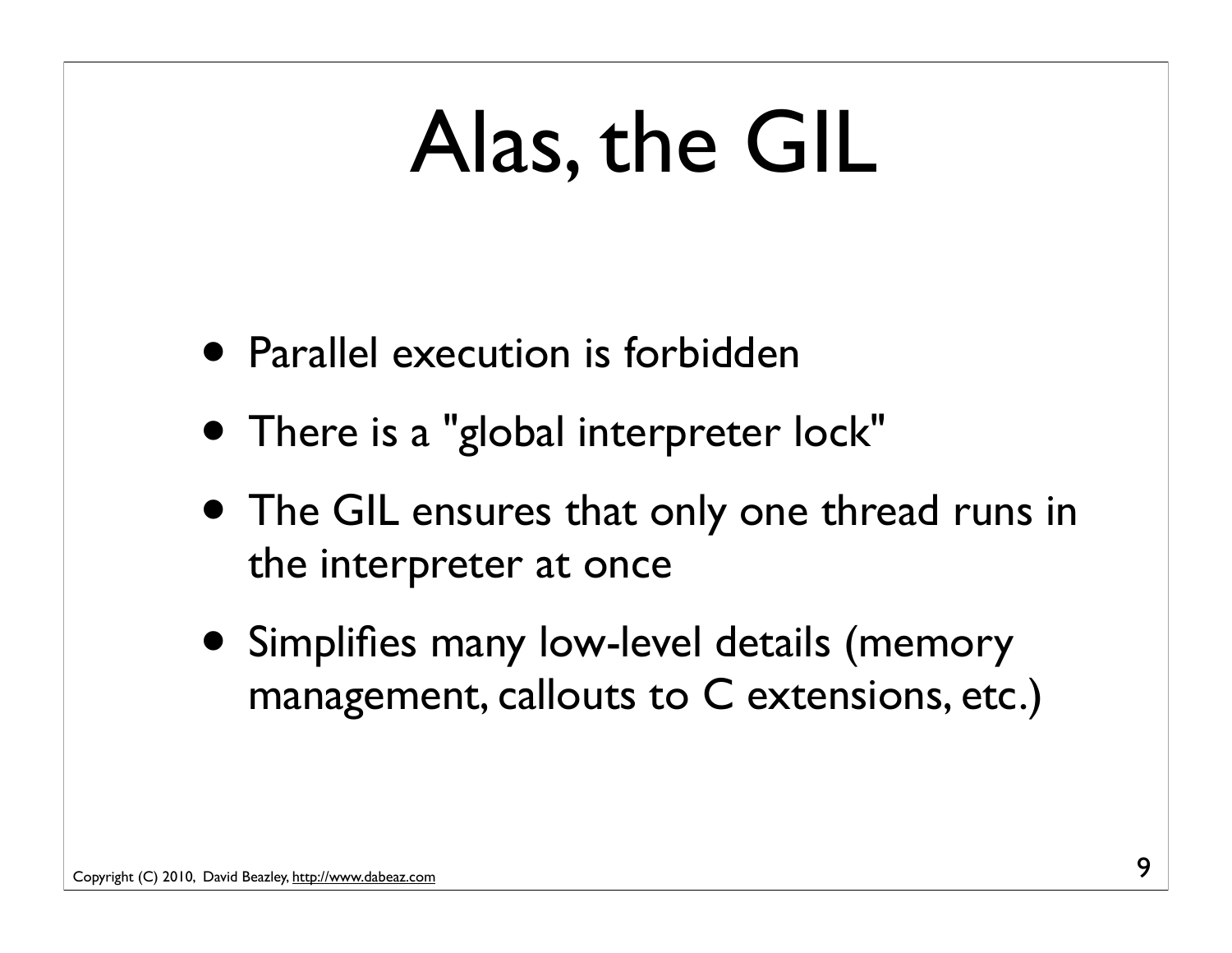#### Thread Execution Model

• With the GIL, you get cooperative multitasking



- When a thread is running, it holds the GIL
- GIL released on I/O (read, write, send, recv, etc.)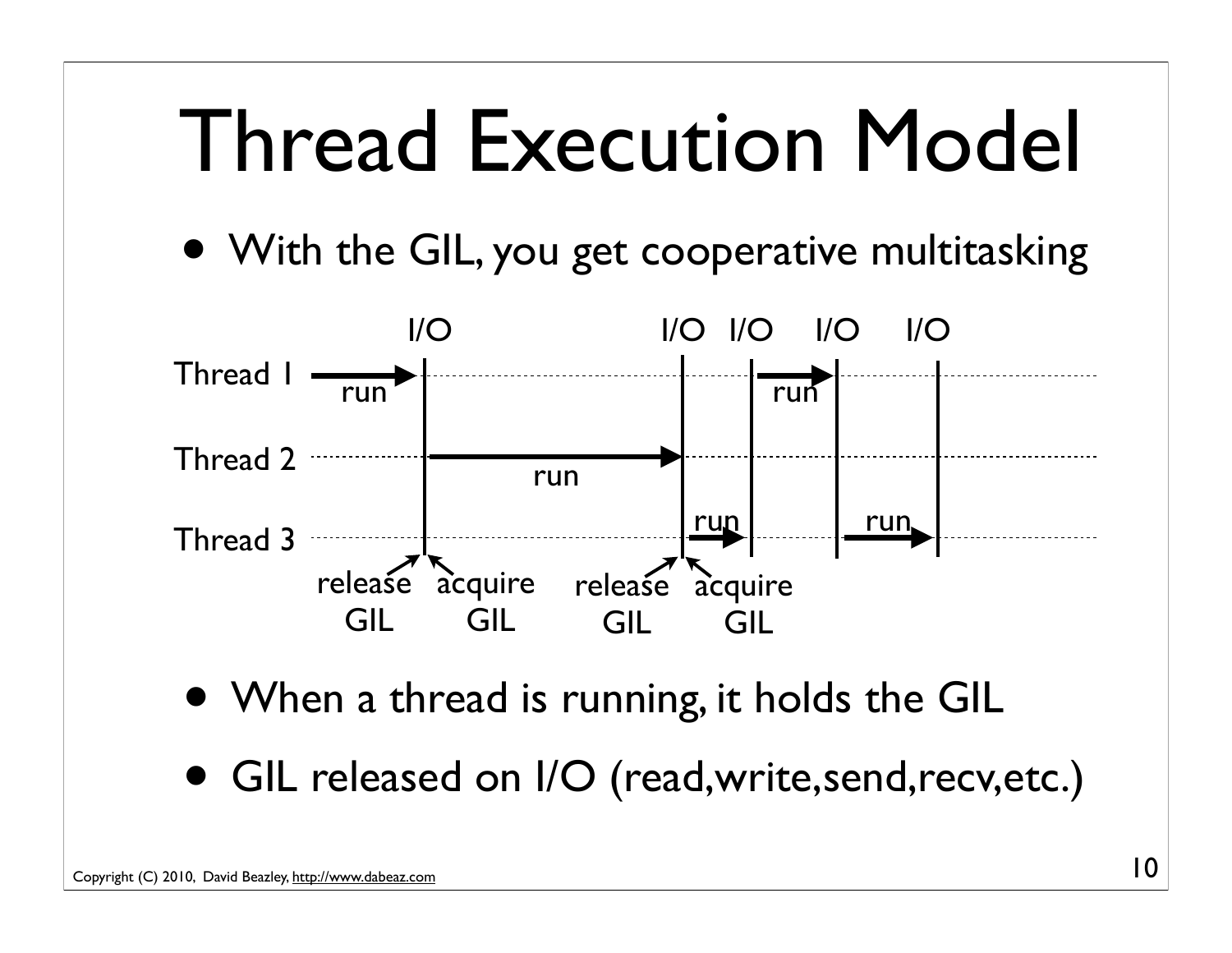#### CPU Bound Tasks

- CPU-bound threads that never perform I/O are handled as a special case
- A "check" occurs every 100 "ticks"



• Change it using sys.setcheckinterval()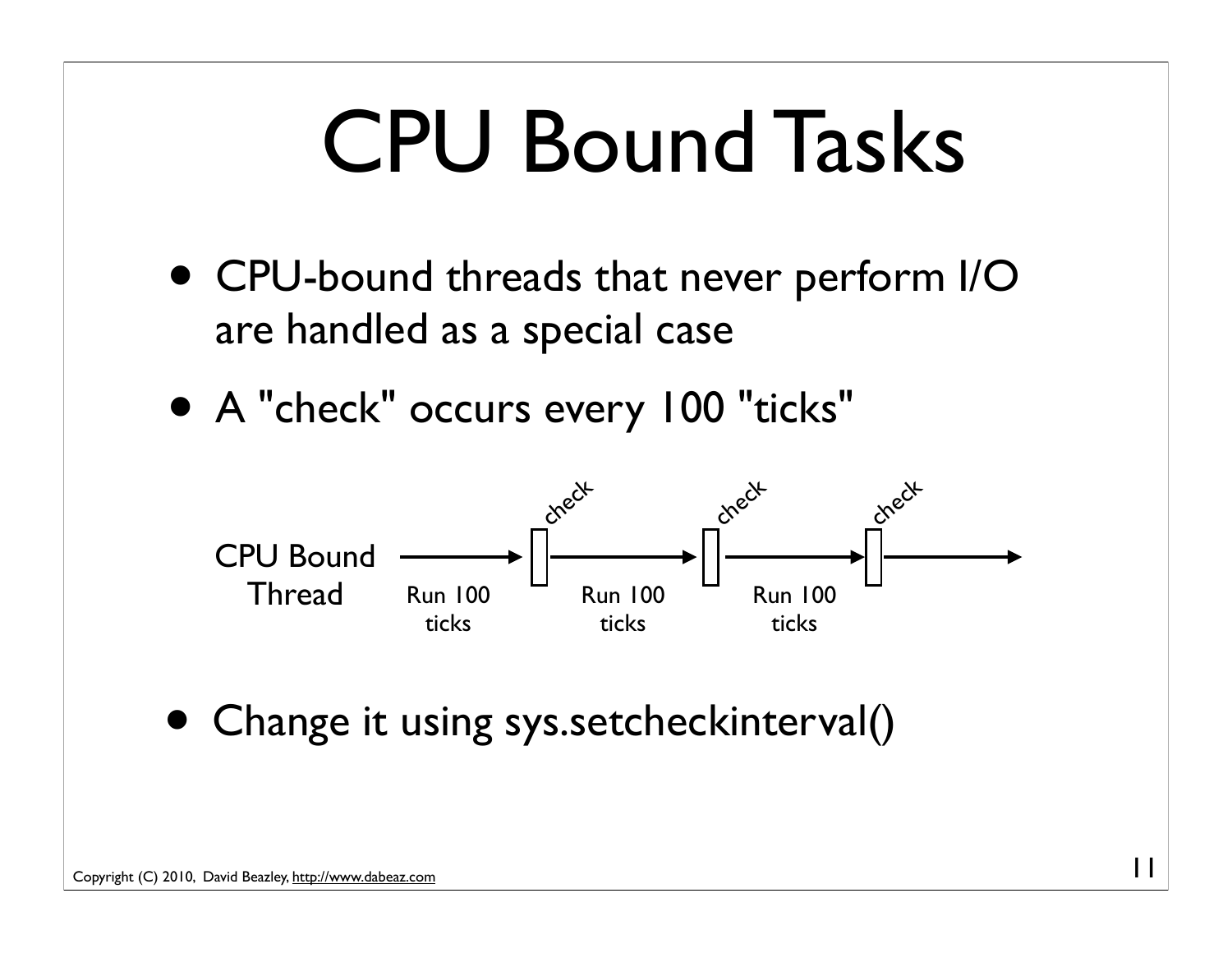#### What is a "Tick?"

#### • Ticks <u>loosely</u> map to interpreter instructions

- def countdown(n): while  $n > 0$ : print n  $n$   $=$  1
- Instructions in the Python VM
- Not related to timing (ticks might be long)

|        | >>> import dis                         |                     |
|--------|----------------------------------------|---------------------|
|        | >>> dis.dis(countdown)<br>0 SETUP LOOP | 33 (to 36)          |
|        | 3 LOAD FAST                            | 0 (n)               |
|        | 6 LOAD CONST                           | 1(0)                |
|        | 9 COMPARE OP                           | 4(>)                |
|        | Tick   12 JUMP IF FALSE                | 19 (to 34)          |
|        | 15 POP TOP                             |                     |
|        | 16 LOAD FAST                           | $0$ (n)             |
|        | 19 PRINT ITEM                          |                     |
|        | Tick 2 20 PRINT NEWLINE                |                     |
|        | 21 LOAD FAST                           | 0(n)                |
|        | Tick 3 24 LOAD_CONST                   | 2(1)                |
|        | 27 INPLACE SUBTRACT                    |                     |
|        | 28 STORE FAST                          | (n)<br>$\mathbf{0}$ |
| Tick 4 | 31 JUMP ABSOLUTE                       | 3                   |
|        |                                        |                     |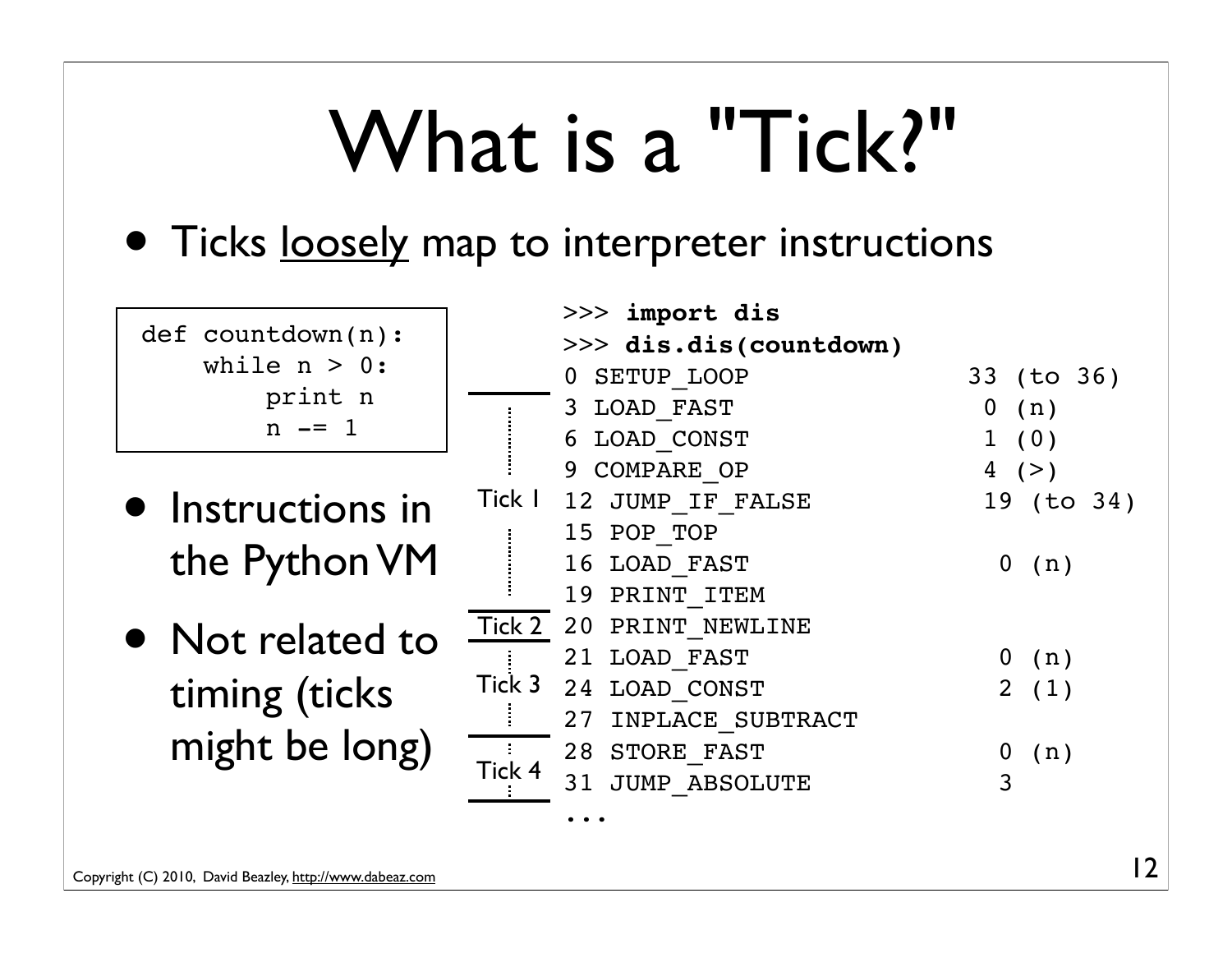#### The Periodic "Check"

- The periodic check is really simple
- The currently running thread...
	- Resets the tick counter
	- Runs signal handlers if the main thread
	- Releases the GIL
	- Reacquires the GIL
- That's it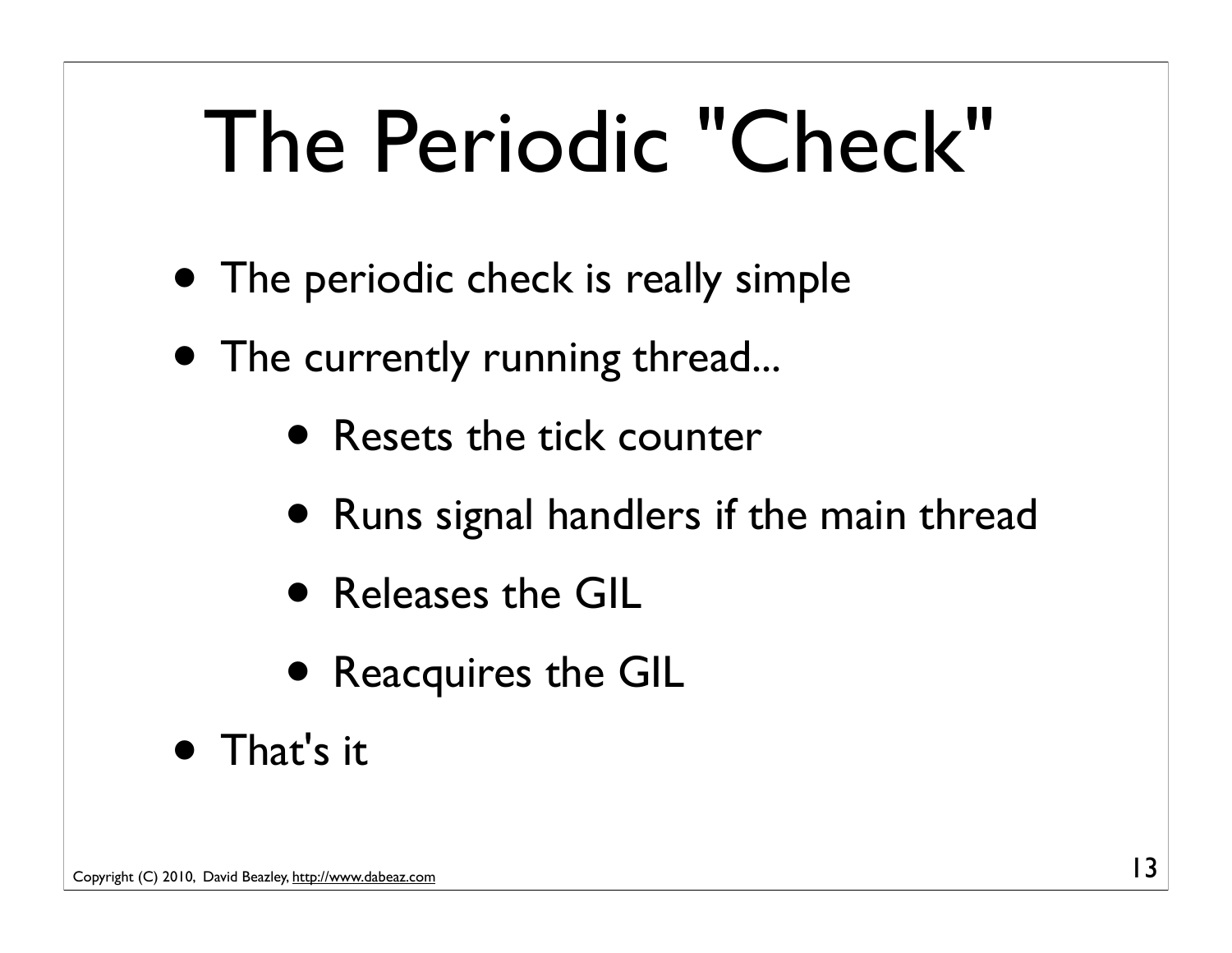## Implementation (C)

| Decrement                                                                               | $/*$ Python/ceval.c $*/$                                                                                                                                                                      | Note: Each thread is<br>running this same code |  |
|-----------------------------------------------------------------------------------------|-----------------------------------------------------------------------------------------------------------------------------------------------------------------------------------------------|------------------------------------------------|--|
| ticks                                                                                   | if $(- - Py Tucker < 0)$ {                                                                                                                                                                    |                                                |  |
| <b>Reset ticks</b>                                                                      | Py Ticker = Py CheckInterval;                                                                                                                                                                 |                                                |  |
| if (things to do) $\{$<br>Run<br>if (Py MakePendingCalls() < 0) {<br>signal<br>handlers |                                                                                                                                                                                               |                                                |  |
| Release and<br>reacquire<br>the GIL                                                     | if (interpreter lock) {<br>/* Give another thread a chance $*/$<br>PyThread release lock(interpreter lock);<br>/* Other threads may run now */<br>PyThread acquire lock(interpreter lock, 1); |                                                |  |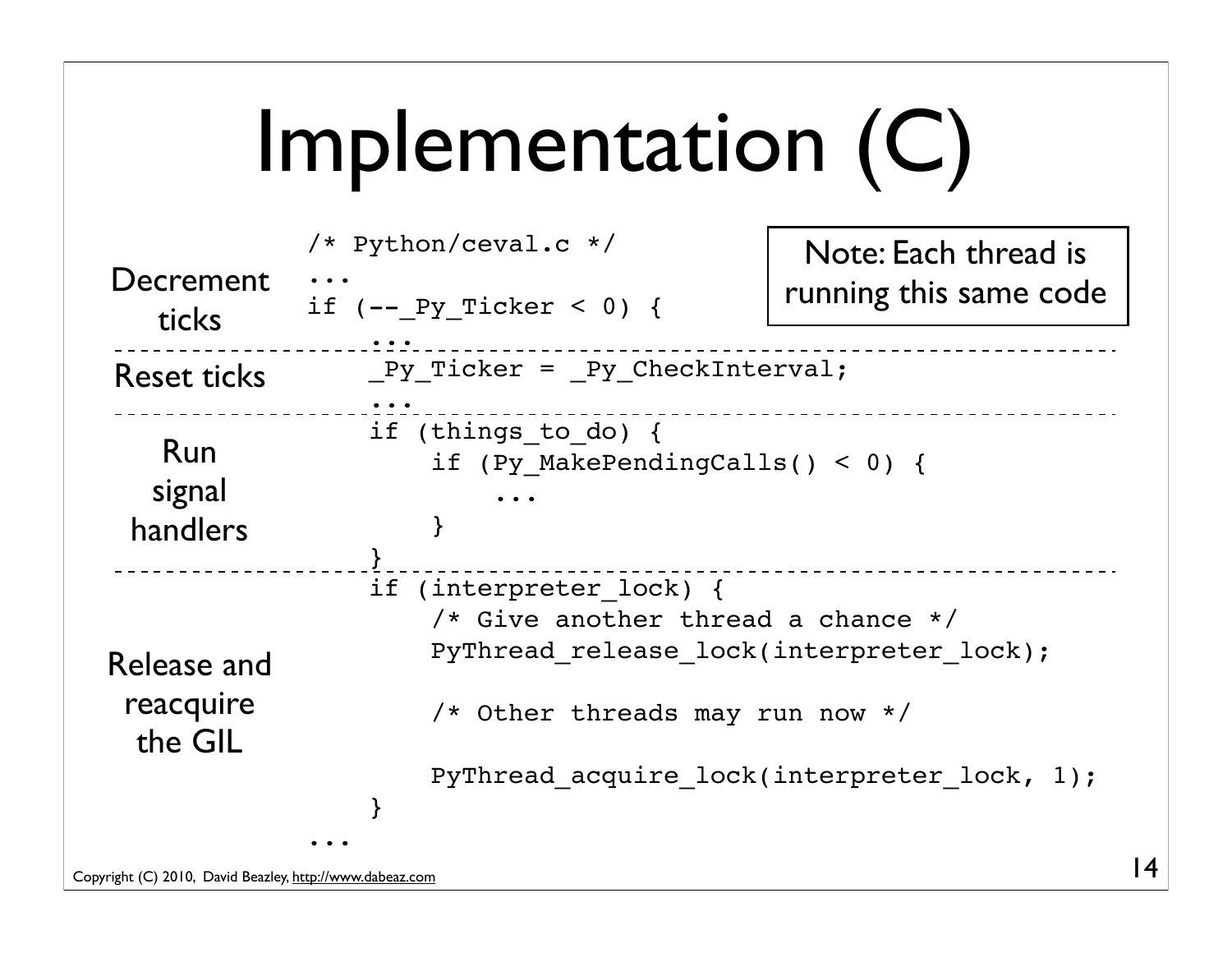## Big Question

- What is the source of that large CPU-bound thread performance penalty?
- There's just not much code to look at
- Is GIL acquire/release solely responsible?
- How would you find out?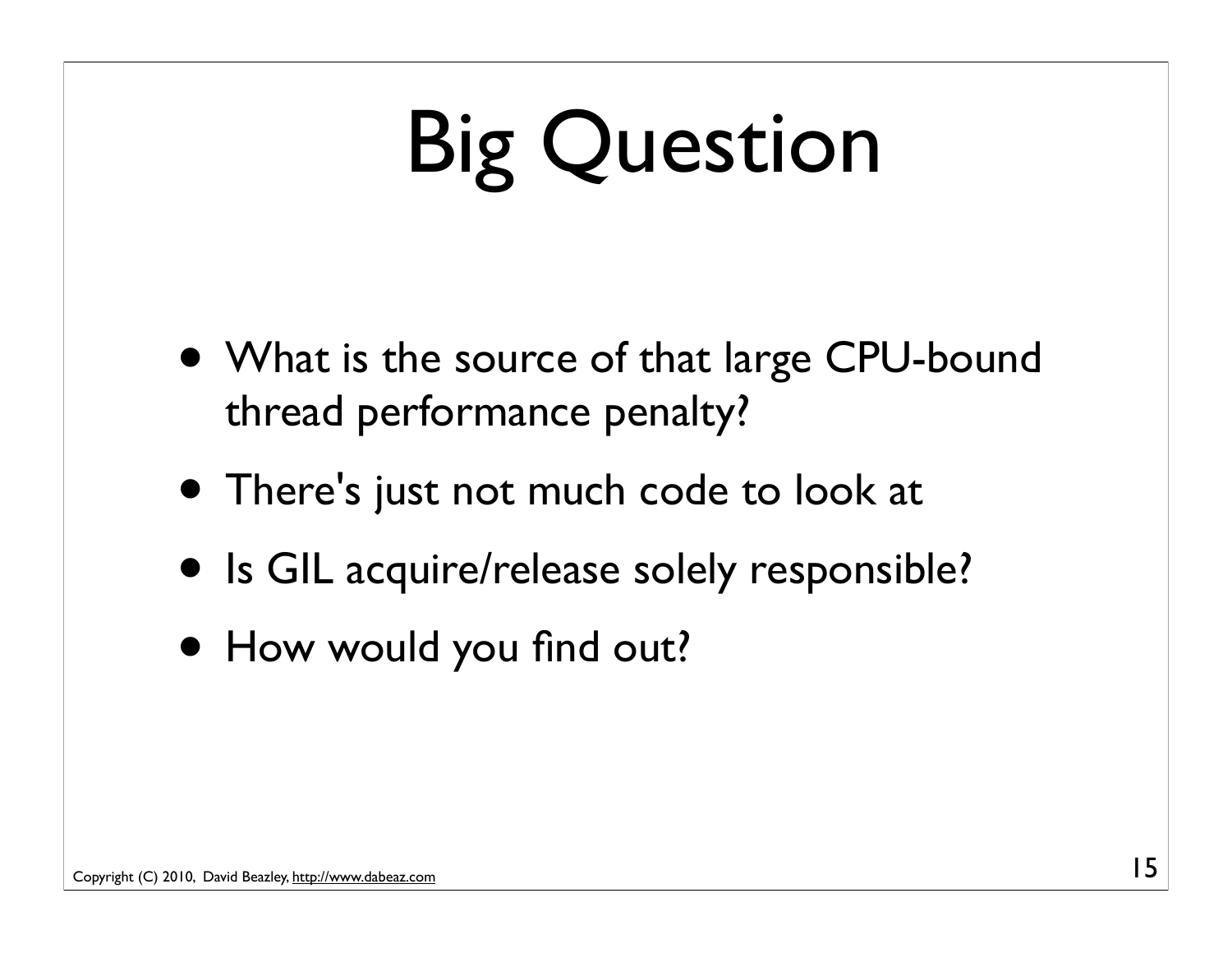#### Part 2

#### The GIL and Thread Switching Deconstructed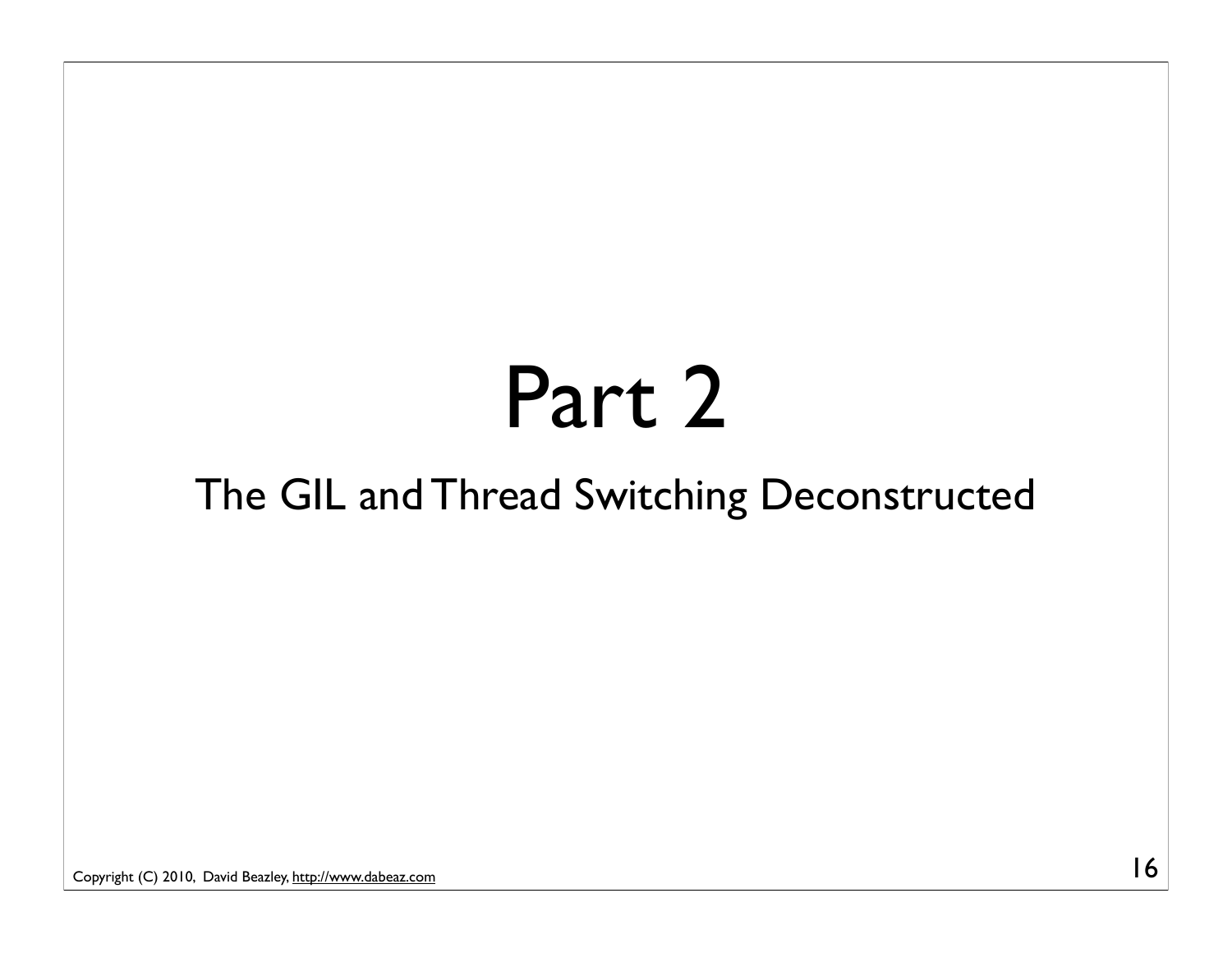## Python Locks

- The Python interpreter only provides a single lock type (in C) that is used to build all other thread synchronization primitives
- It's not a simple mutex lock
- It's a binary semaphore constructed from a pthreads mutex and a condition variable
- The GIL is an instance of this lock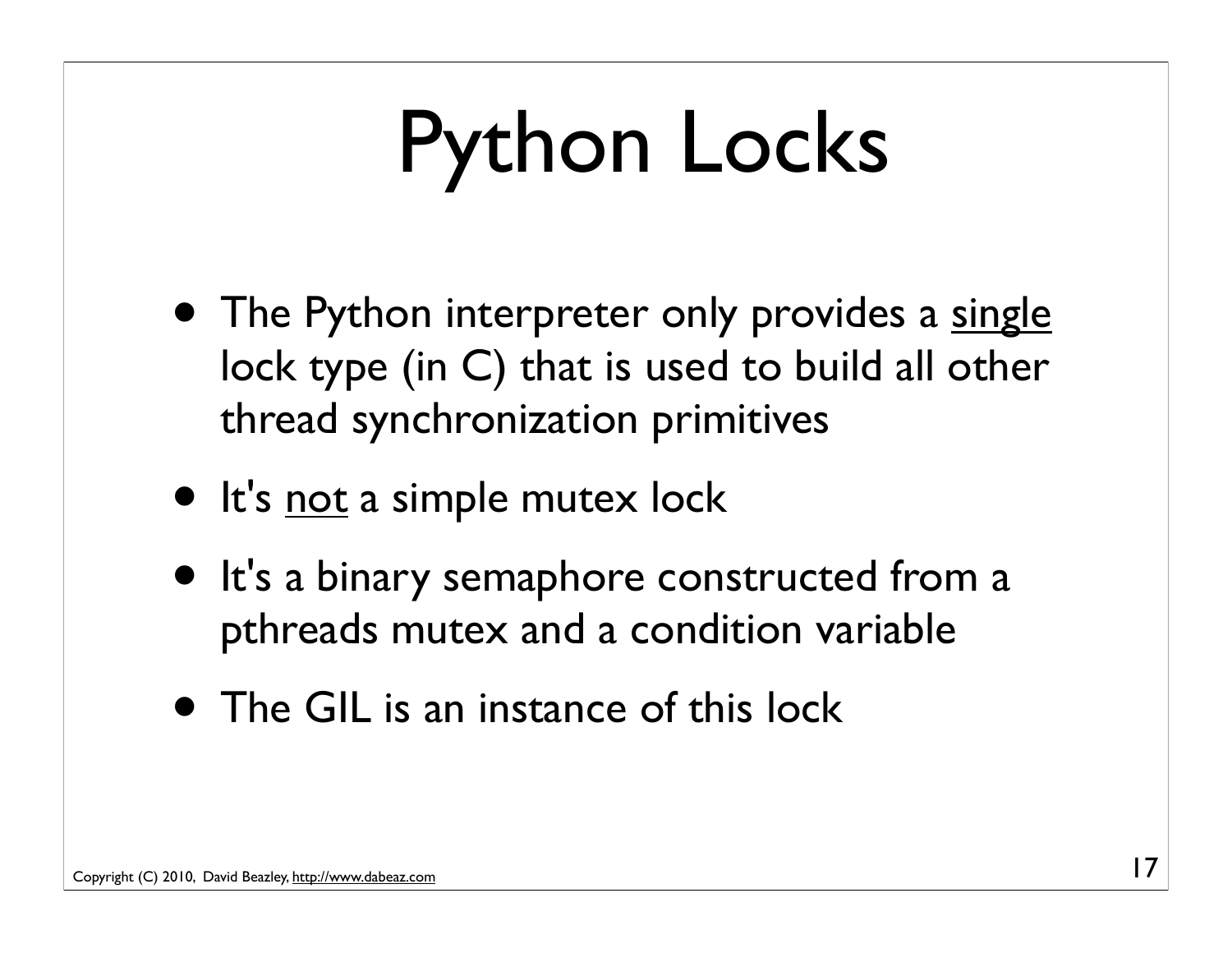#### Locks Deconstructed

• Locks consist of three parts

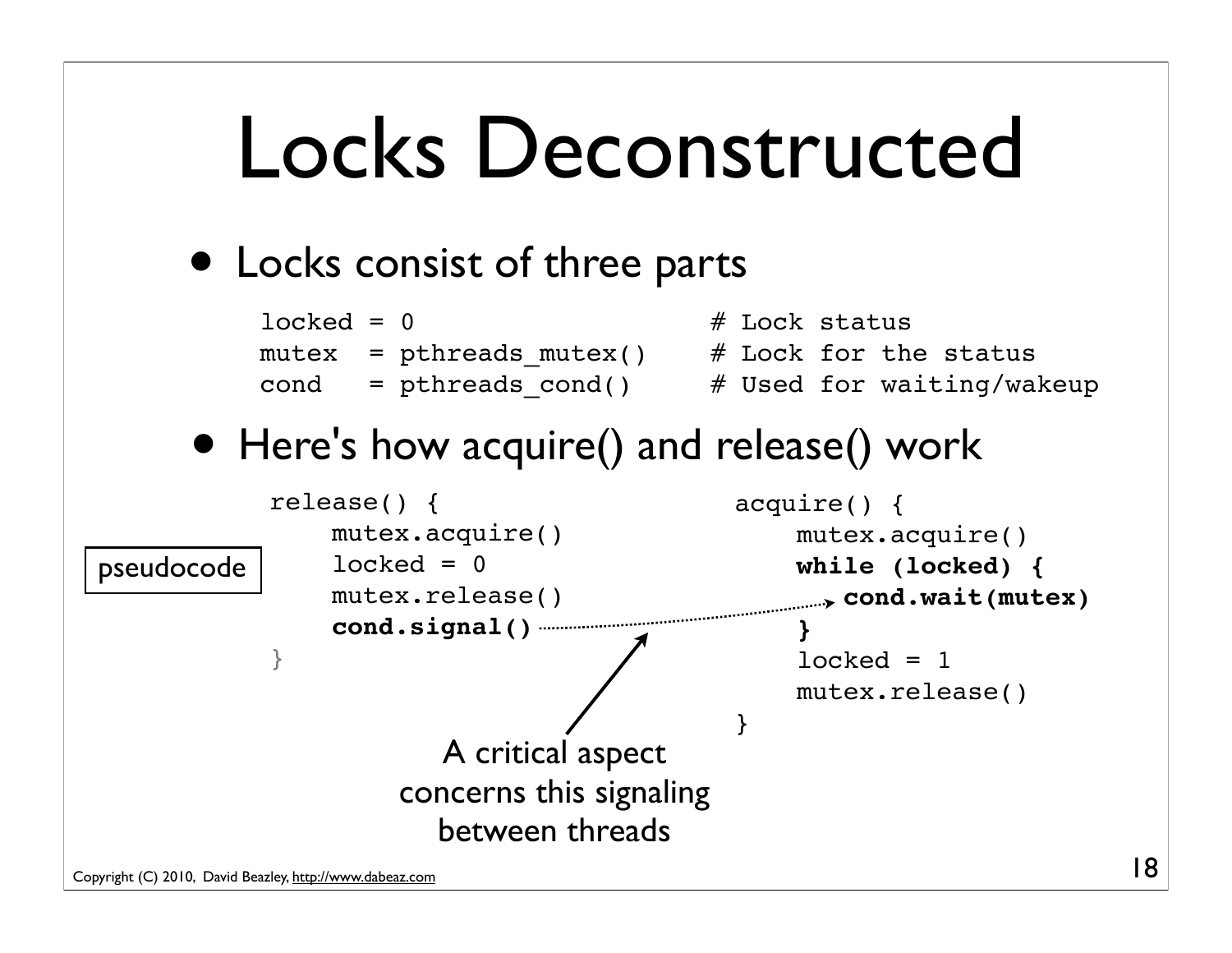| <b>Thread Switching</b>                       |  |  |  |  |
|-----------------------------------------------|--|--|--|--|
| • Suppose you have two threads                |  |  |  |  |
| Thread $\mathsf{l}$ $\longrightarrow$ Running |  |  |  |  |
|                                               |  |  |  |  |
| Thread $2 \mid$<br><b>READY</b>               |  |  |  |  |
| • Thread I: Running                           |  |  |  |  |
| • Thread 2: Ready (Waiting for GIL)           |  |  |  |  |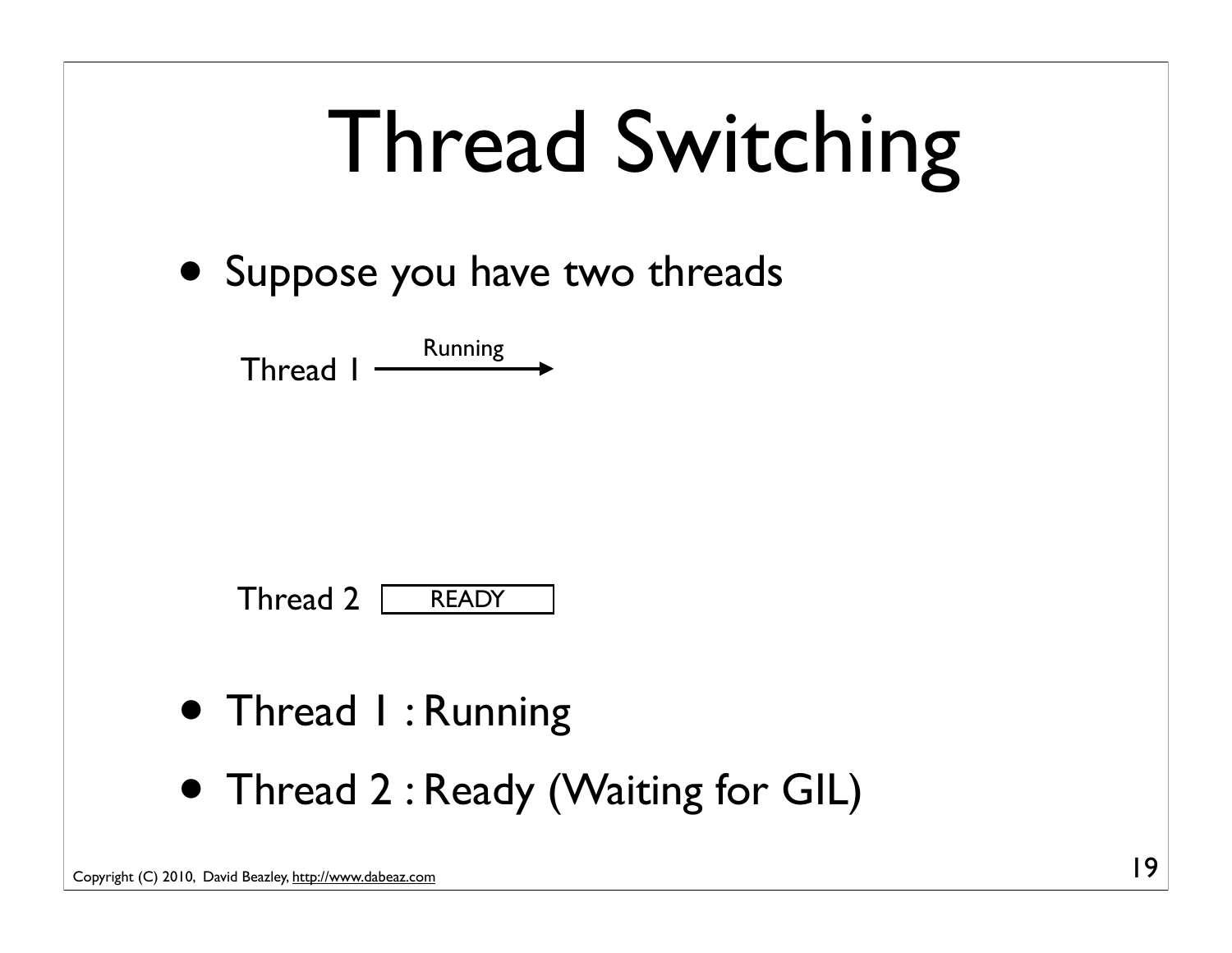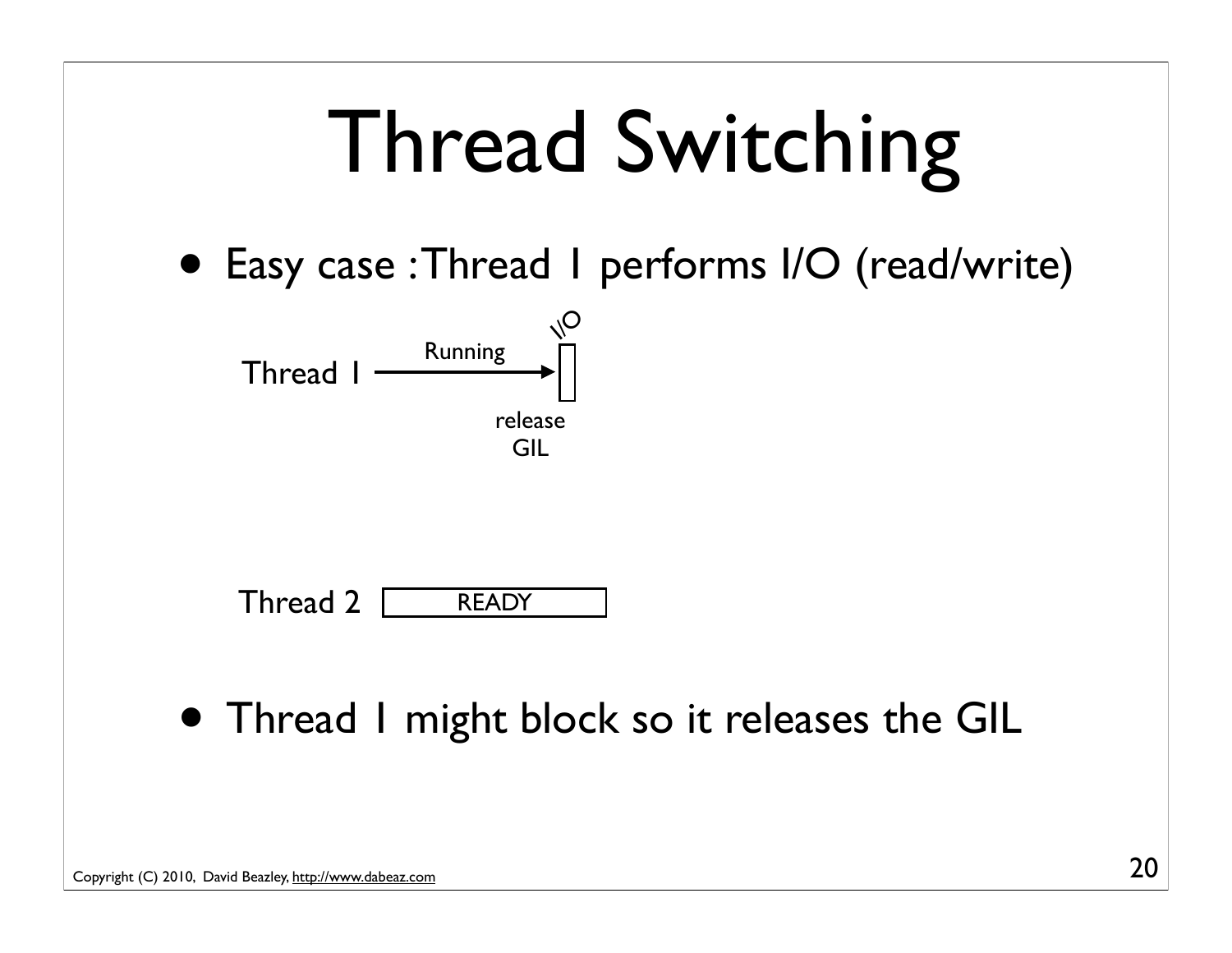

• Handled by thread library and operating system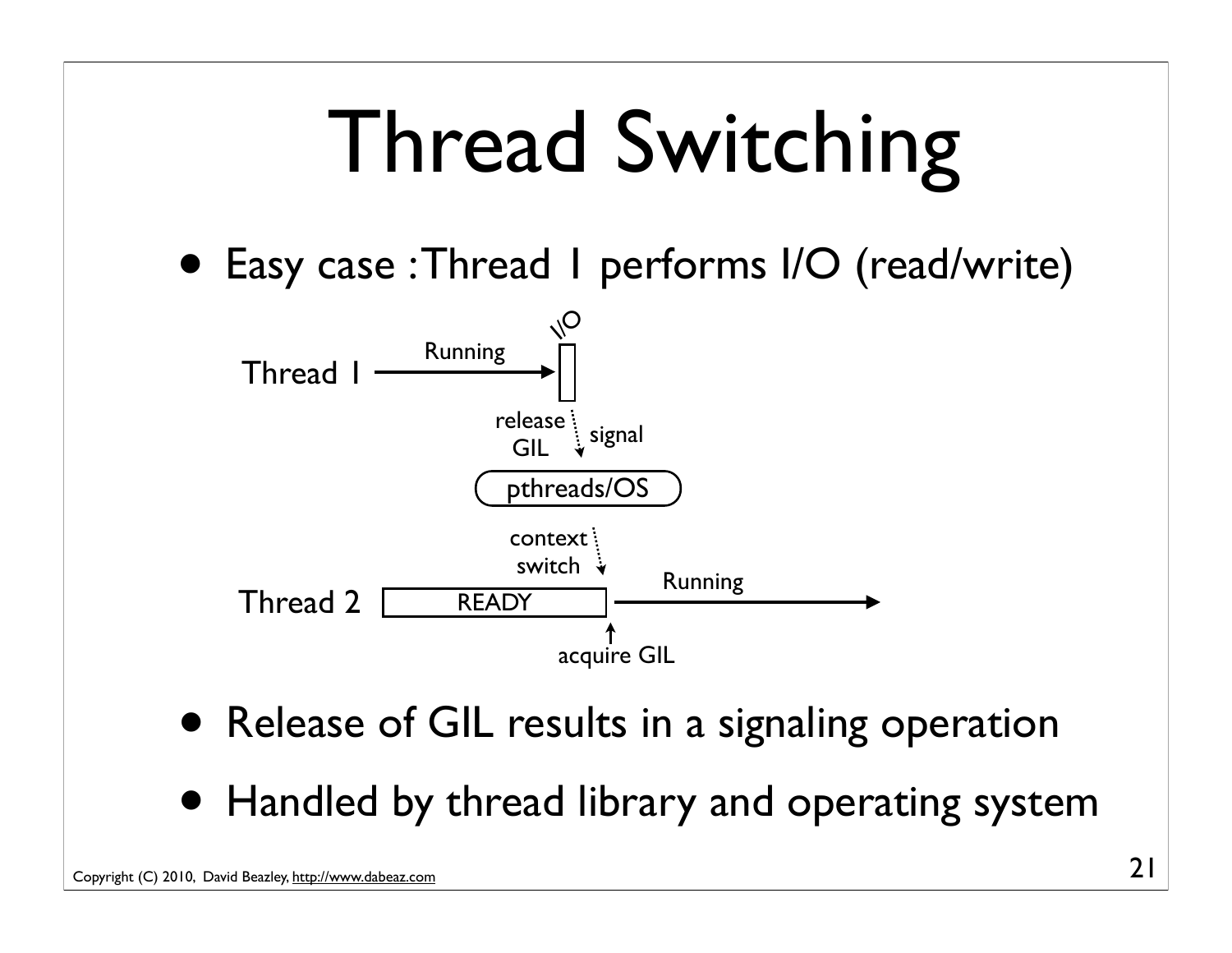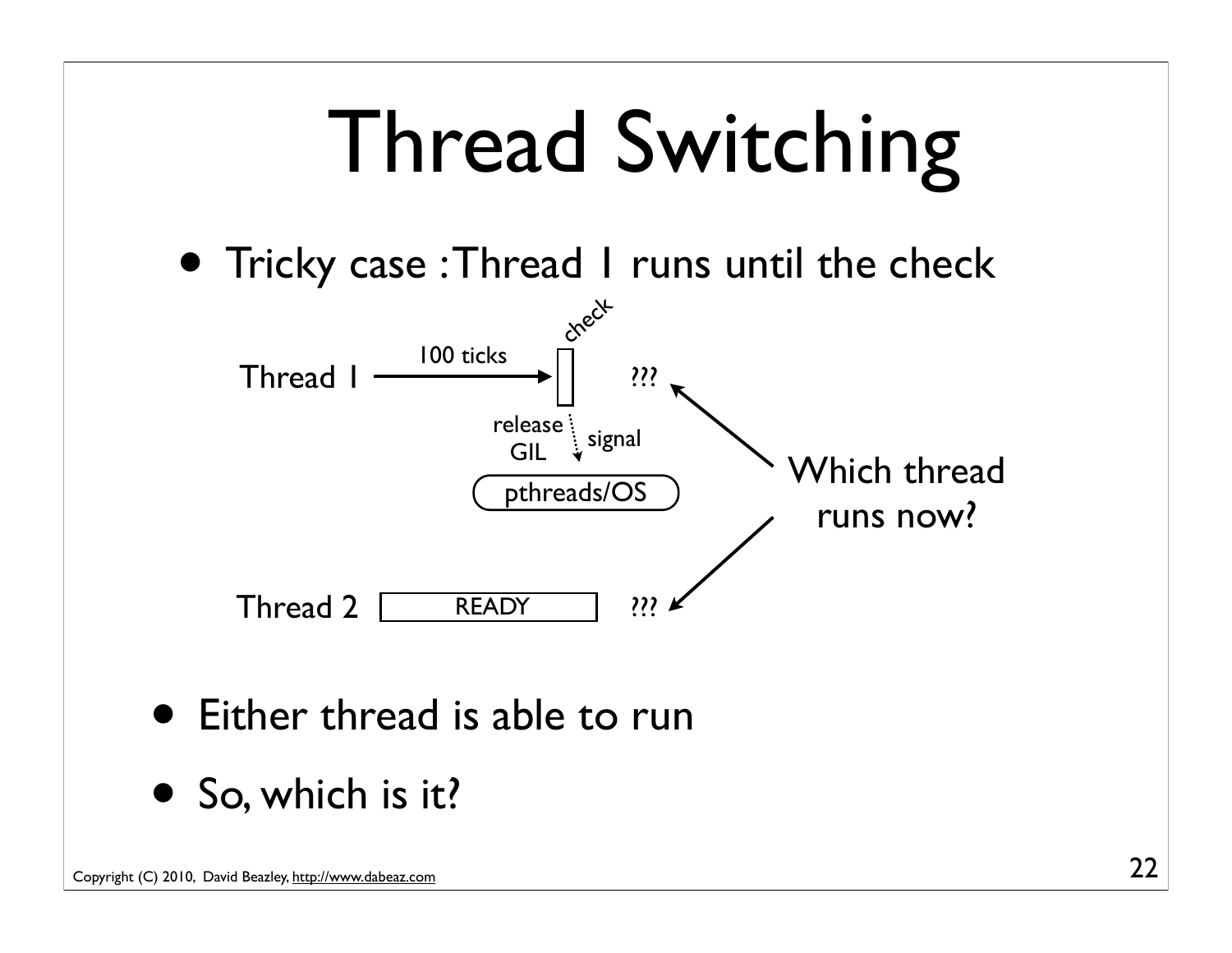#### pthreads Undercover

• Condition variables have an internal wait queue



- Signaling pops a thread off of the queue
- However, what happens after that?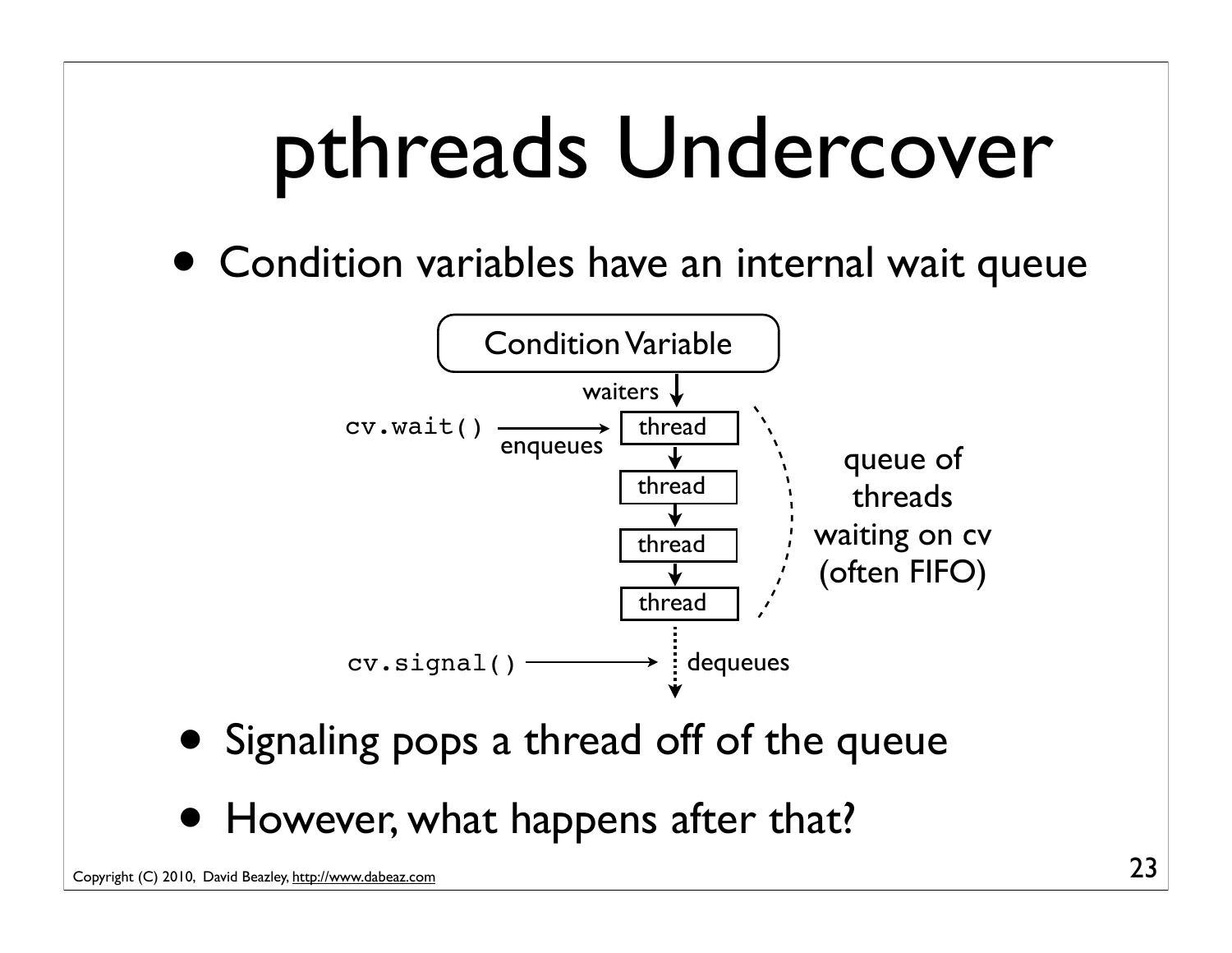### OS Scheduling

- The operating system has a priority queue of threads/processes ready to run
- Signaled threads simply enter that queue
- The operating system then runs the process or thread with the highest priority
- It may or may not be the signaled thread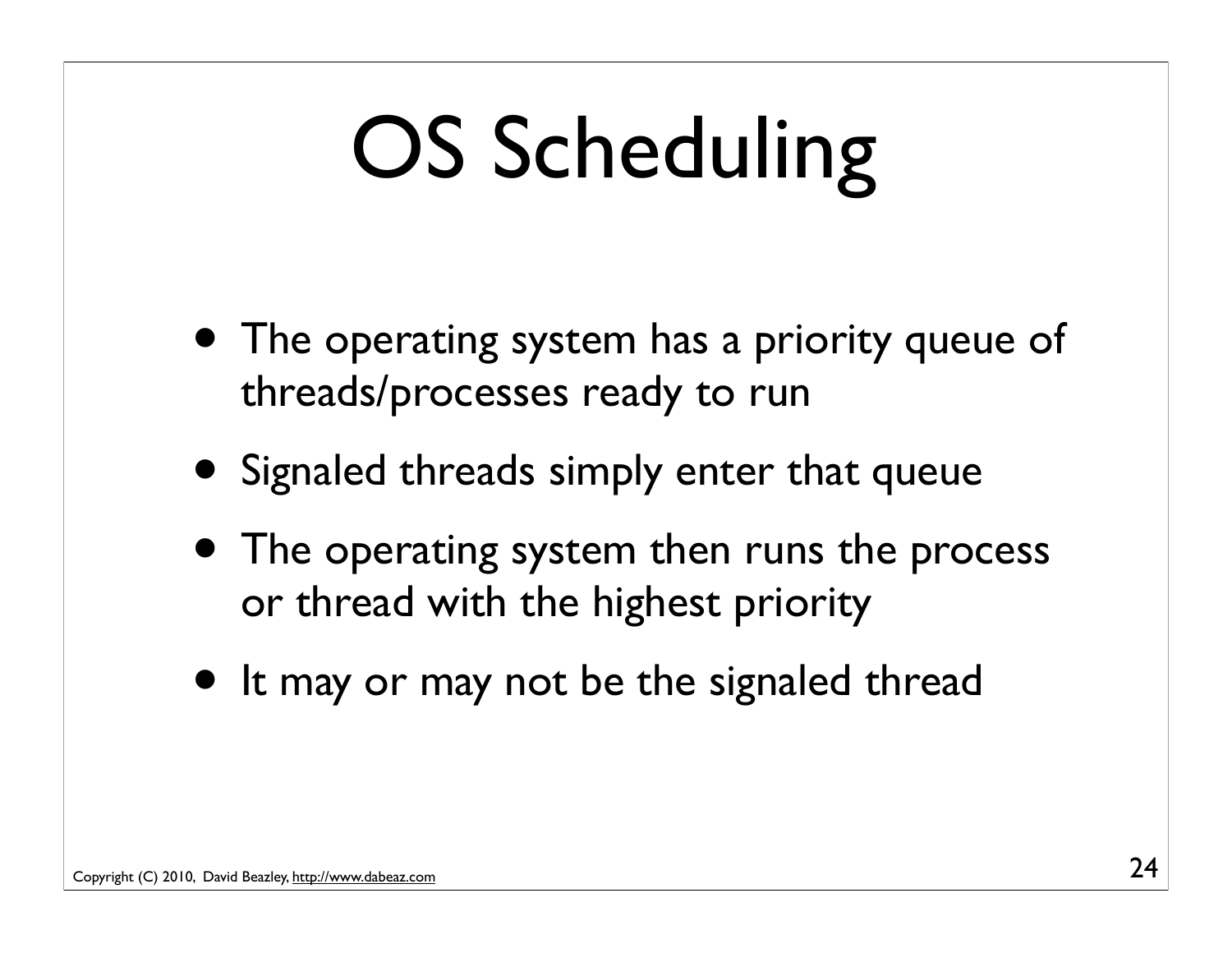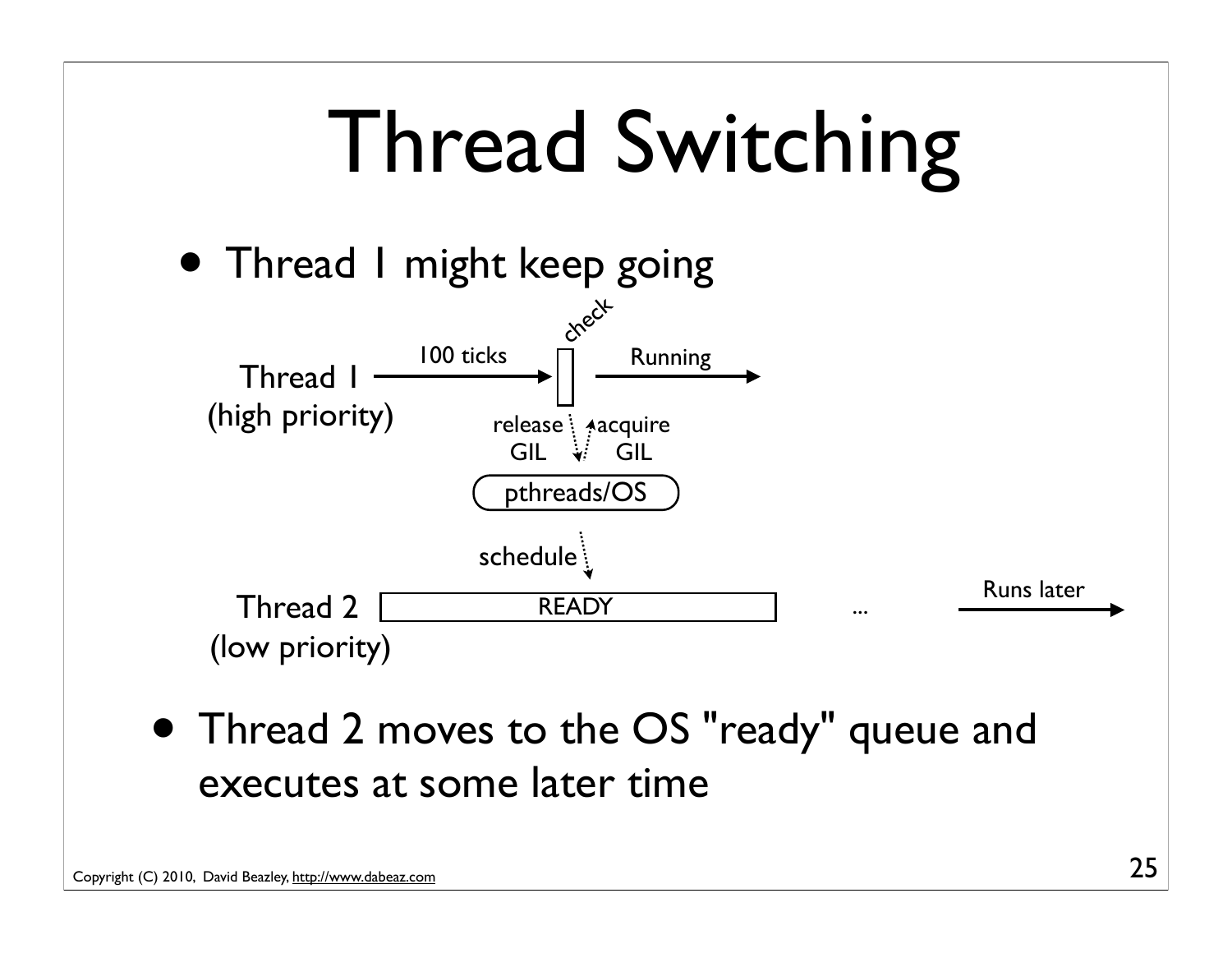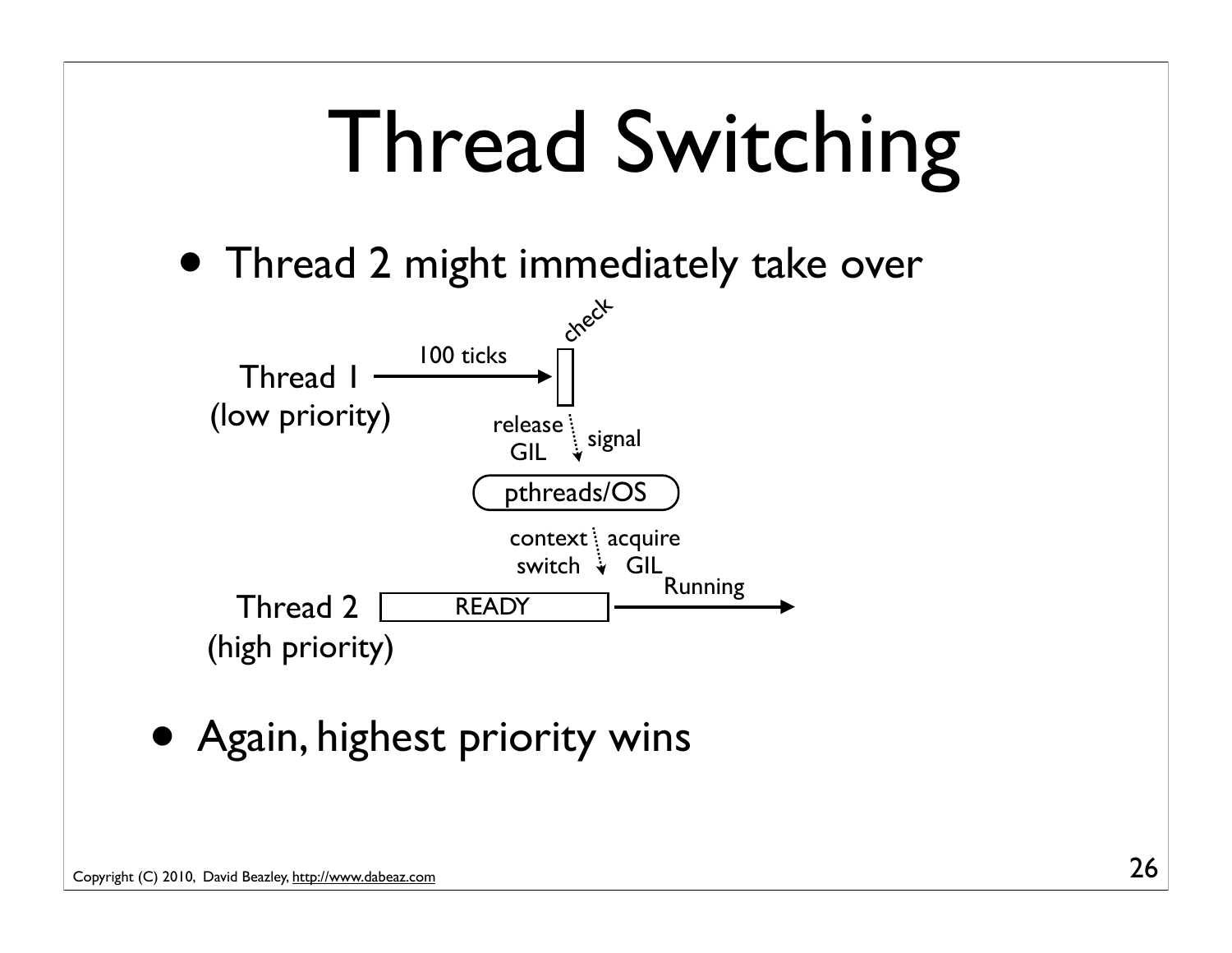#### Part 3 What Can Go Wrong?

Copyright (C) 2010, David Beazley, http://www.dabeaz.com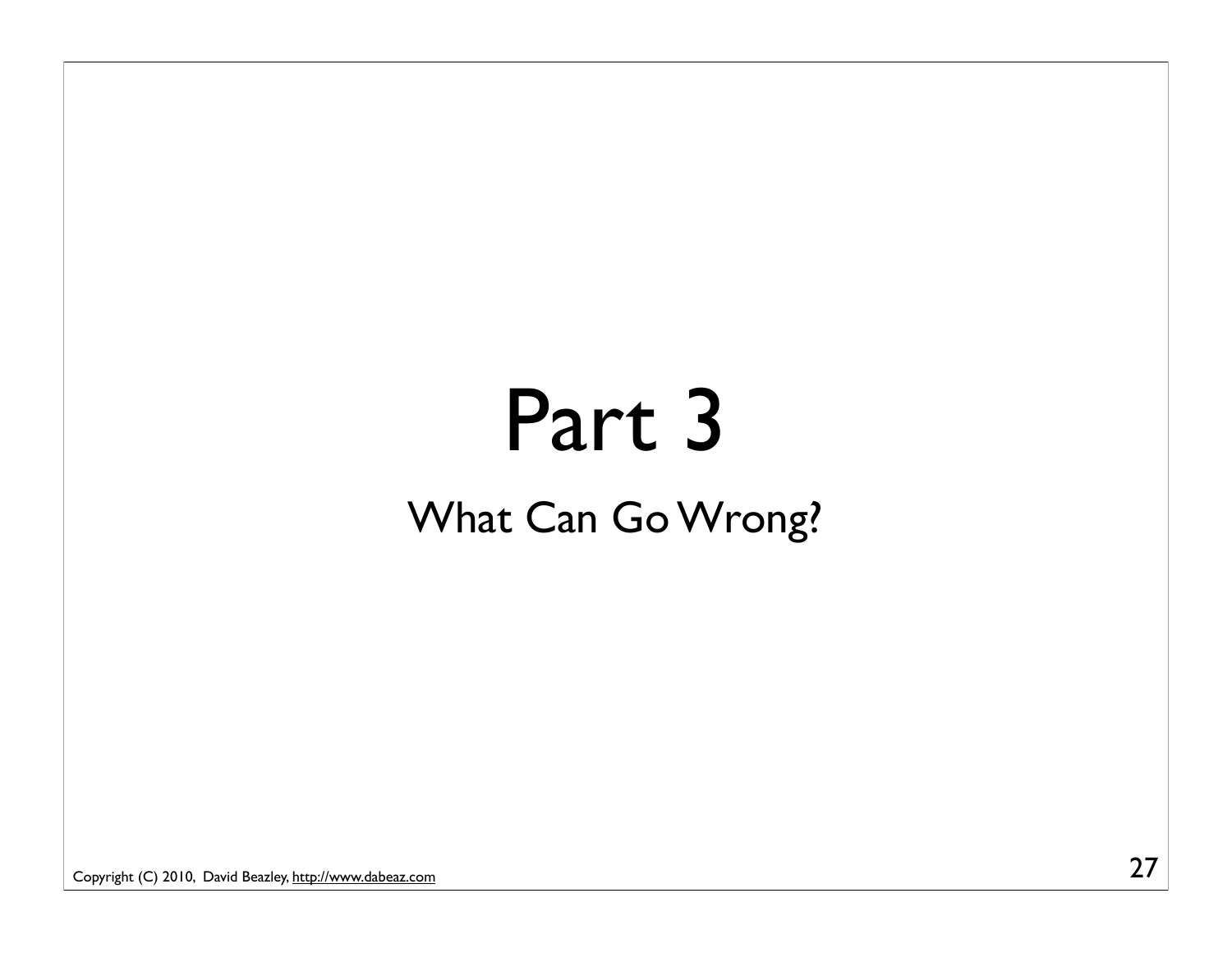#### GIL Instrumentation

- To study thread scheduling in more detail, I instrumented Python with some logging
- Recorded a large trace of all GIL acquisitions, releases, conflicts, retries, etc.
- Goal was to get a better idea of how threads were scheduled, interactions between threads, internal GIL behavior, etc.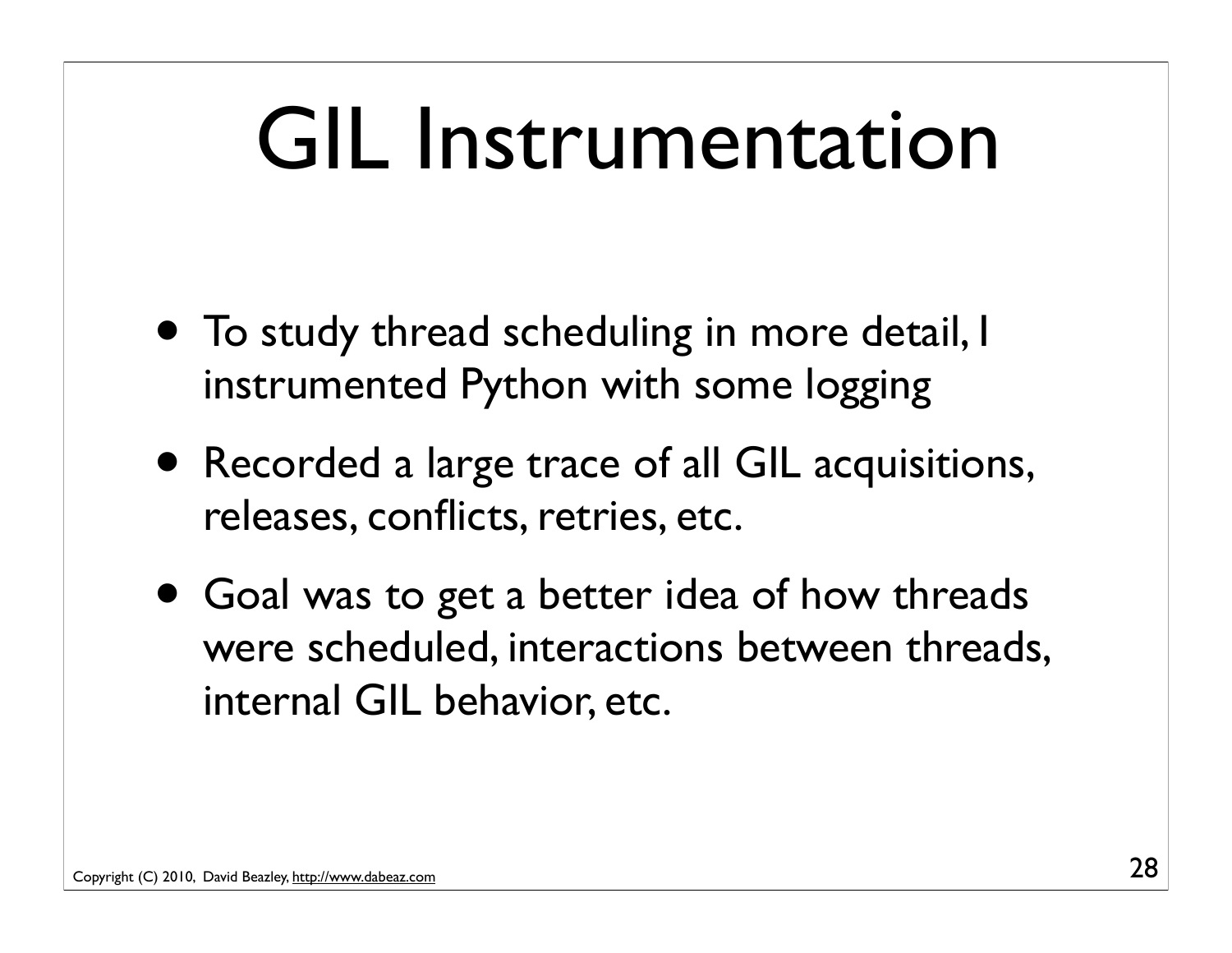# GIL Logging

- An extra tick counter was added to record number of cycles of the check interval
- Locks modified to log GIL events (pseudocode)

}

```
release() {
     mutex.acquire()
    locked = 0 if gil: log("RELEASE")
     mutex.release()
     cv.signal()
}
```
Note: Actual code in C, event logs are stored entirely in memory until exit (no I/O)

```
acquire() {
     mutex.acquire()
     if locked and gil:
        log("BUSY")
     while locked:
        cv.wait(mutex)
        if locked and gil:
            log("RETRY")
    locked = 1 if gil: log("ACQUIRE")
     mutex.release()
```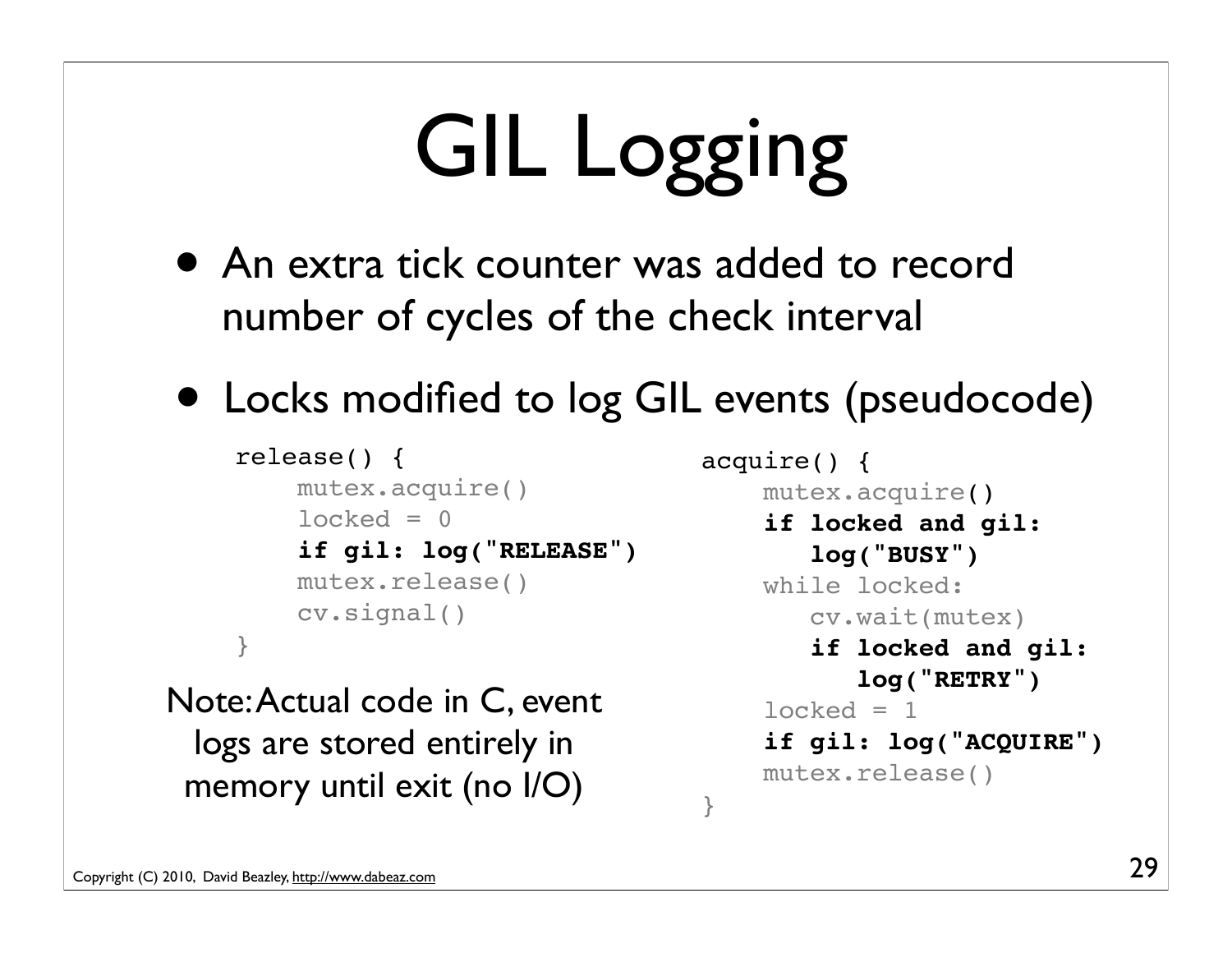#### A Sample Trace

 $t$ hread id  $\rightarrow$   $t$ 2 100 5351  $ac$ QUIRE  $\longleftarrow$  ACQUIRE : GIL acquired t2 100 5352 **RELEASE** t2 100 5352 RELEASE RELEASE : GIL released t2 100 5353 RELEASE t1 100 5353 ACQUIRE t2 **38** 5353 **BUSY** BUSY : Attempted to acquire t1 100 5354 RELEASE t1 100 5354 ACQUIRE t2 79 5354 RETRY t1 100 5355 RELEASE t1 100 **5355** ACQUIRE  $t_2$  73 5355 **RETRY** t1 100 5356 RELEASE t2 100 5356 ACQUIRE t1 24 5356 BUSY t2 100 5357 RELEASE GIL, but it was already in use  $-$  RETRY  $:$  Repeated attempt to acquire the GIL, but it was still in use tick countdown total number of "checks" executed

• Trace files were large (>20MB for 1s of running)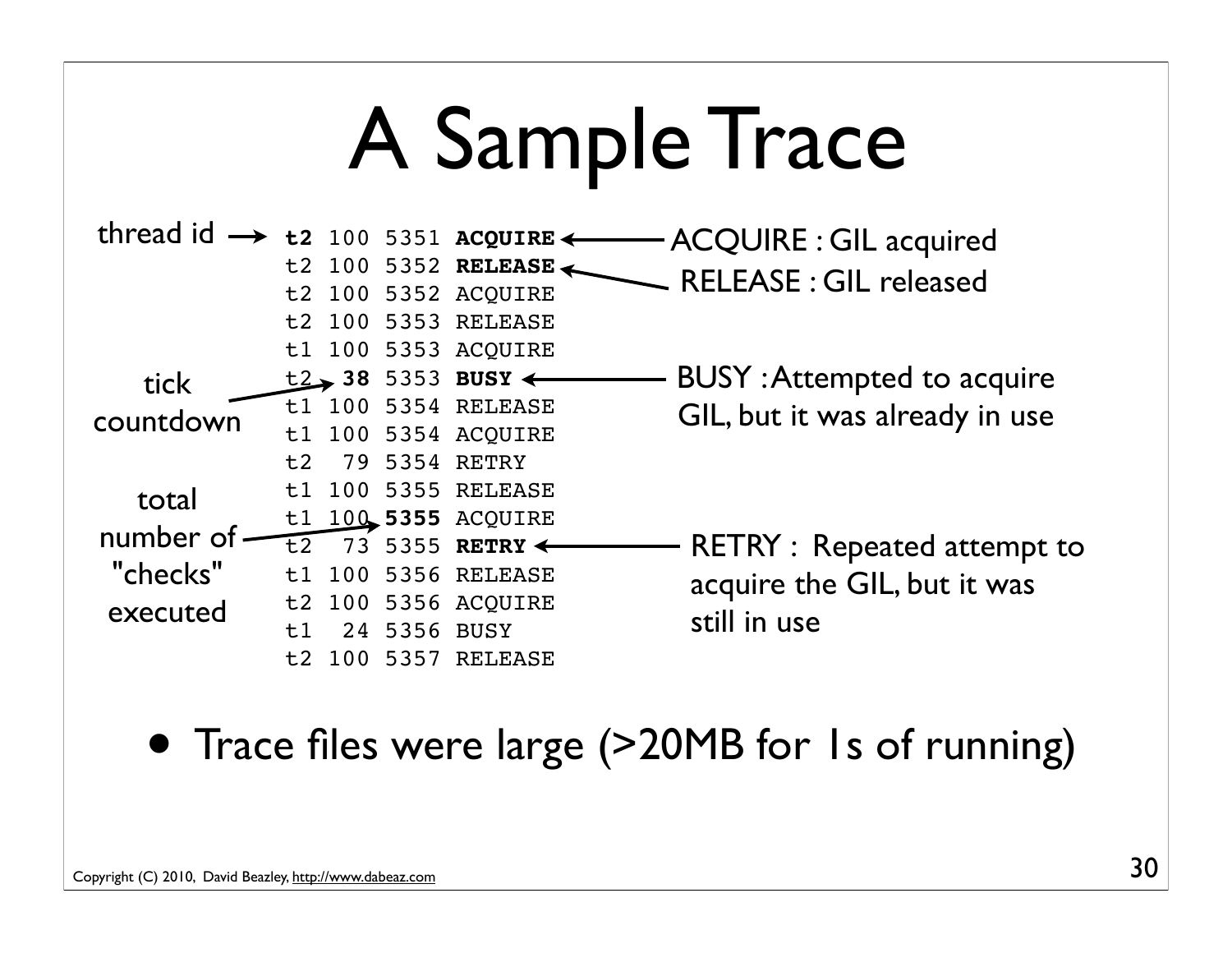# Logging Results

- The logs were quite revealing
- Interesting behavior on one CPU
- Diabolical behavior on multiple CPUs
- Will briefly summarize findings followed by an interactive visualization that shows details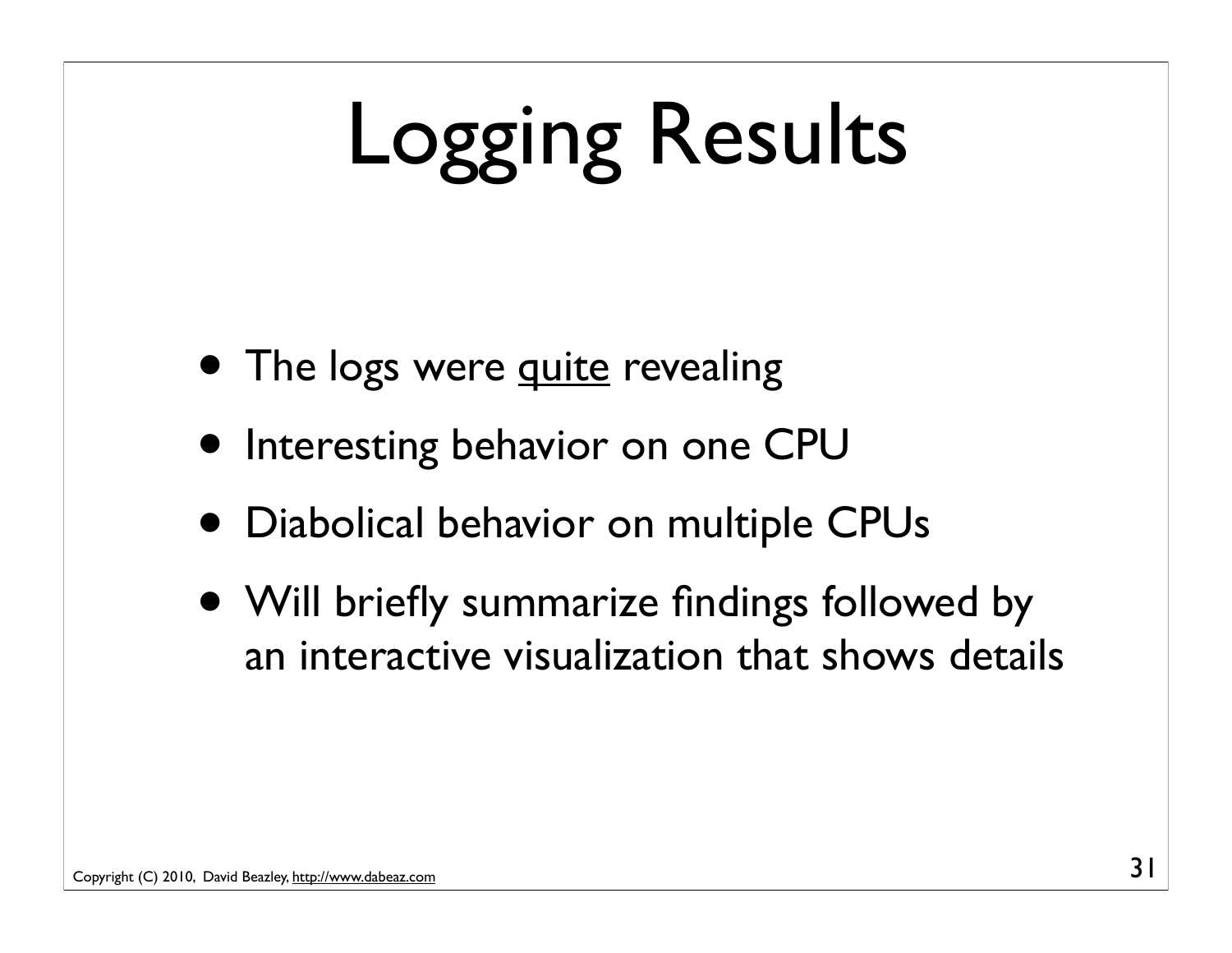# Single CPU Threading

• Threads alternate execution, but switch far less frequently than you might imagine



• Hundreds to thousands of checks might occur before a thread context switch (this is good)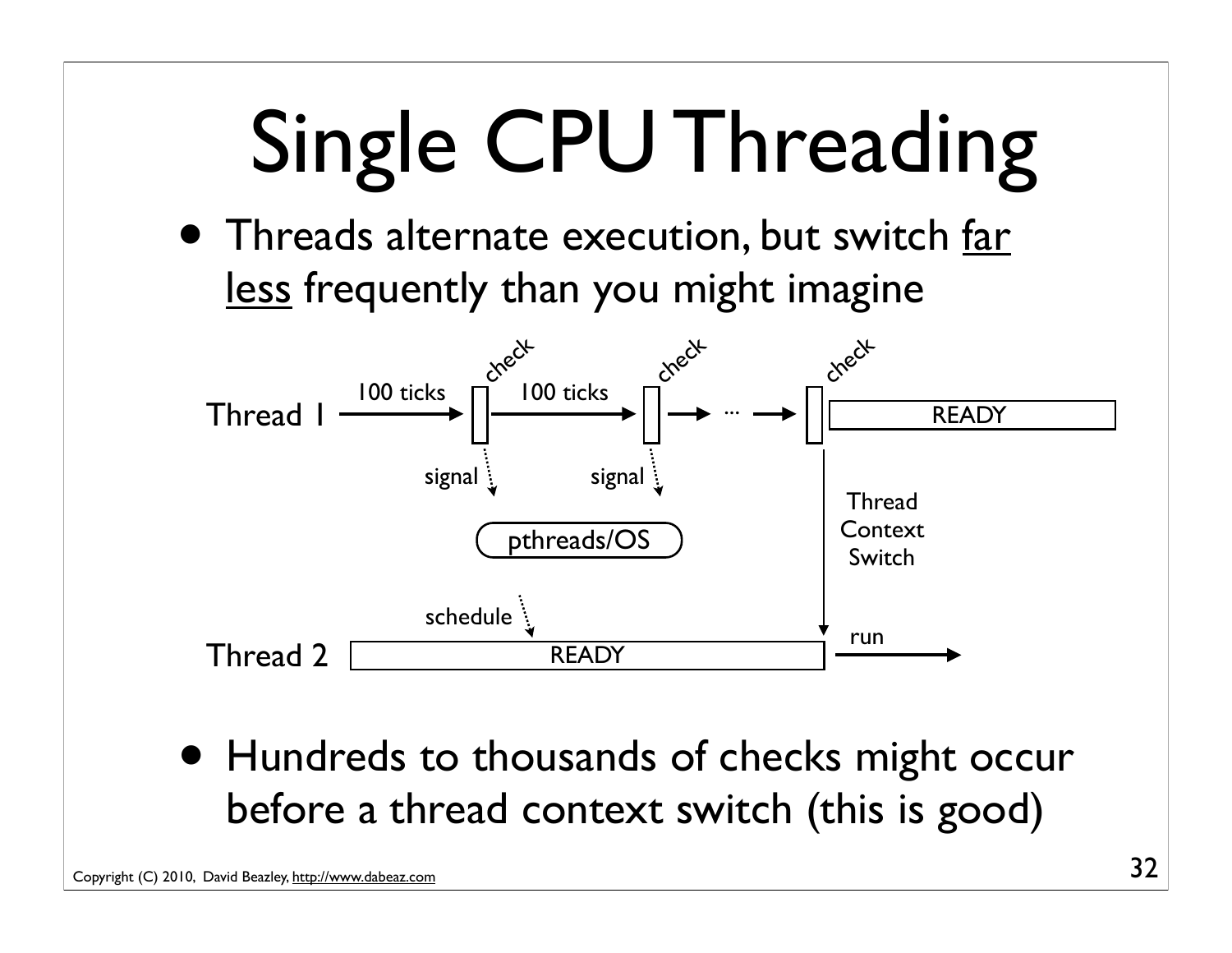#### Multicore GIL War

• With multiple cores, runnable threads get scheduled simultaneously (on different cores) and battle over the GIL



• Thread 2 is repeatedly signaled, but when it wakes up, the GIL is already gone (reacquired)

Copyright (C) 2010, David Beazley, http://www.dabeaz.com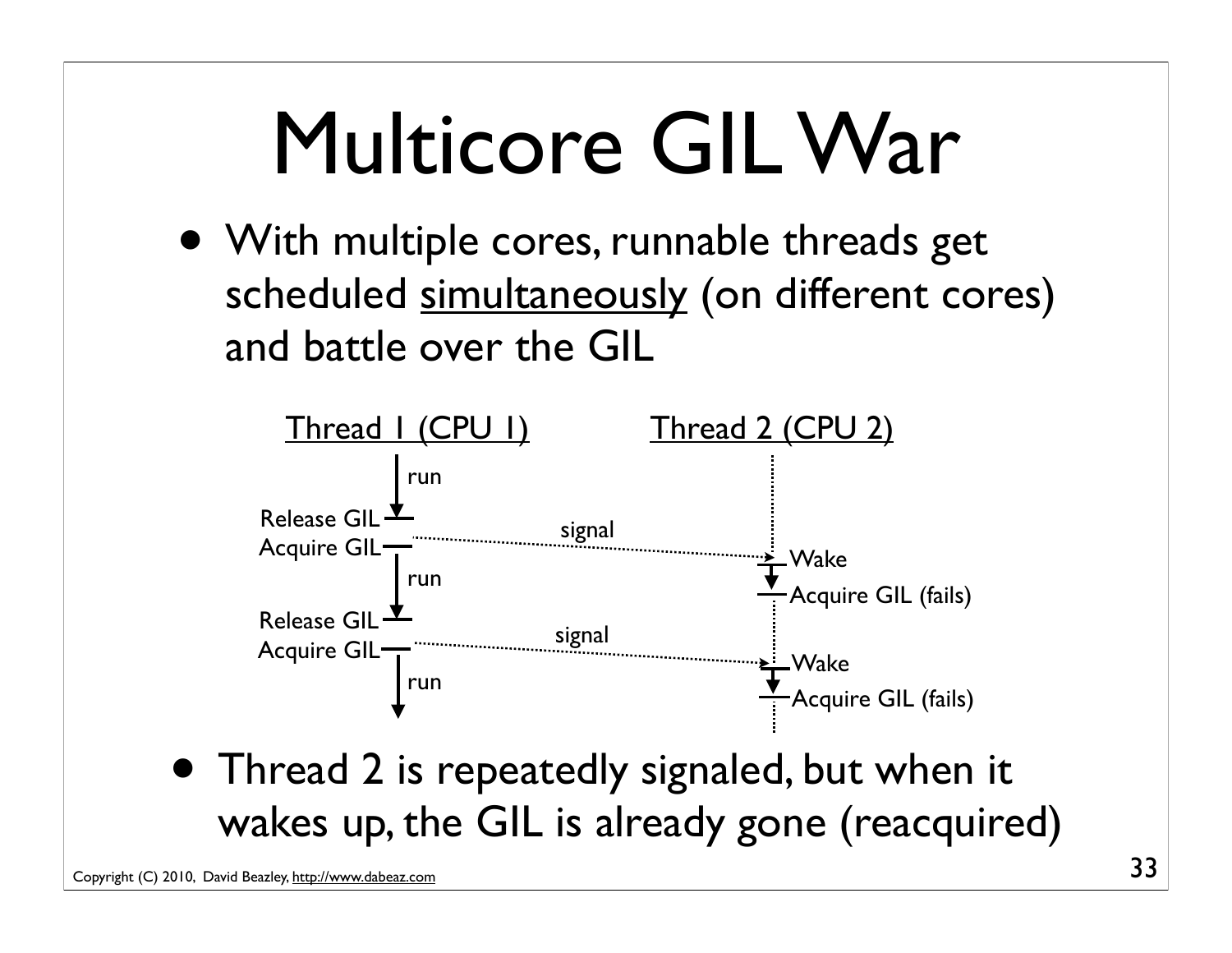#### Multicore Event Handling

• CPU-bound threads make GIL acquisition difficult for threads that want to handle events

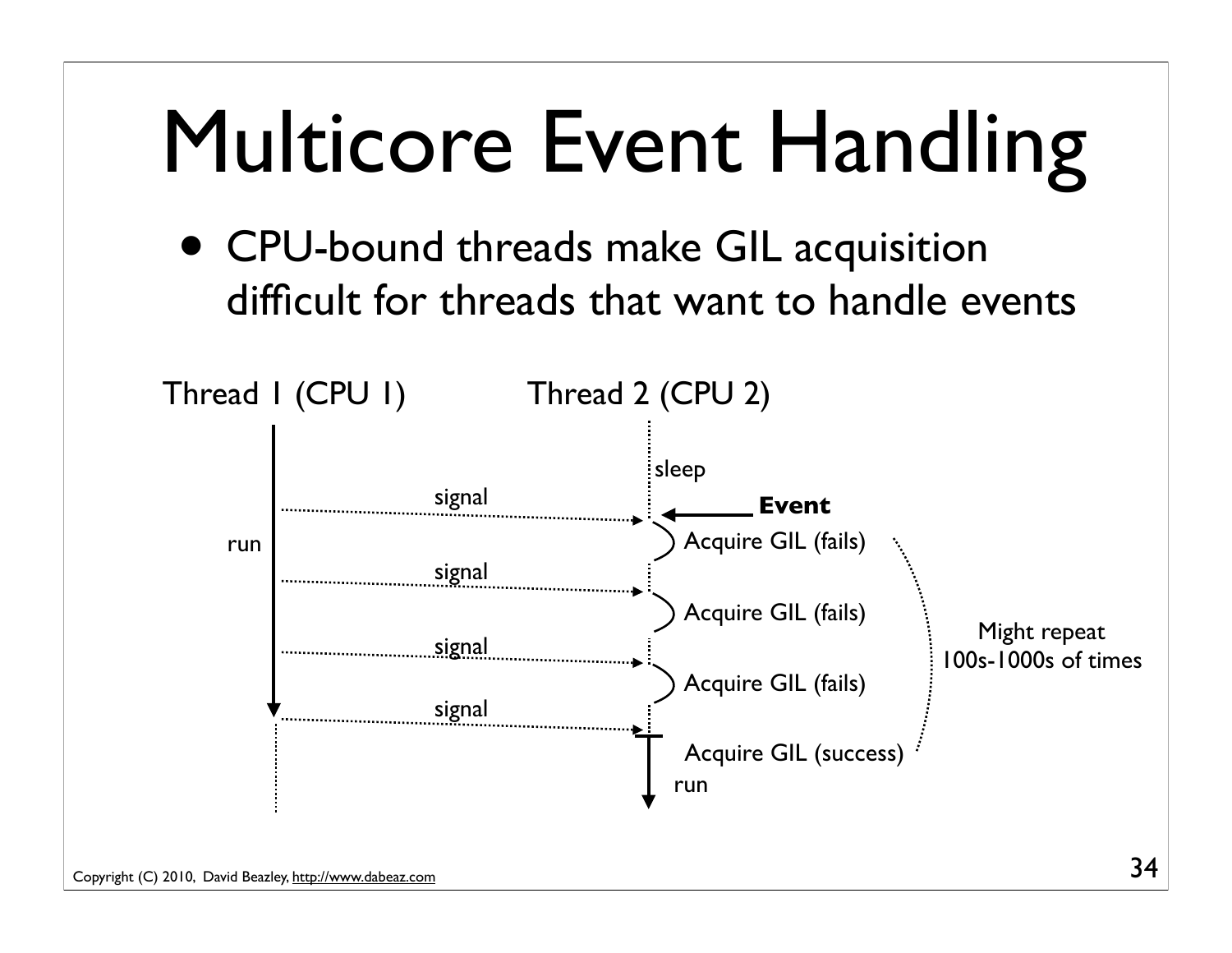#### Behavior of I/O Handling

• I/O ops often do not block



- Due to buffering, the OS is able to fulfill I/O requests immediately and keep a thread running
- However, the GIL is always released
- Results in GIL thrashing under heavy load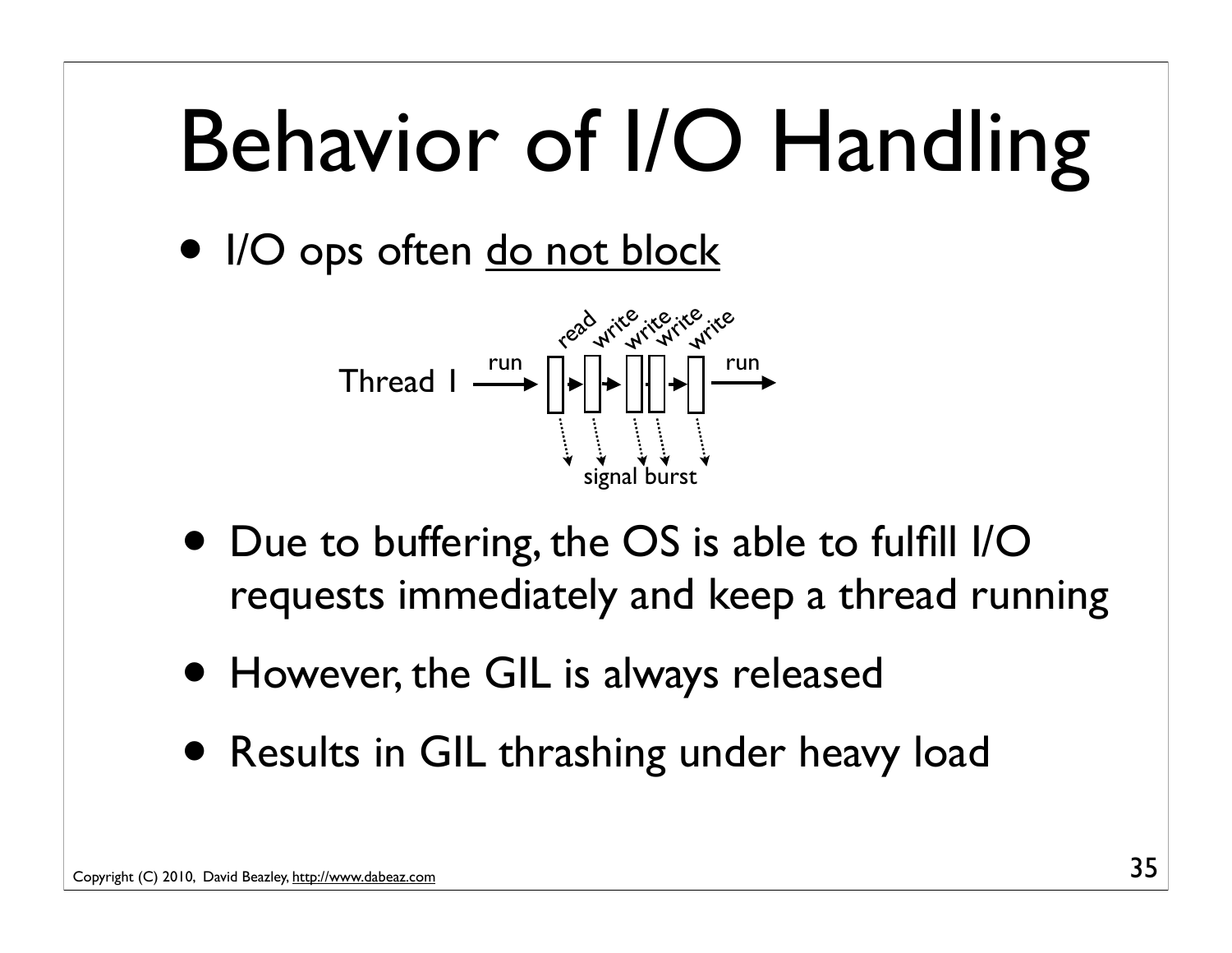## GIL Visualization (Demo)

• Let's look at all of these effects

#### http://www.dabeaz.com/GIL

- Some facts about the plots:
	- Generated from ~2GB of log data
	- Rendered into  $\sim$ 2 million PNG image tiles
	- Created using custom scripts/tools
	- I used the multiprocessing module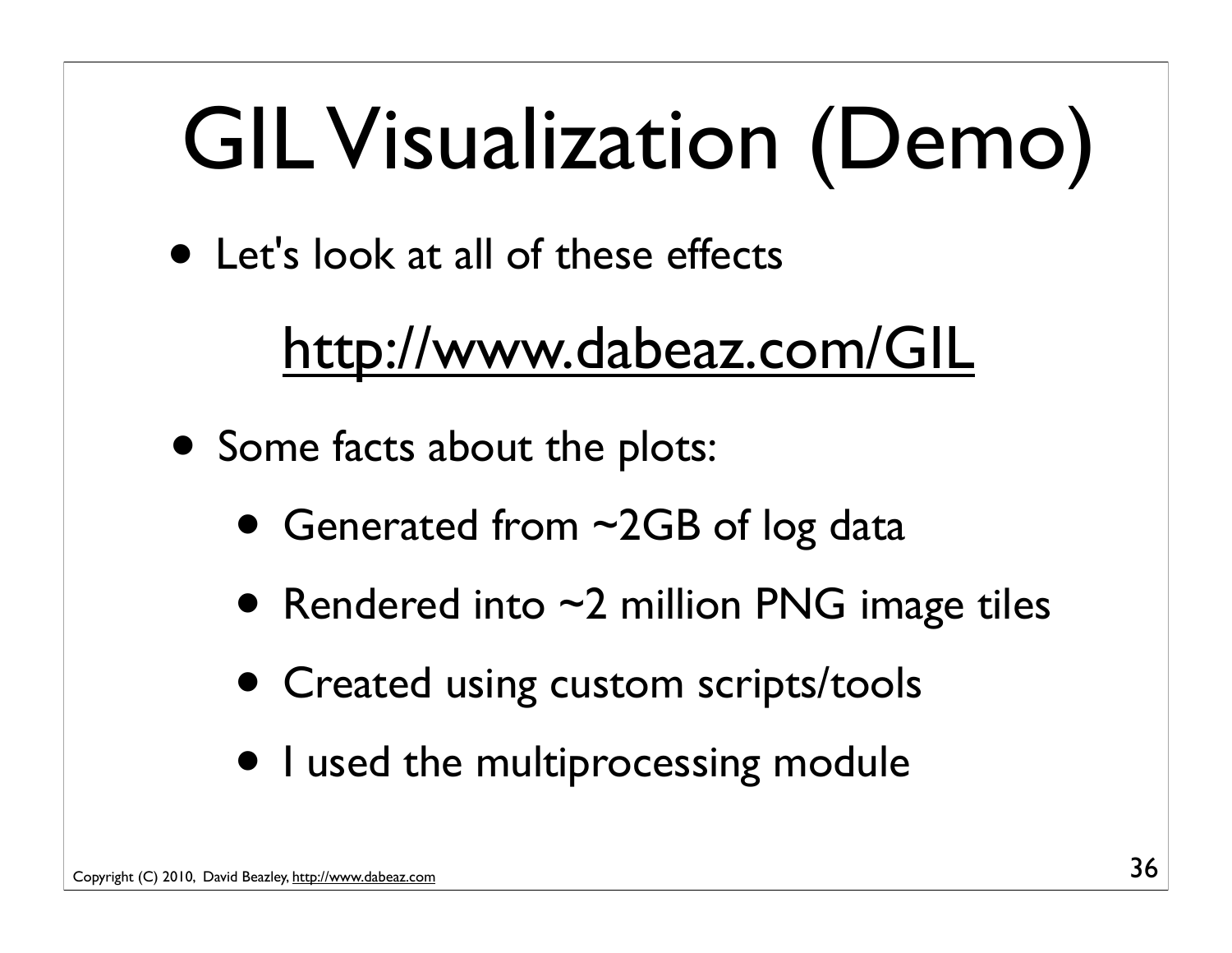#### Part 4 A Better GIL?

Copyright (C) 2010, David Beazley, http://www.dabeaz.com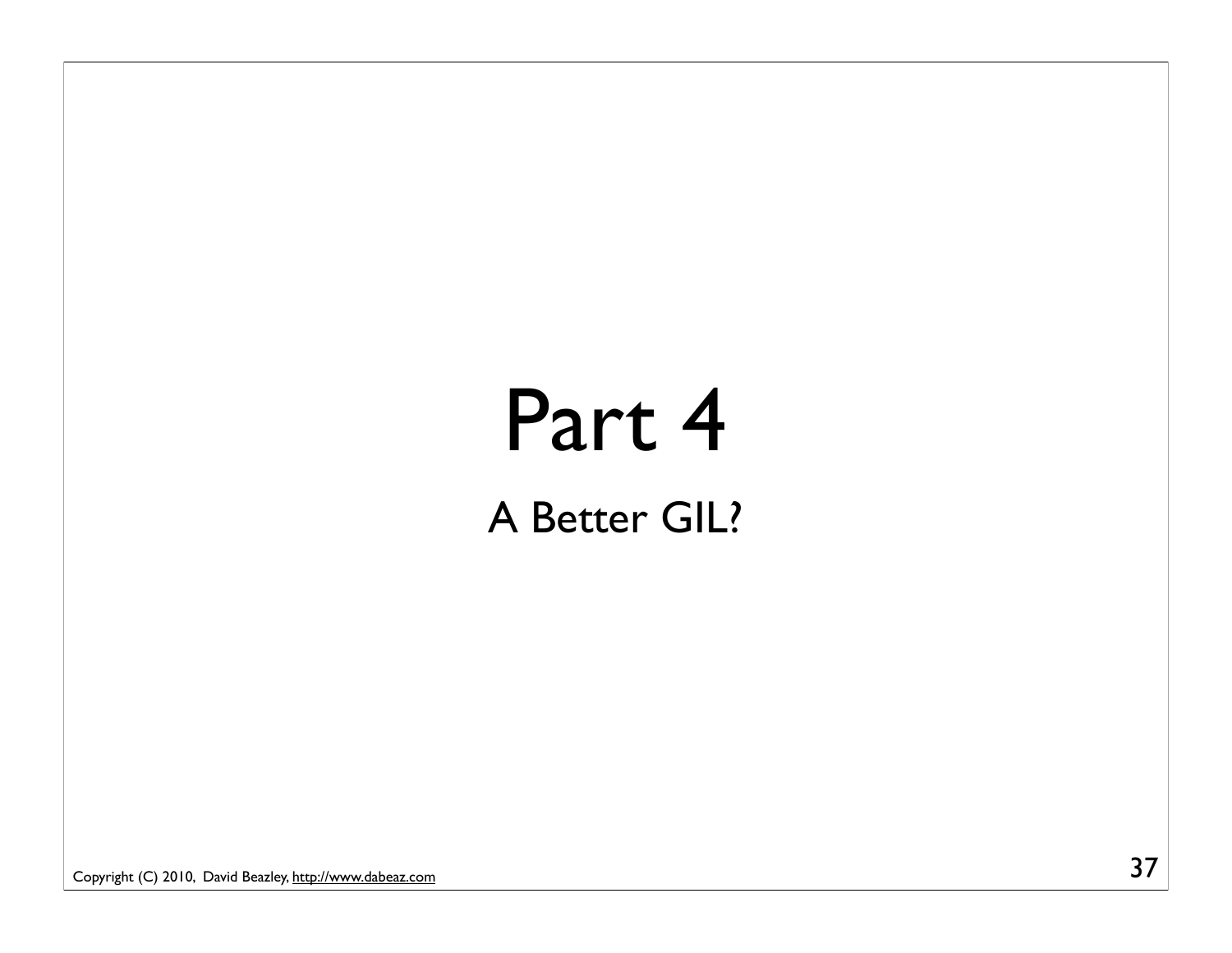#### The New GIL

- Python 3.2 has a new GIL implementation (only available by svn checkout)
- The work of Antoine Pitrou (applause)
- It aims to solve all that GIL thrashing
- It is the first major change to the GIL since the inception of Python threads in 1992
- Let's go take a look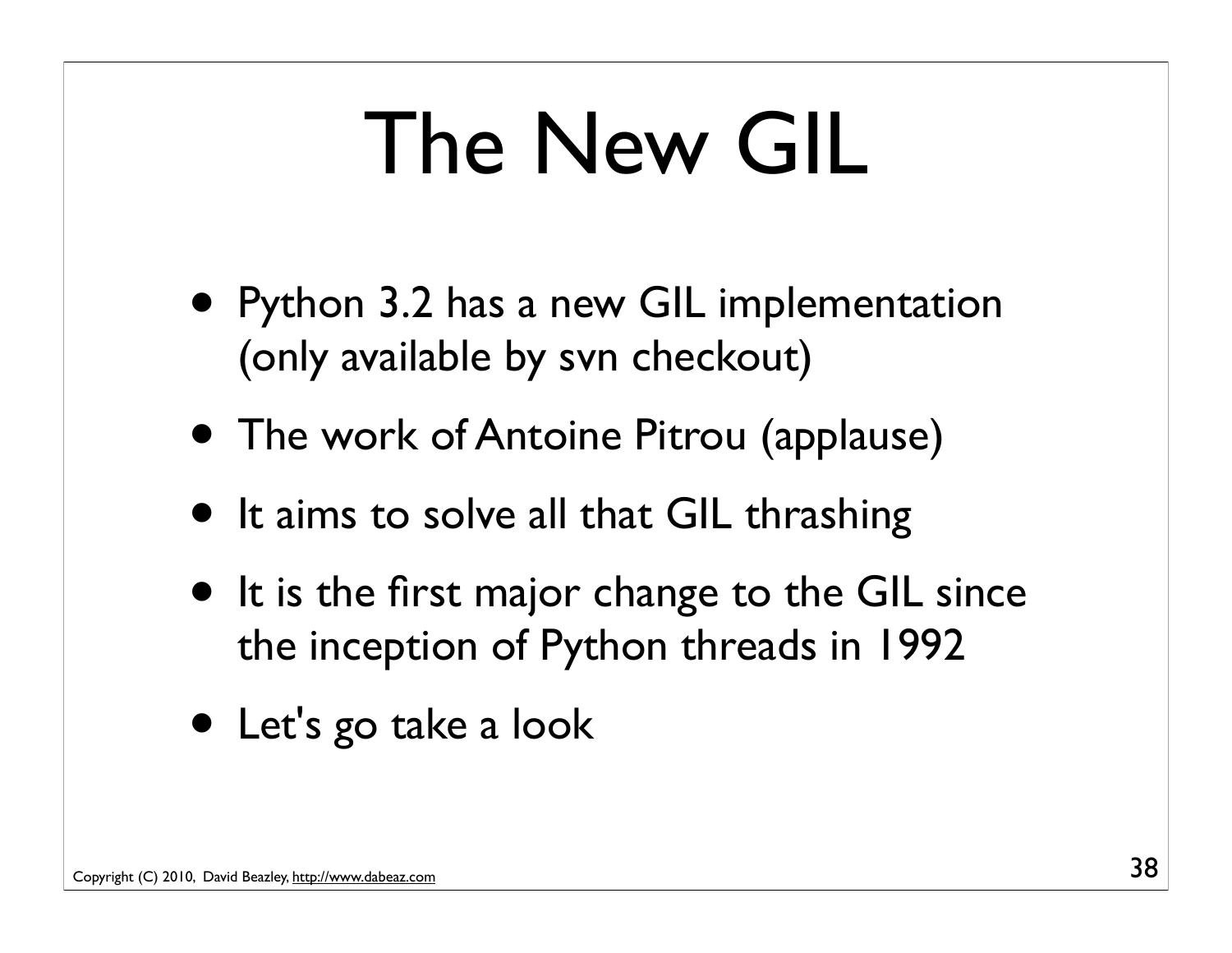### New Thread Switching

• Instead of ticks, there is now a global variable

```
/* Python/ceval.c */
...
```

```
static volatile int gil drop request = 0;
```
- A thread runs until the value gets set to 1
- At which point, the thread must drop the GIL
- Big question: How does that happen?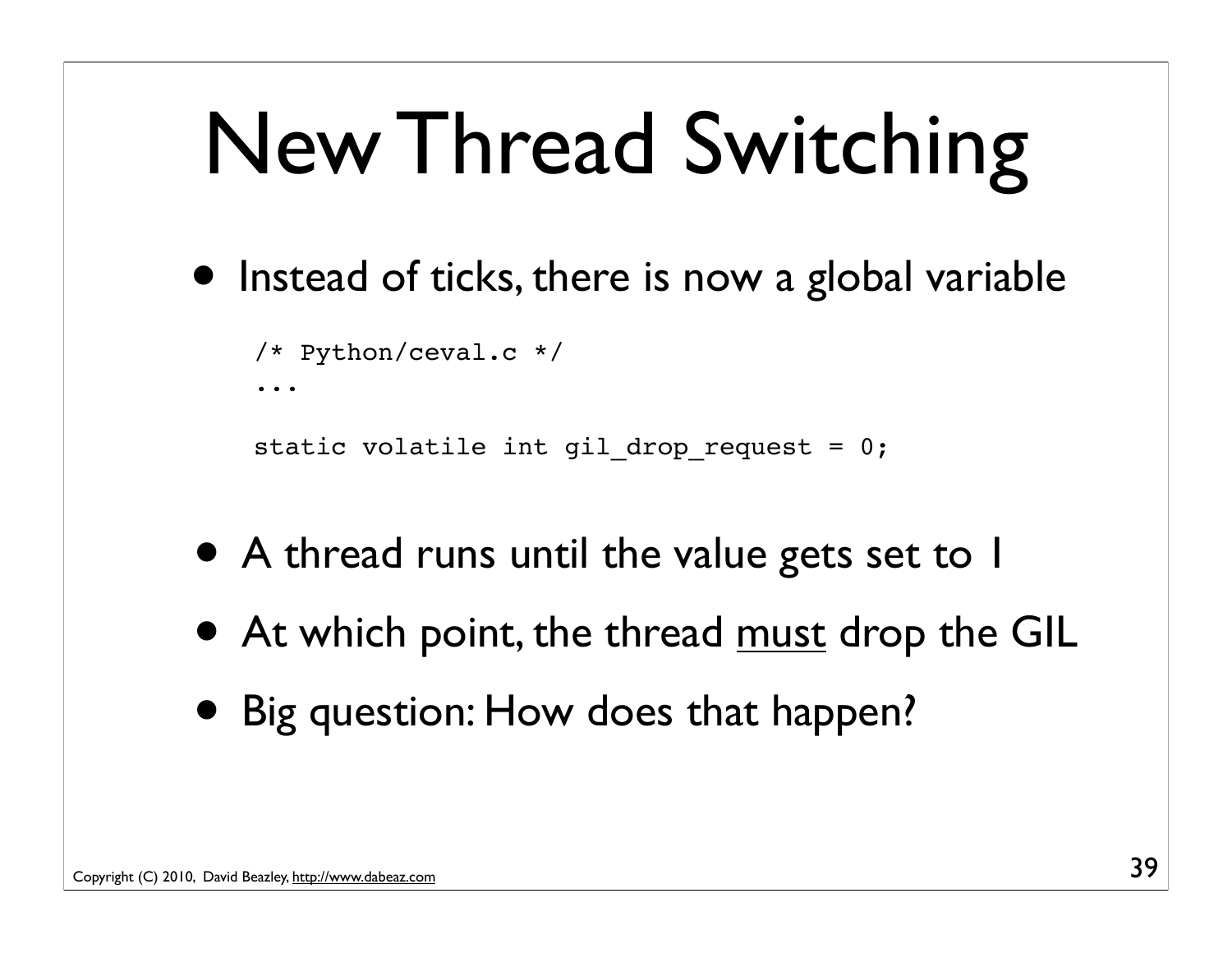• Suppose that there is just one thread



- It just runs and runs and runs ...
	- Never releases the GIL
	- Never sends any signals
	- Life is great!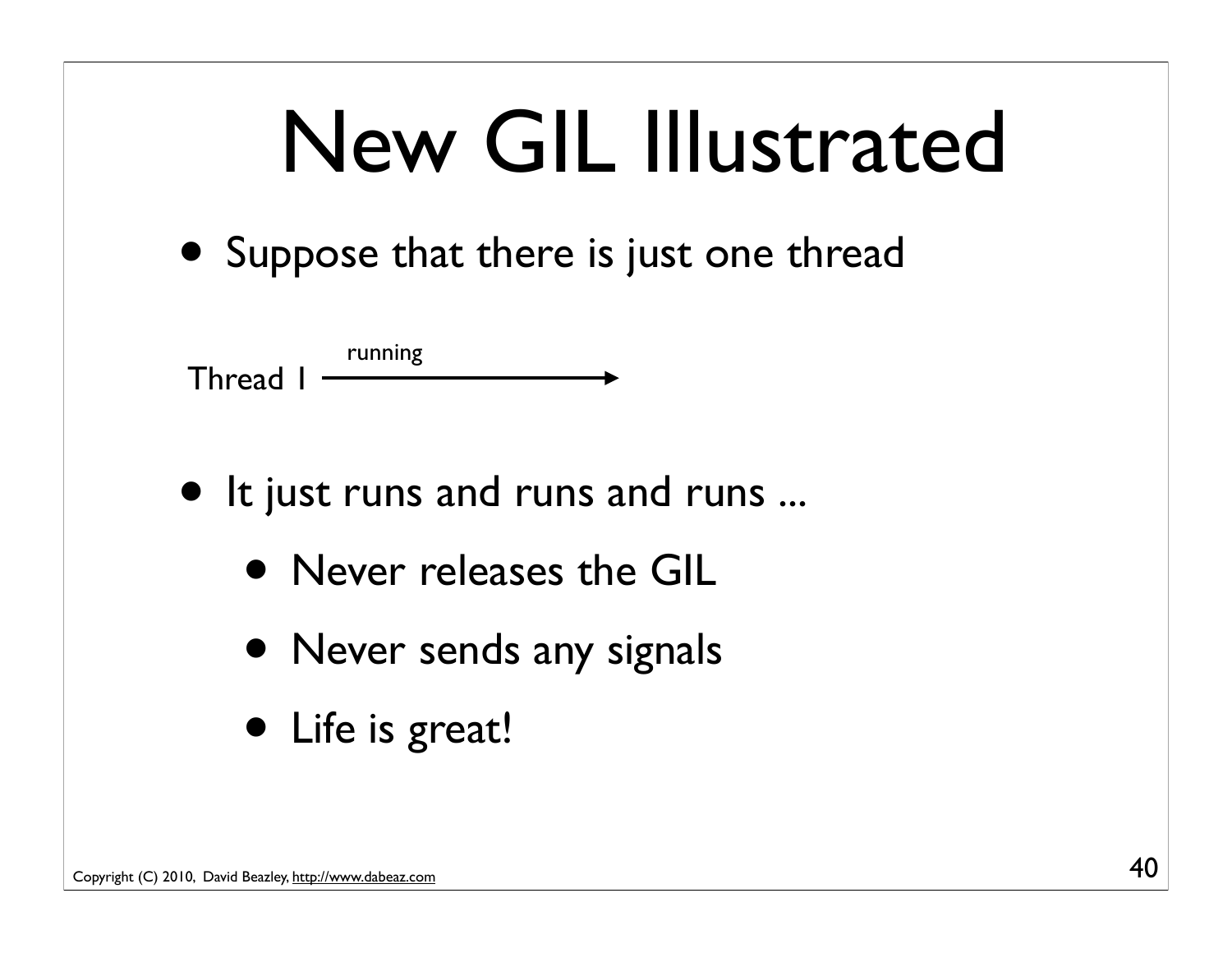| New GIL Illustrated                                                                            |  |  |  |  |  |
|------------------------------------------------------------------------------------------------|--|--|--|--|--|
| Suppose, a second thread appears                                                               |  |  |  |  |  |
| Thread I Frunning                                                                              |  |  |  |  |  |
| Thread 2 SUSPENDED                                                                             |  |  |  |  |  |
| • It is suspended because it doesn't have the GIL<br>• Somehow, it has to get it from Thread I |  |  |  |  |  |
|                                                                                                |  |  |  |  |  |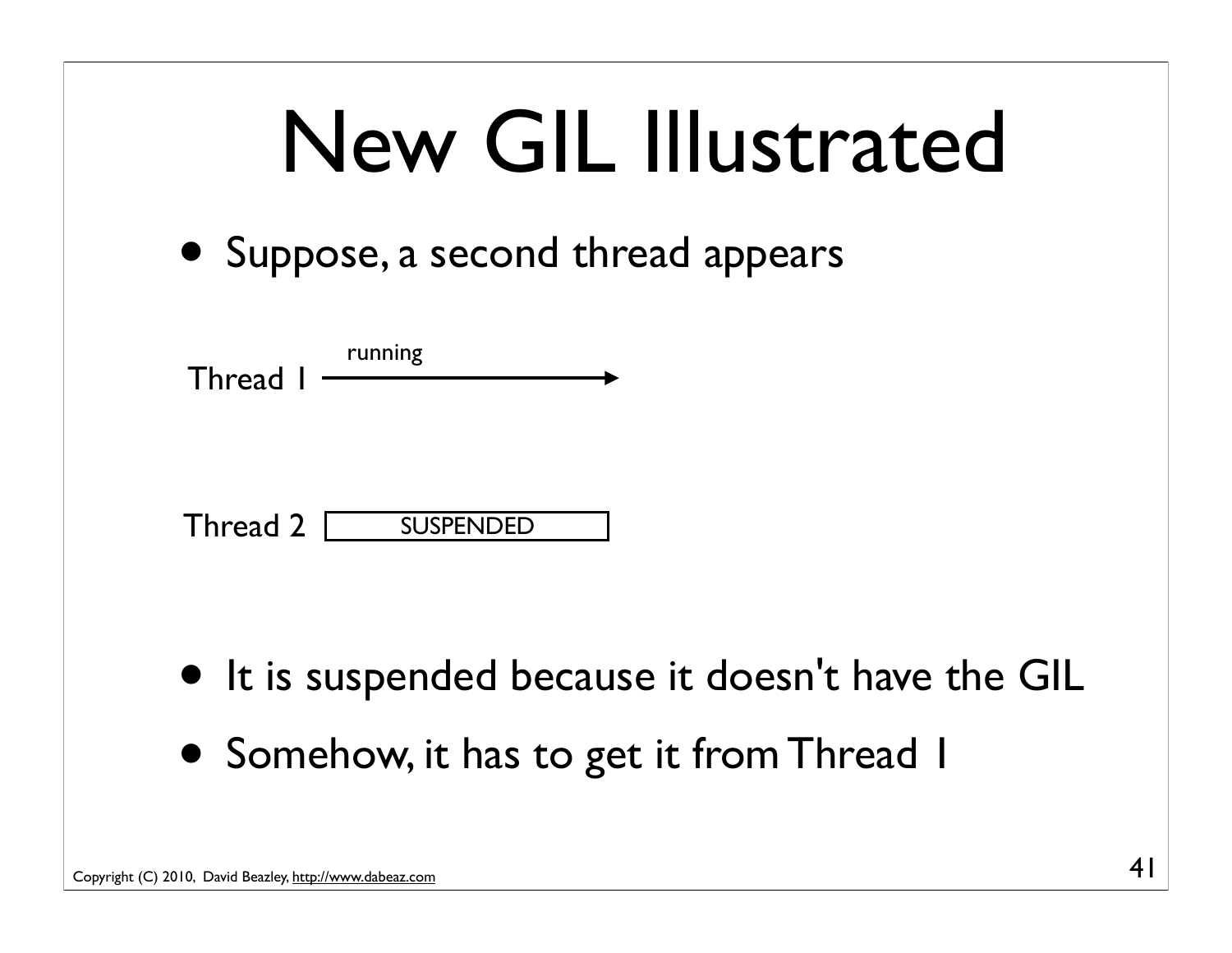|  | New GIL Illustrated |
|--|---------------------|
|--|---------------------|

• Waiting thread does a timed cv wait on GIL



• The idea: Thread 2 waits to see if the GIL gets released voluntarily by Thread 1 (e.g., if there is I/O or it goes to sleep for some reason)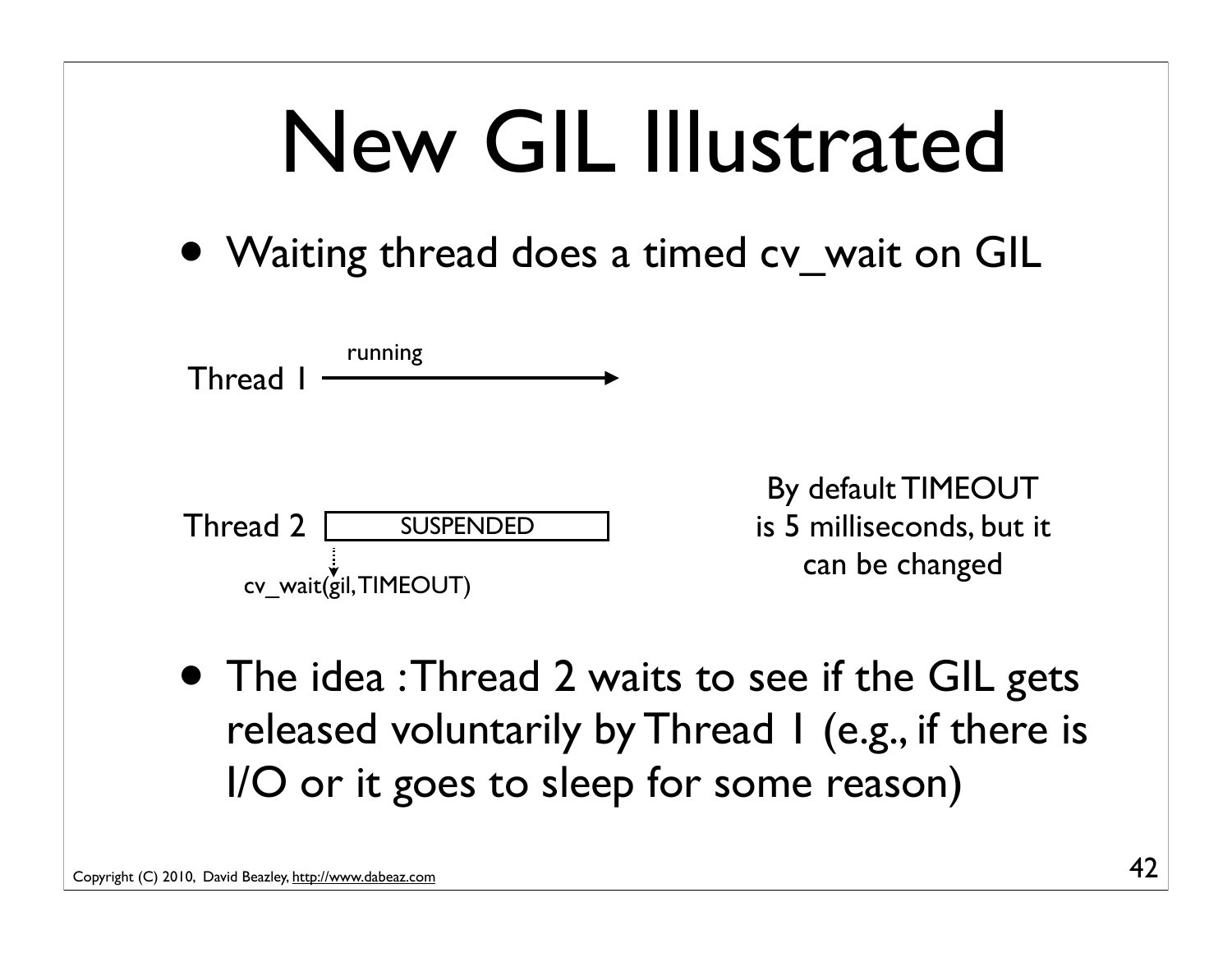

• This is the easy case. Second thread is signaled and it grabs the GIL.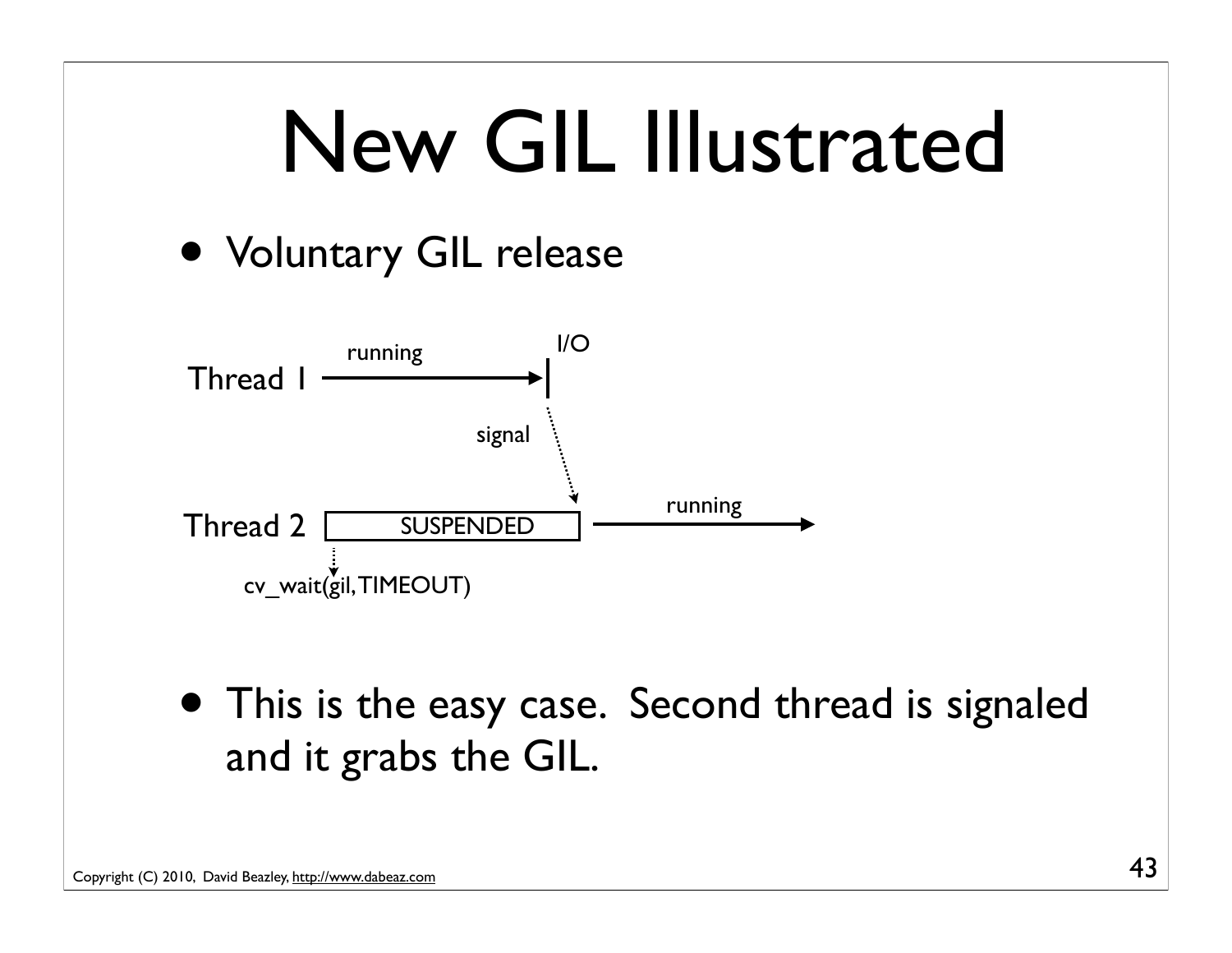• If timeout, set gil\_drop\_request



• Thread 2 then repeats its wait on the GIL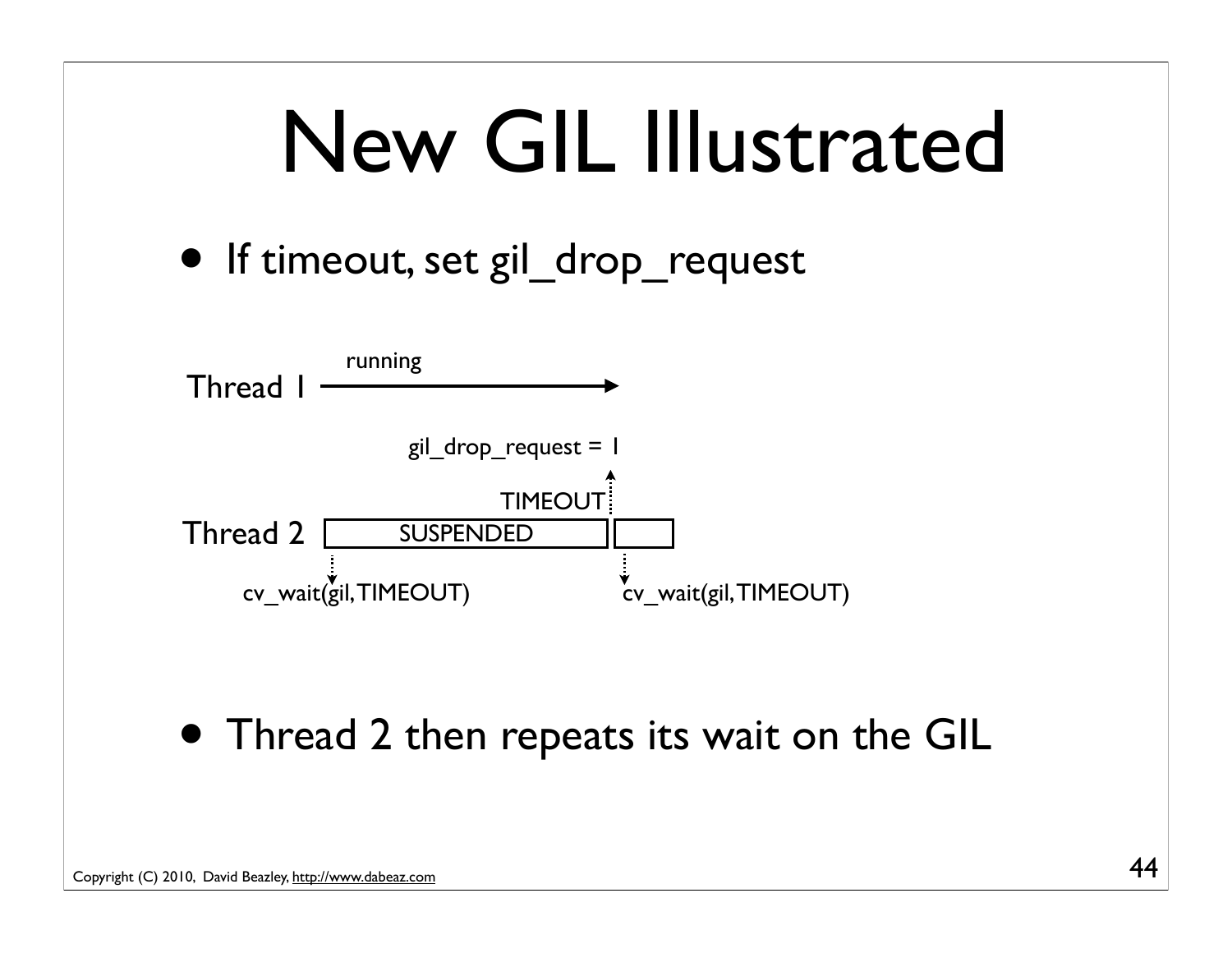• Thread I suspends after current instruction



• Signal is sent to indicate release of GIL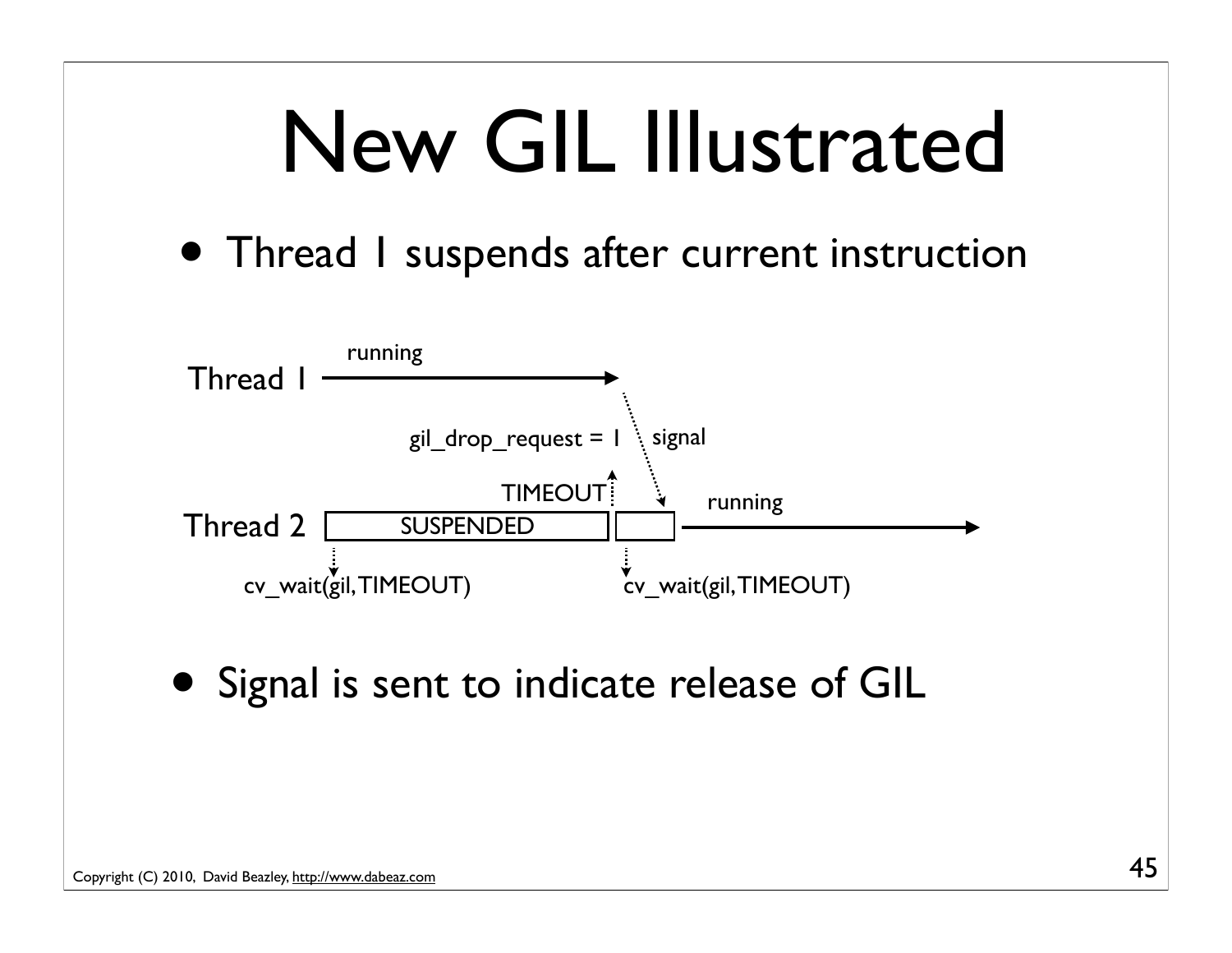• On a forced release, a thread waits for an ack



- Ack ensures that the other thread successfully got the GIL and is now running
- This eliminates the "GIL Battle"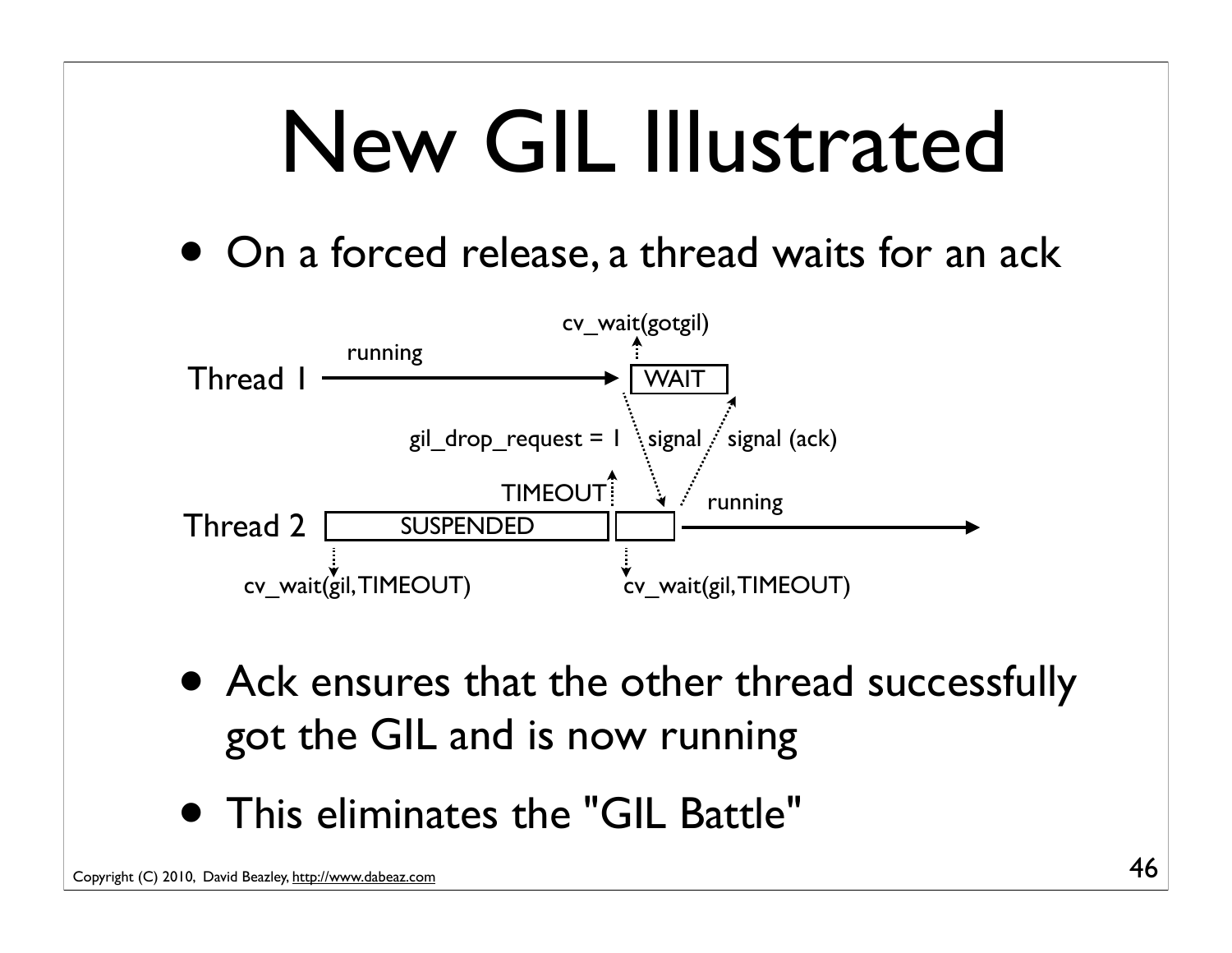• The process now repeats itself for Thread 1



• So, the timeout sequence happens over and over again as CPU-bound threads execute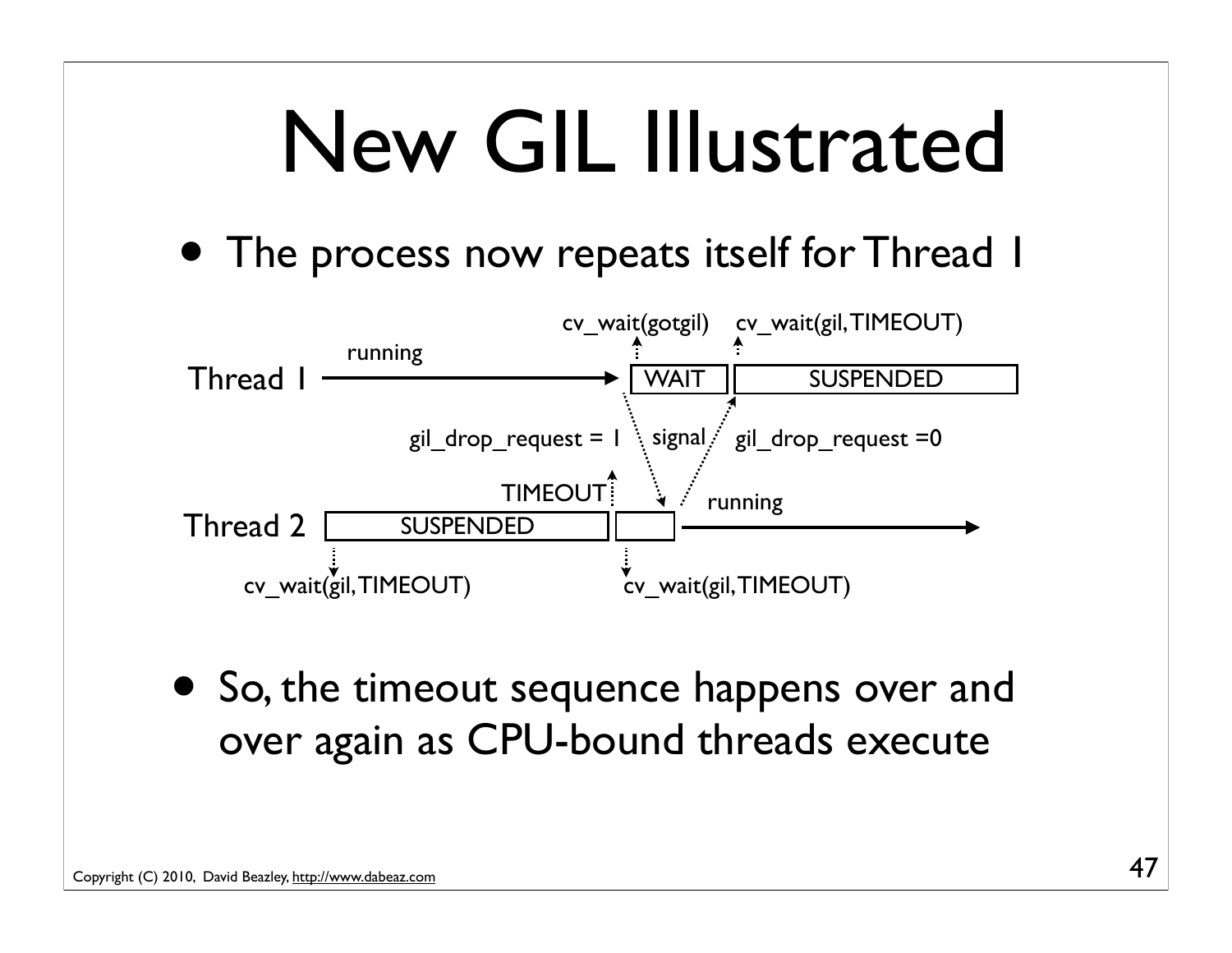#### Does it Work?

• Yes, apparently (4-core MacPro, OS-X 10.6.2)

| Sequential |                               | : $11.53s$ |
|------------|-------------------------------|------------|
|            | Threaded (2 threads) : 11.93s |            |
|            | Threaded (4 threads) : 12.32s |            |

- Keep in mind, Python is still limited by the GIL in all of the usual ways (threads still provide no performance boost)
- But, otherwise, it looks promising!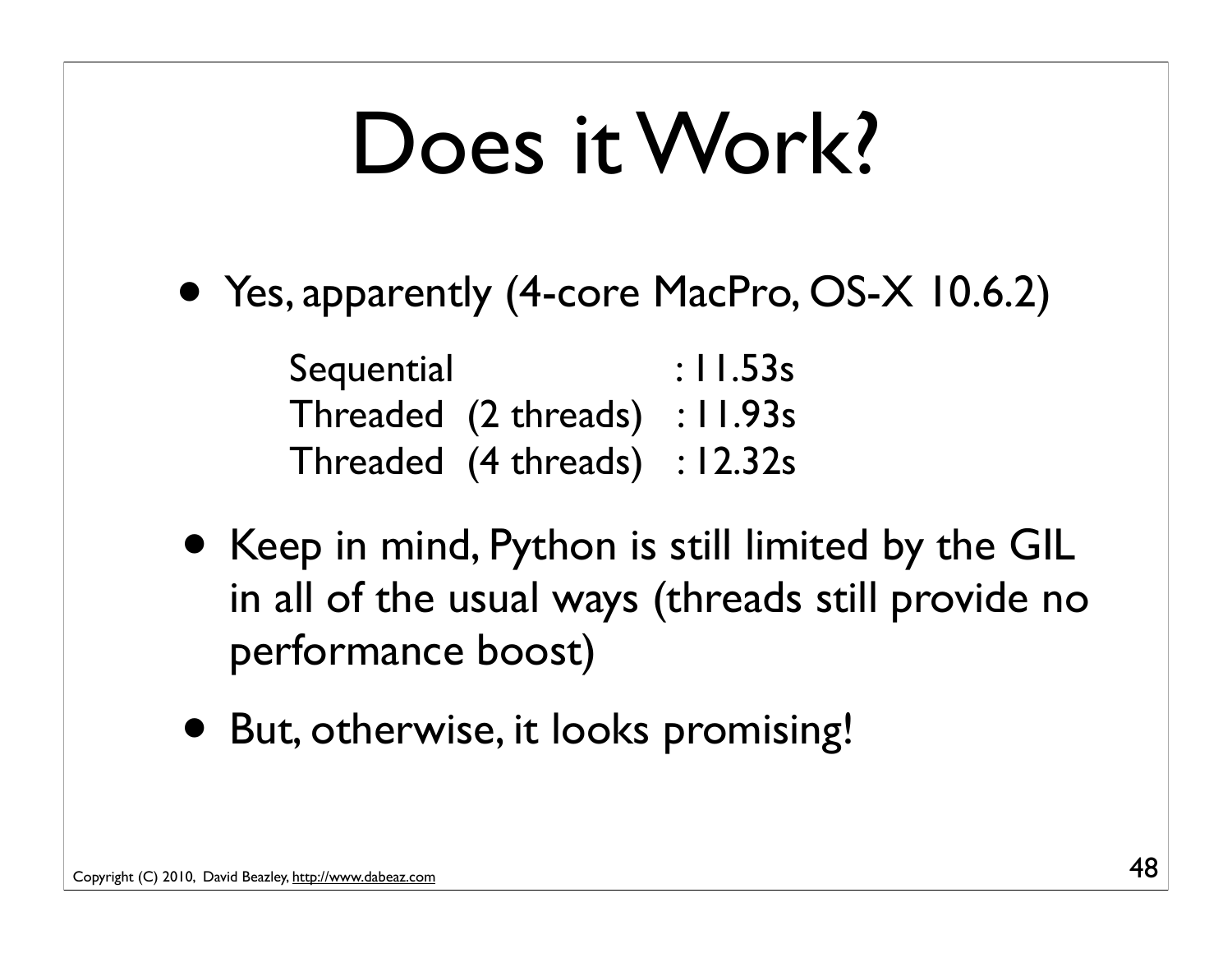#### Part 5 Die GIL Die!!!

Copyright (C) 2010, David Beazley, http://www.dabeaz.com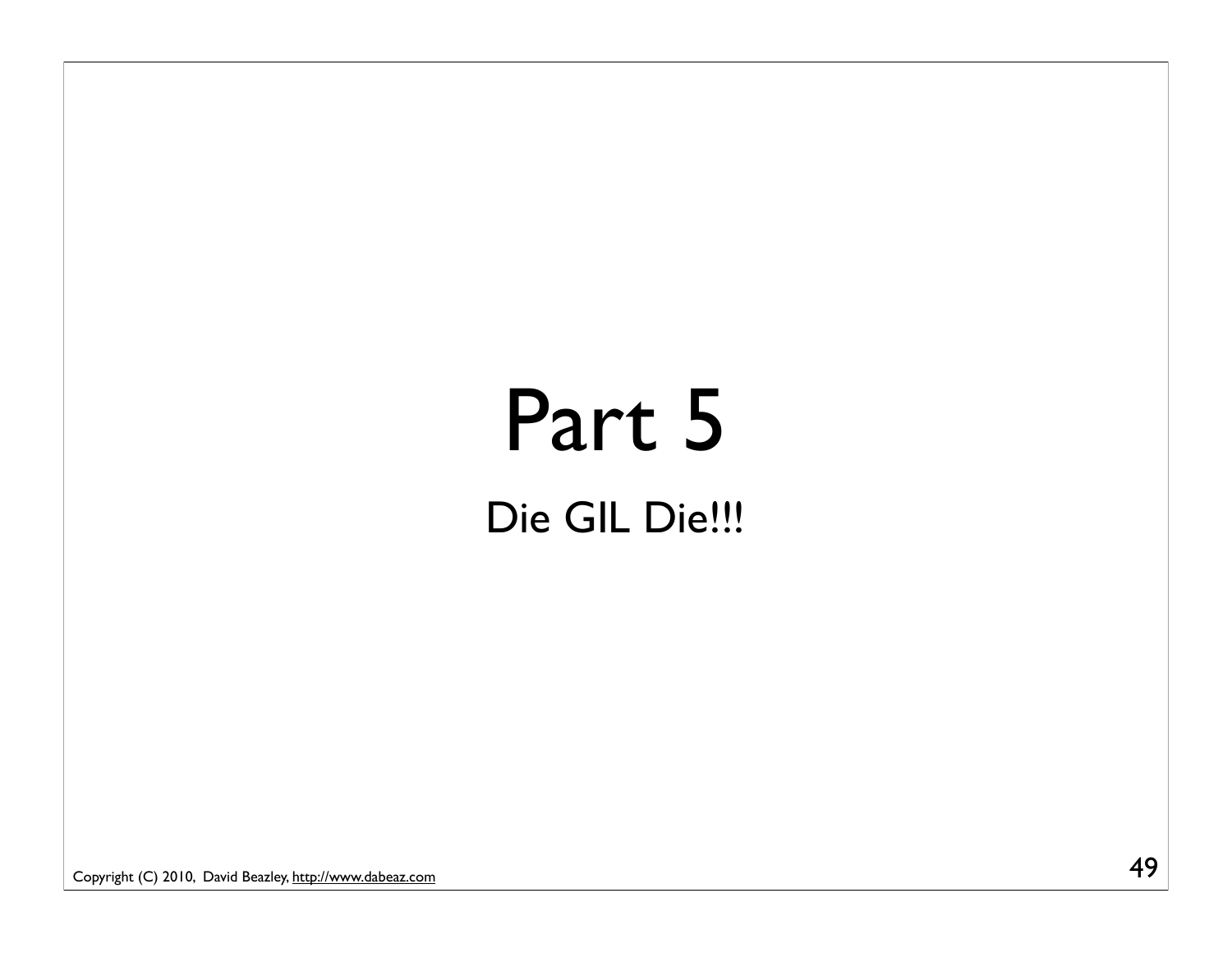#### Alas, It Doesn't Work

- The New GIL impacts I/O performance
- Here is a fragment of network code

```
def spin():
     while True:
         # some work
         pass
                            def echo_server(s):
                                 while True:
                                    data = s \cdot recv(8192) if not data:
                                         break
                                     s.sendall(data)
Thread 1 Thread 2
```
- One thread is working (CPU-bound)
- One thread receives and echos data on a socket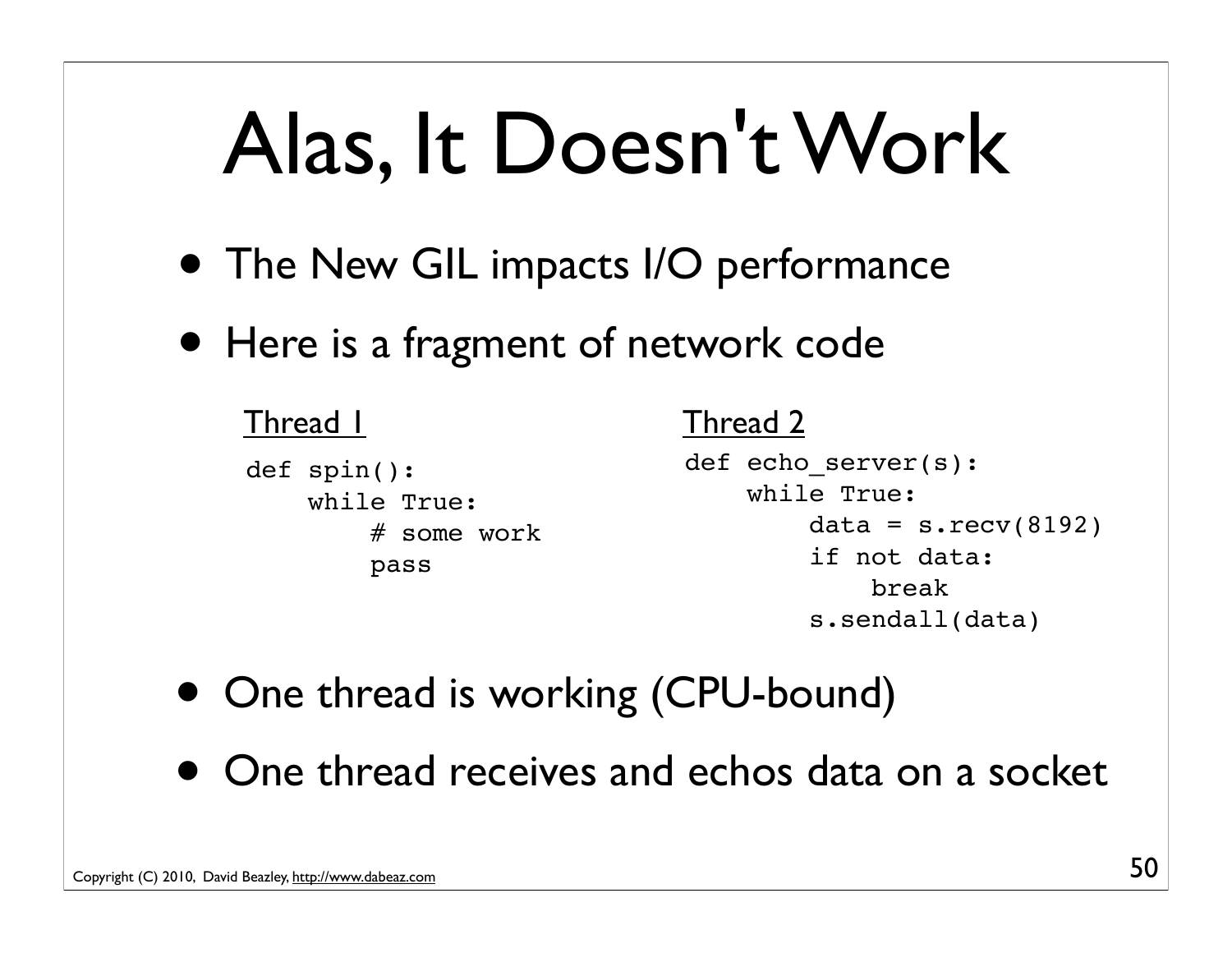

• Ignores the high priority of I/O or events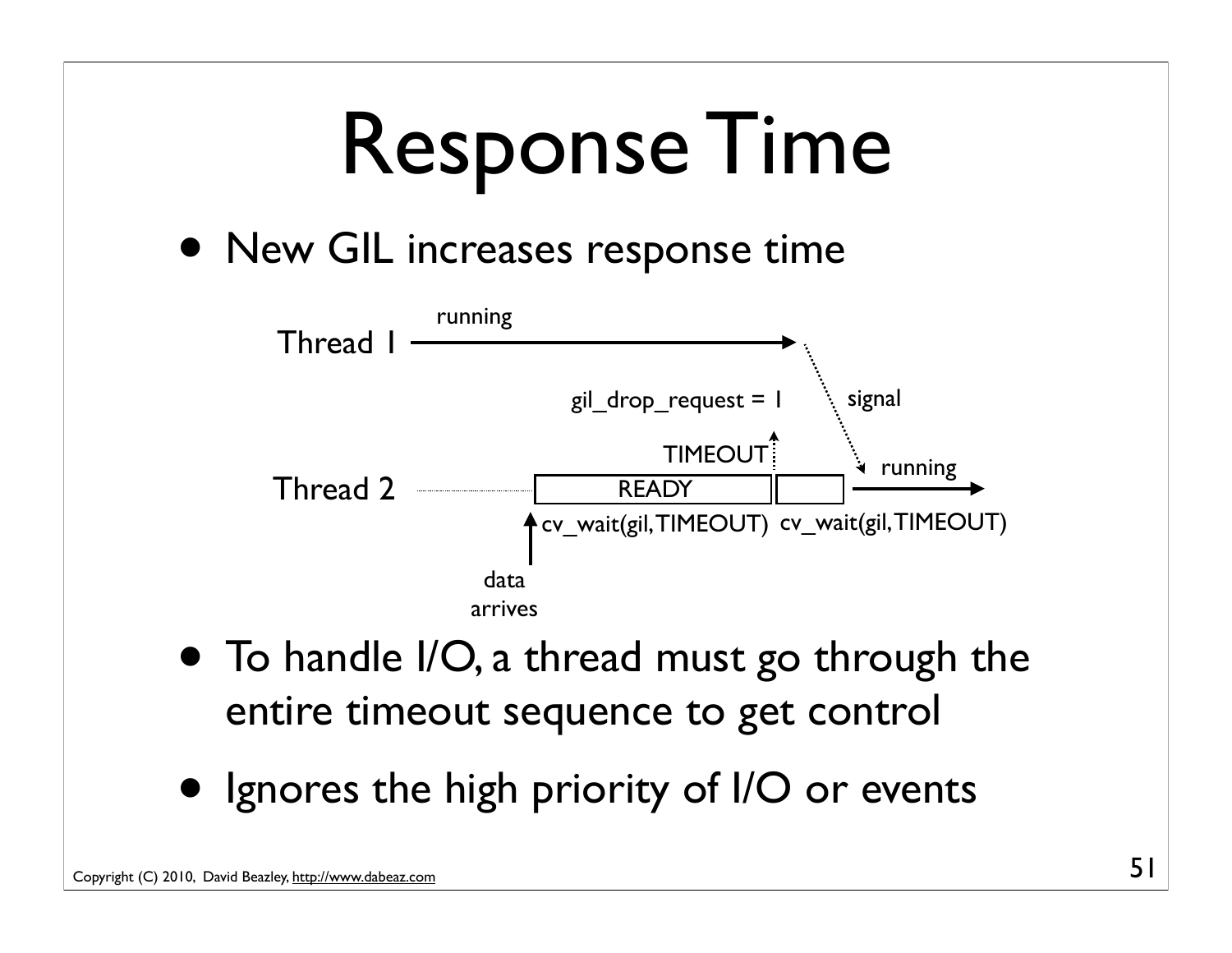#### Unfair Wakeup/Starvation

• Most deserving thread may not get the GIL



- Caused by internal condition variable queuing
- Further increases the response time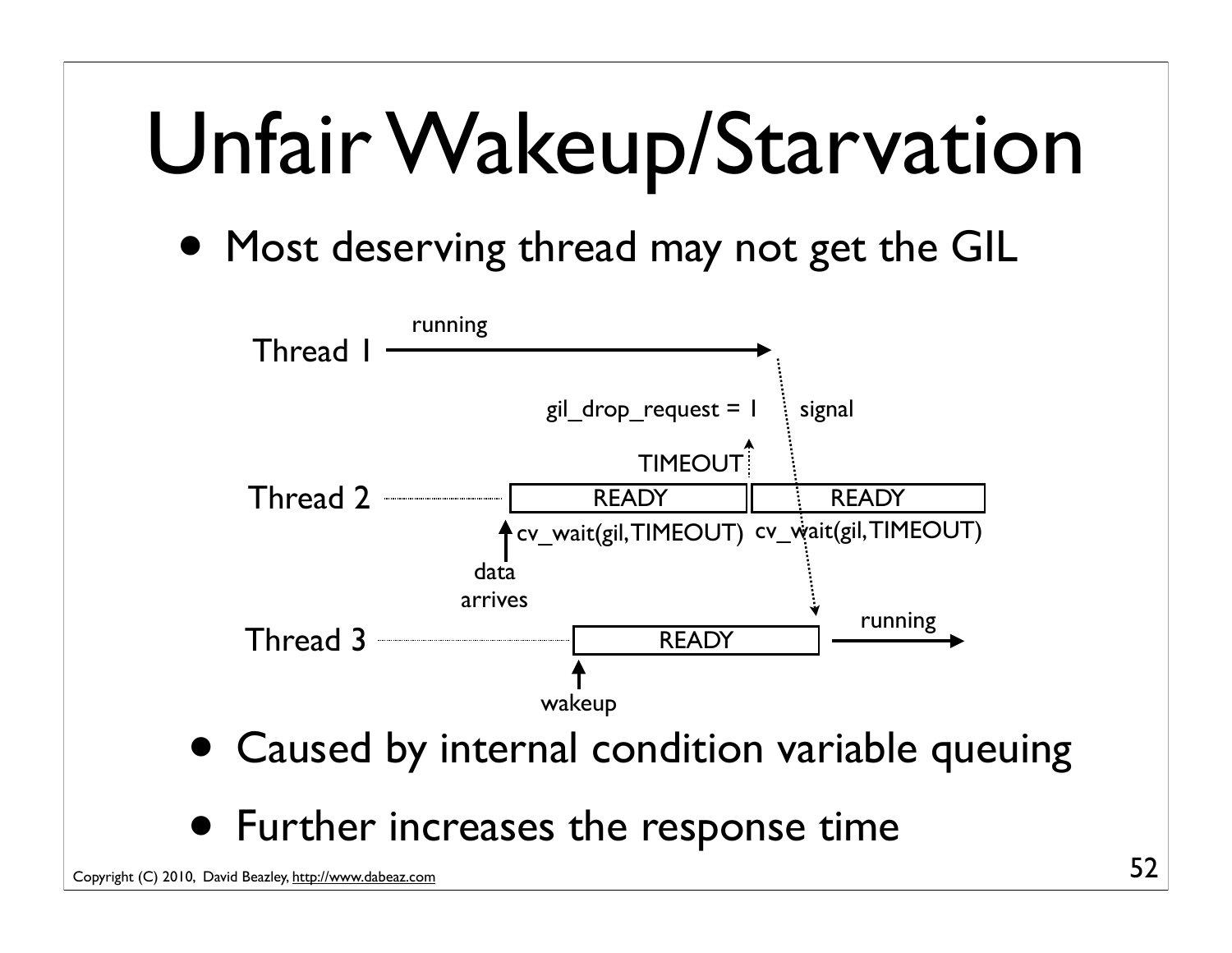

- Since I/O operations always release the GIL, CPU-bound threads will always try to restart
- On I/O completion (almost immediately), the GIL is gone so the timeout has to repeat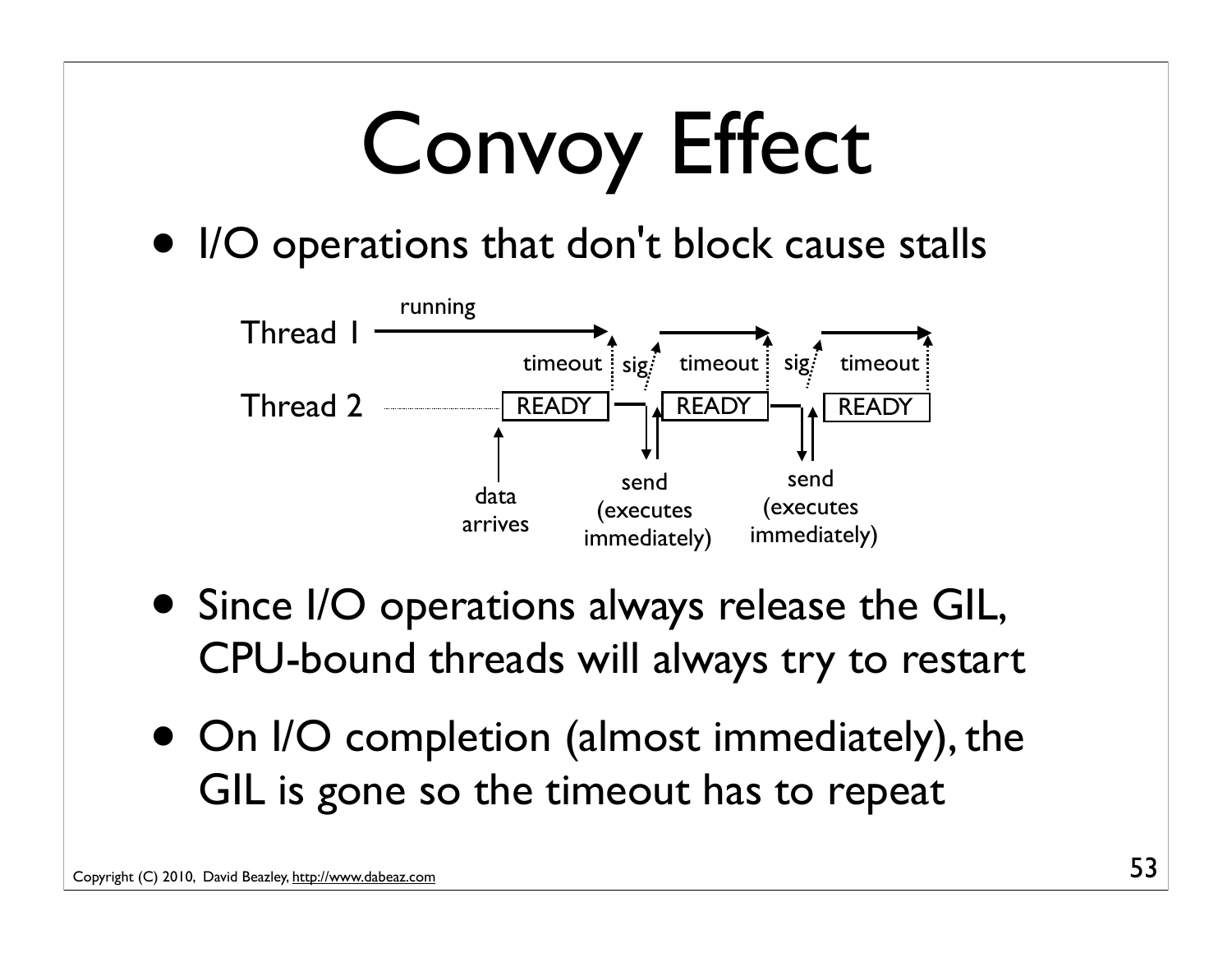### An Experiment

• Send 10MB of data to an echo server thread that's competing with a CPU-bound thread

Python 2.6.4 (2 CPU) : 0.57s (10 sample average) Python 3.2 (2 CPU) : 12.4s (20x slower)

• What if echo competes with 2 CPU threads?

Python 2.6.4 (2 CPU) : 0.25s (Better performance?) Python 3.2  $(2$  CPU) : 46.9s  $(4x$  slower than before) Python 3.2 ( $ICPU$ ) :  $0.14s$  (330x faster than 2 cores?)

• Arg! Enough already!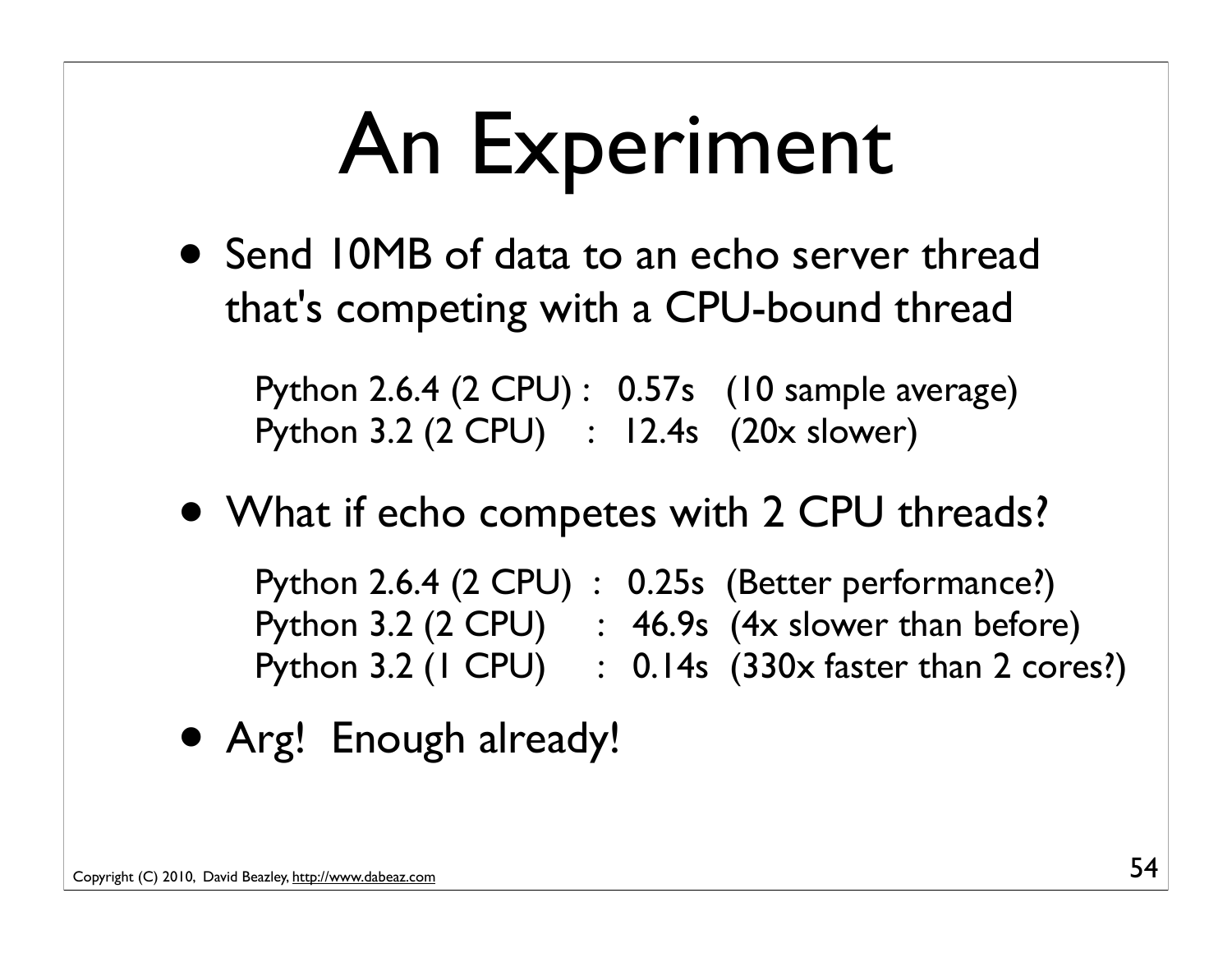#### Part 6 Score : Multicore 2, GIL 0

Copyright (C) 2010, David Beazley, http://www.dabeaz.com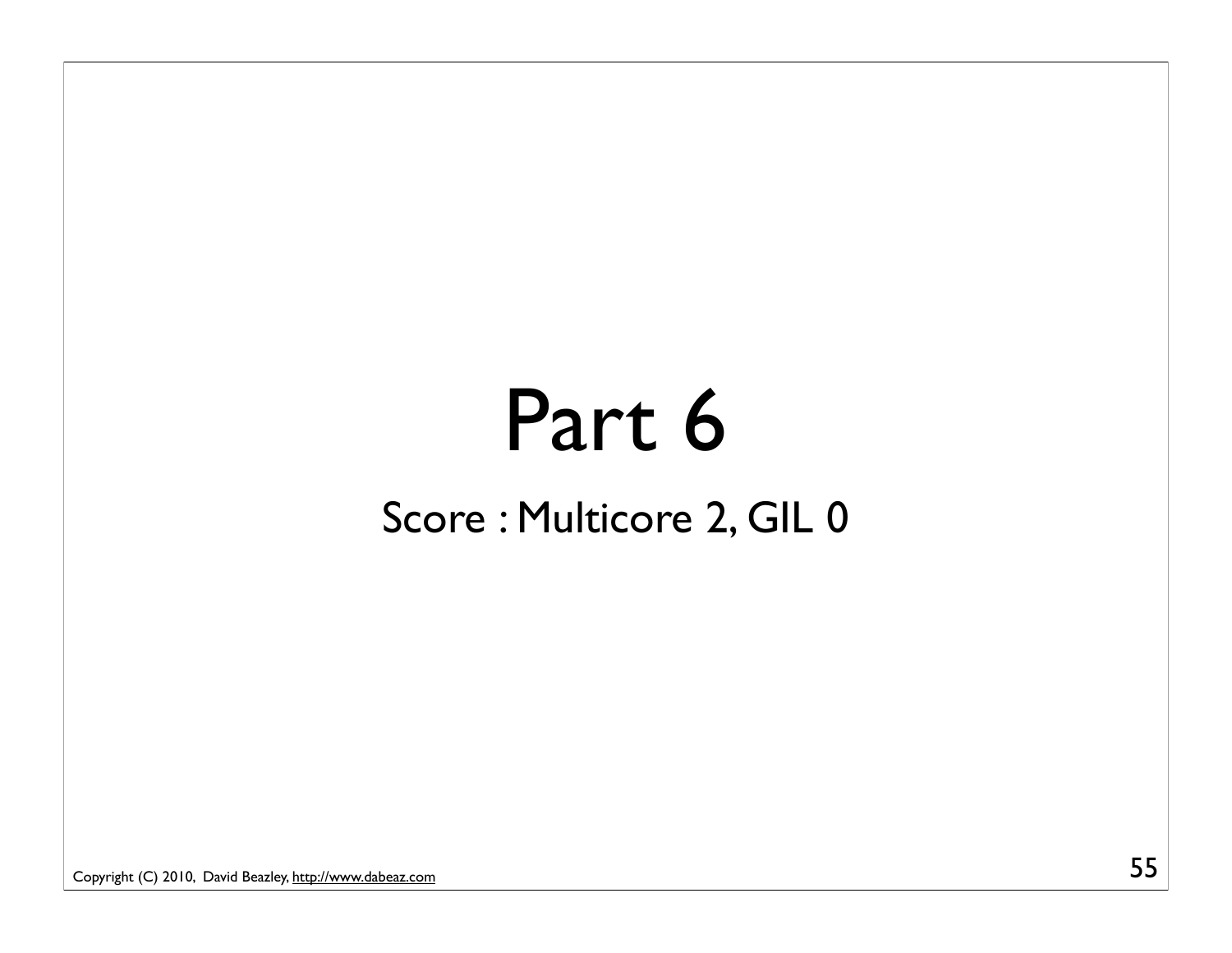## Fixing the GIL

- Can the GIL's erratic behavior be fixed?
- My opinion : Yes, maybe.
- The new GIL is already 90% there
- It just needs a few extra bits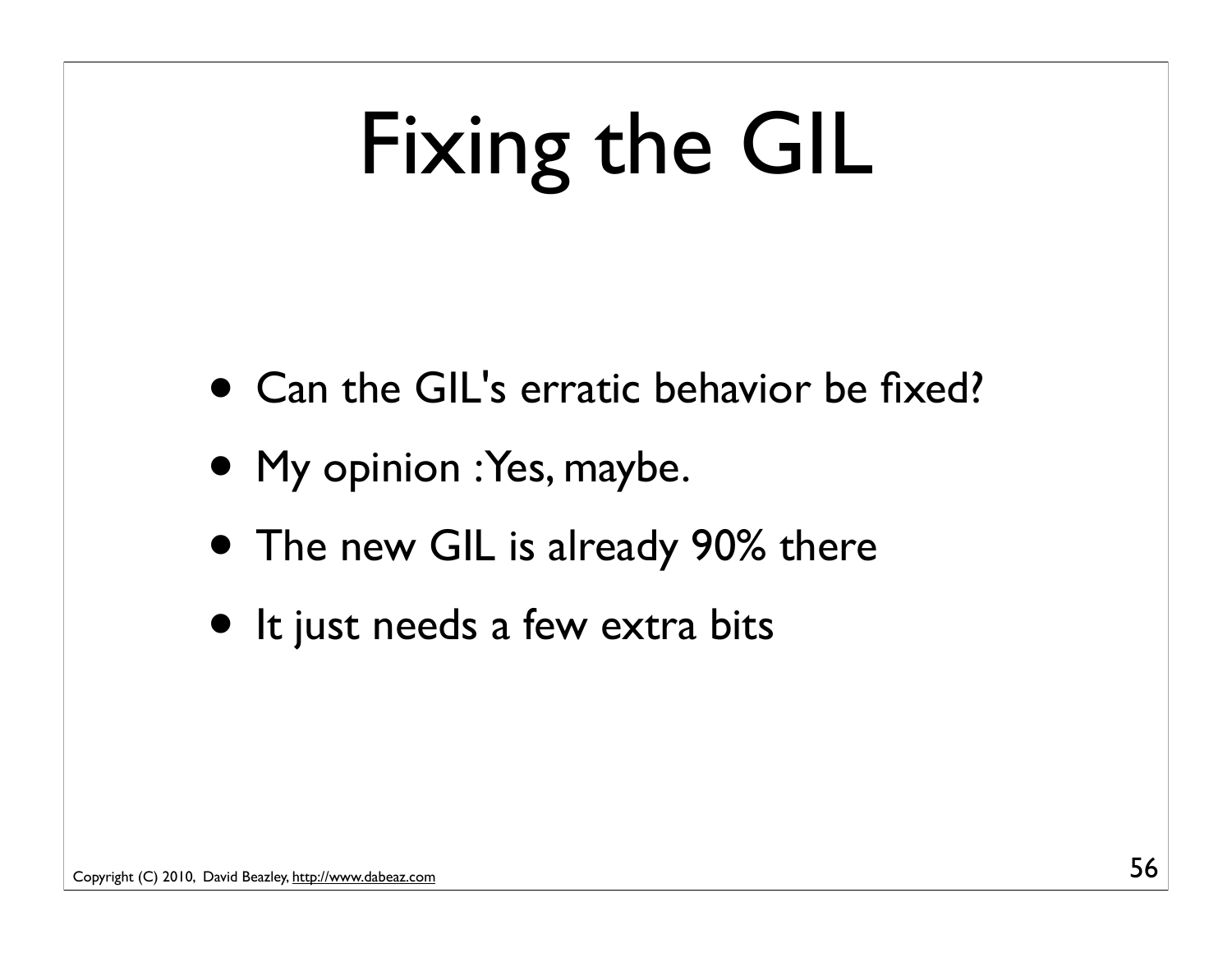## The Missing Bits

- Priorities: There must be some way to separate CPU-bound (low priority) and I/O bound (high priority) threads
- Preemption: High priority threads must be able to immediately preempt low-priority threads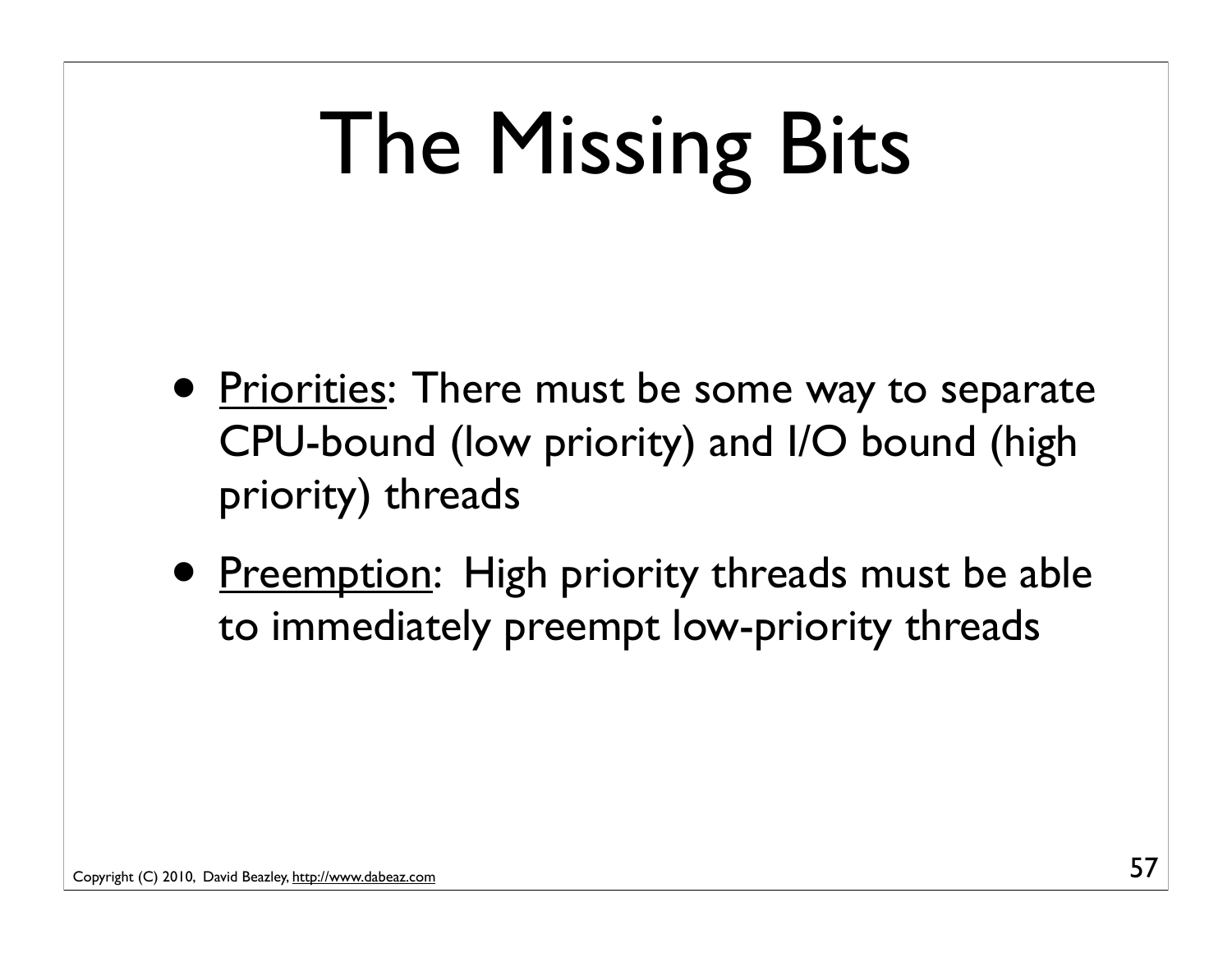#### A Possible Solution

- Operating systems use timeouts to automatically adjust task priorities (multilevel feedback queuing)
	- If a thread is preempted by a timeout, it is penalized with lowered priority (bad thread)
	- If a thread suspends early, it is rewarded with raised priority (good thread)
	- High priority threads always preempt low priority threads
- Maybe it could be applied to the new GIL?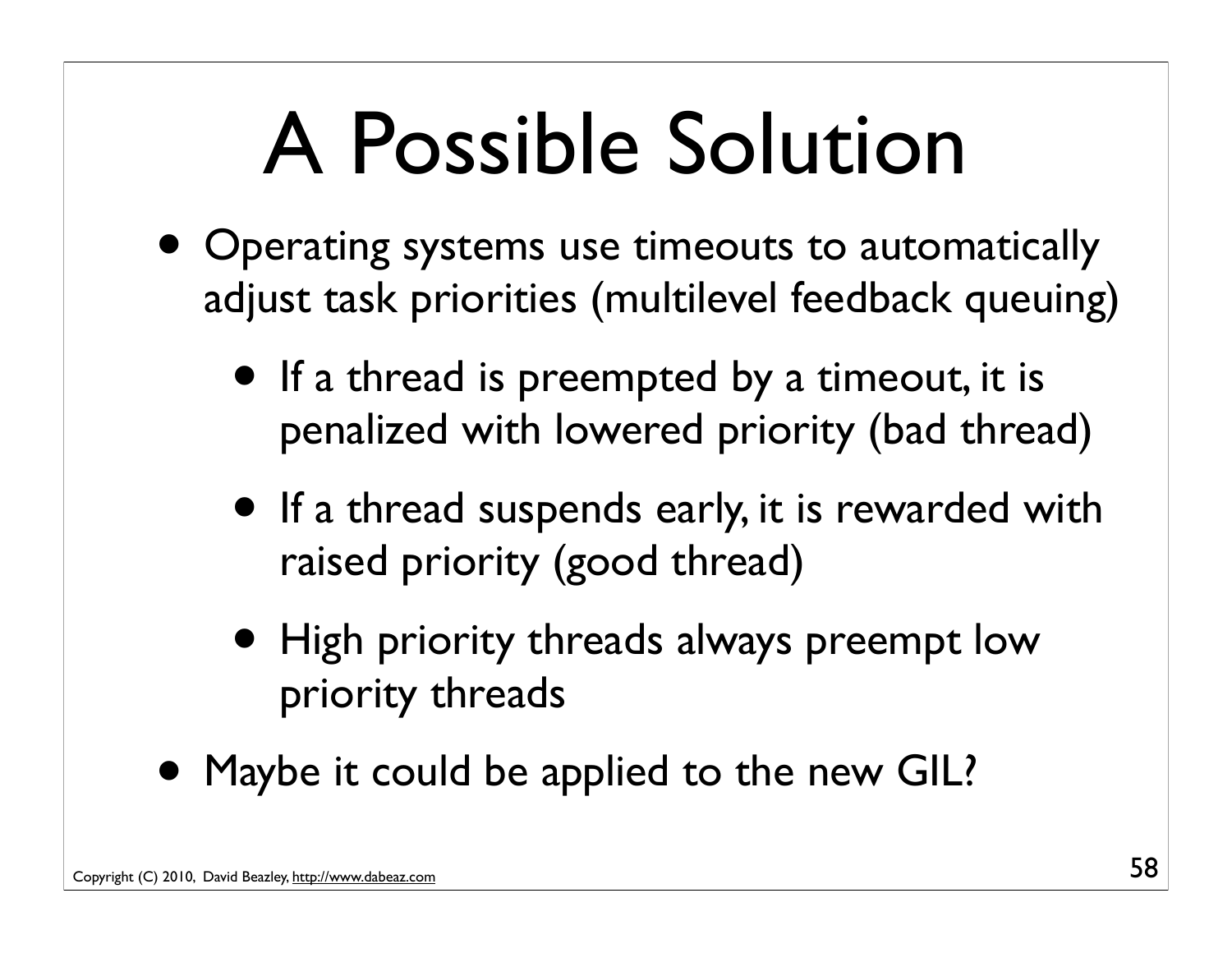#### Remove the GIL?

- This entire talk has been about the problem of implementing one tiny little itty bitty lock
- Fixing Python to remove the GIL entirely is an exponentially more difficult project
- If there is one thing to take away, there are practical reasons why the GIL remains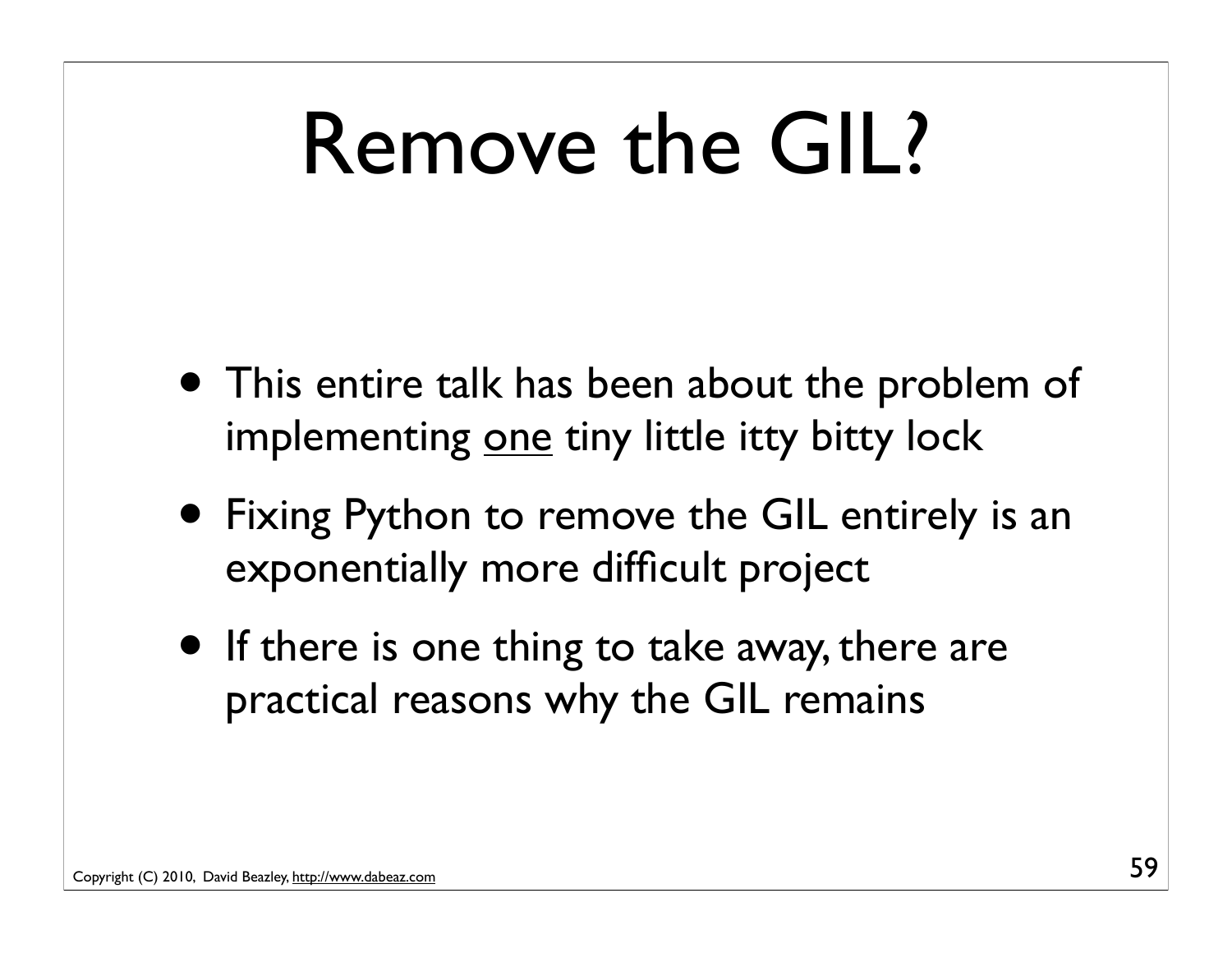## Final Thoughts

- Don't use this talk to justify not using threads
- Threads are a very useful programming tool for many kinds of concurrency problems
- Threads can also offer excellent performance even with the GIL (you need to study it)
- However, you should know about the tricky corner cases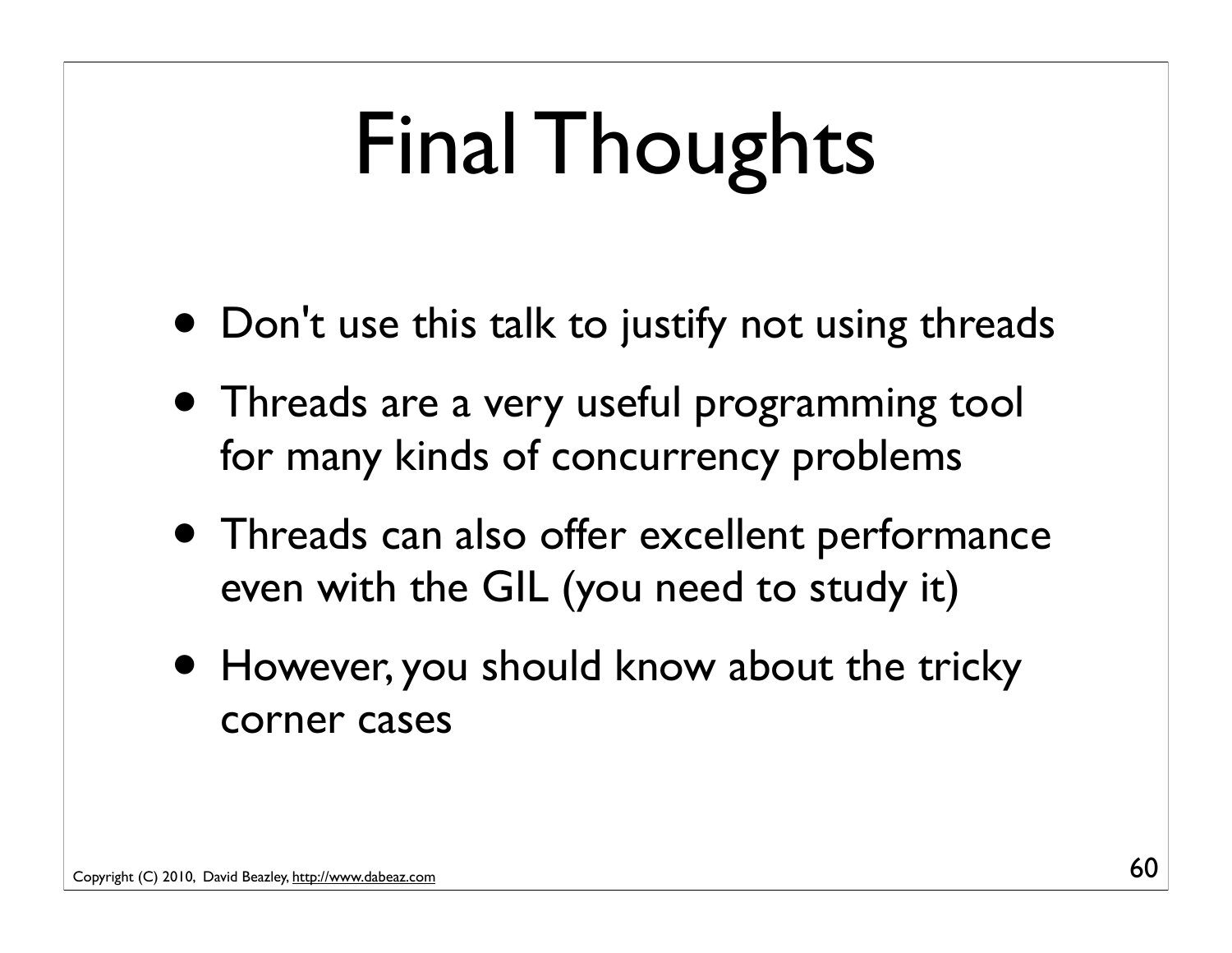## Final Thoughts

- Improving the GIL is something that all Python programmers should care about
- Multicore is not going away
- You might not use threads yourself, but they are used for a variety of low-level purposes in frameworks and libraries you might be using
- More predictable thread behavior is good